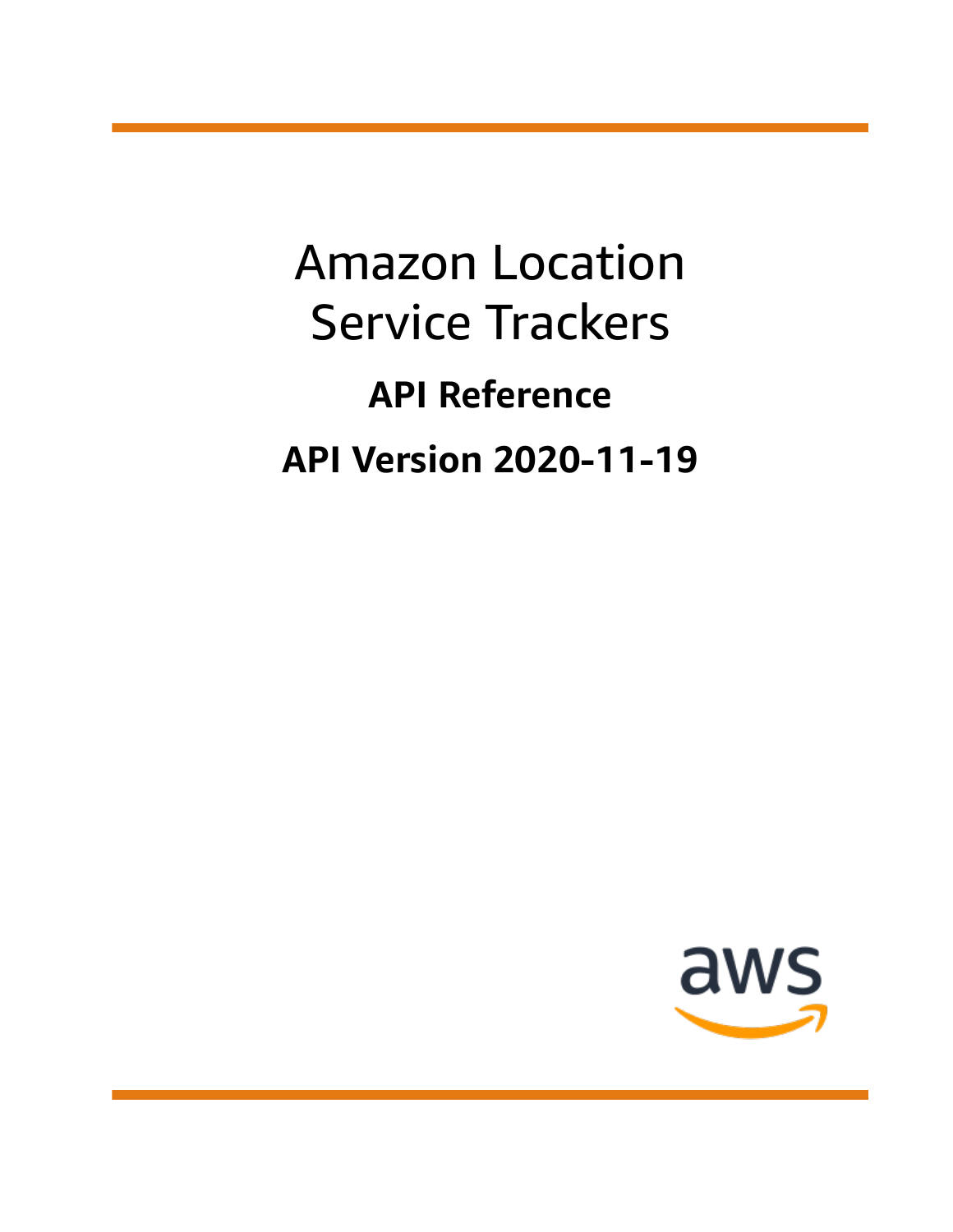### **Amazon Location Service Trackers: API Reference**

Copyright © Amazon Web Services, Inc. and/or its affiliates. All rights reserved.

Amazon's trademarks and trade dress may not be used in connection with any product or service that is not Amazon's, in any manner that is likely to cause confusion among customers, or in any manner that disparages or discredits Amazon. All other trademarks not owned by Amazon are the property of their respective owners, who may or may not be affiliated with, connected to, or sponsored by Amazon.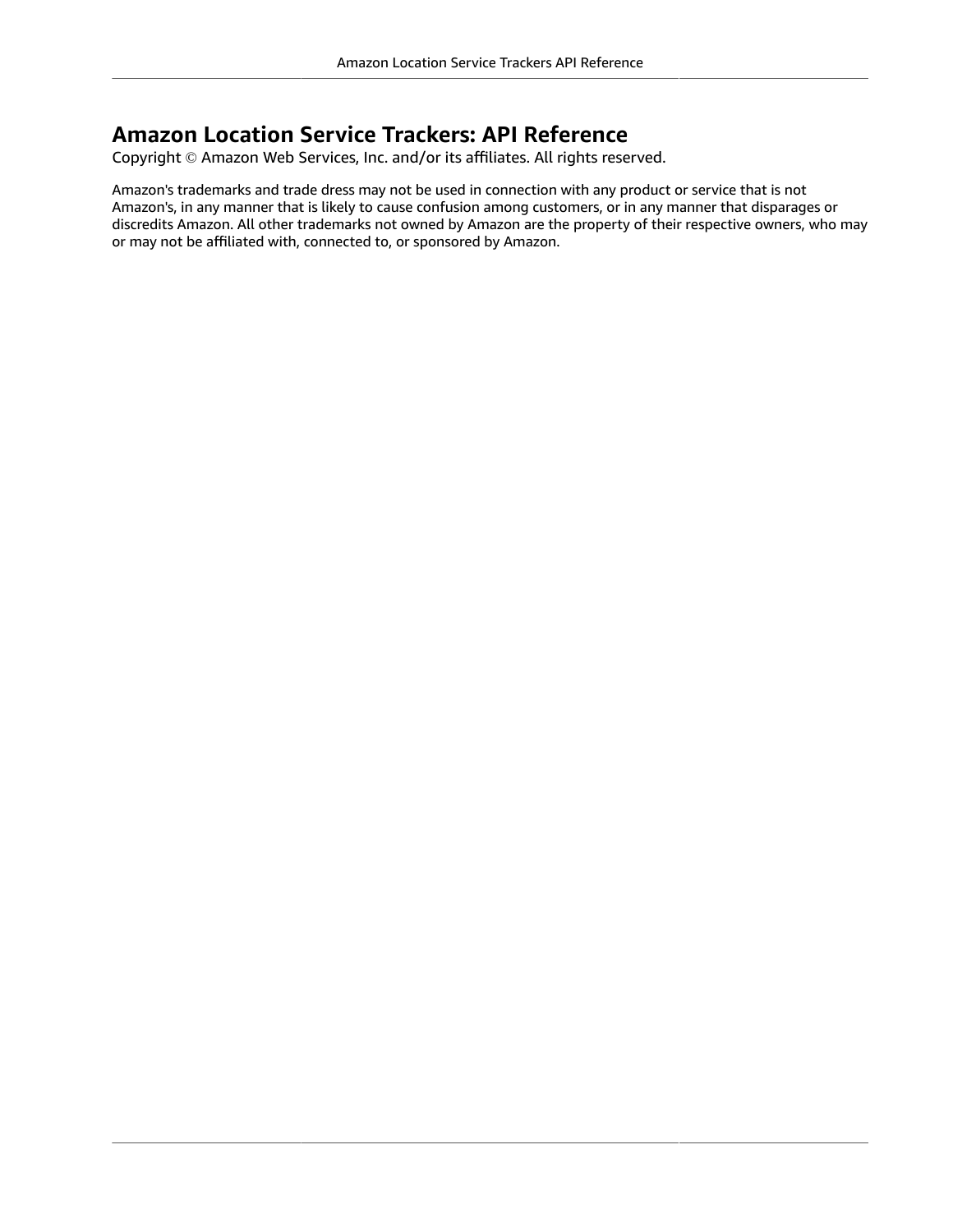# **Table of Contents**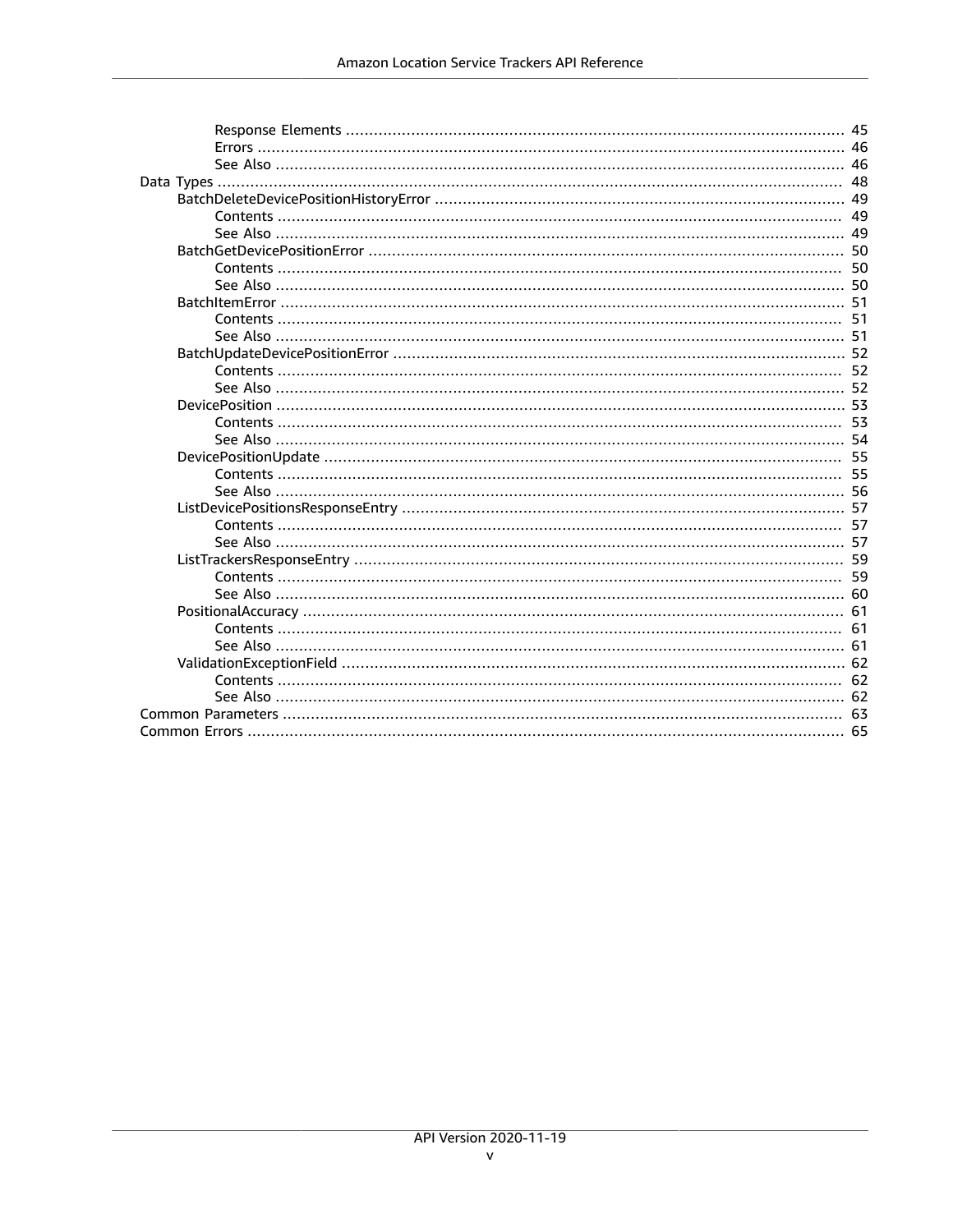# <span id="page-5-0"></span>Welcome

Welcome to the *Amazon Location Service Trackers API Reference*.

Amazon Location Trackers lets you send device location updates so that you can retrieve current and historical locations for devices running your tracking-enabled application.

Using Amazon Location Trackers, you can also link with Amazon Location Geofences to automatically evaluate location updates from your devices against your geofences to generate geofence events. With geofence events, you can use Amazon EventBridge to set up routing rules to determine where to send your data to build application architectures that react to location data in real-time.

For additional information on how to use tracker resources, see the Amazon Location Service [Developer](https://docs.aws.amazon.com/location/latest/developerguide/what-is.html) [Guide](https://docs.aws.amazon.com/location/latest/developerguide/what-is.html). It provides definitions, tutorials, code examples, and instructions about how to integrate Amazon Location features into web or mobile apps.

This document was last published on June 30, 2022.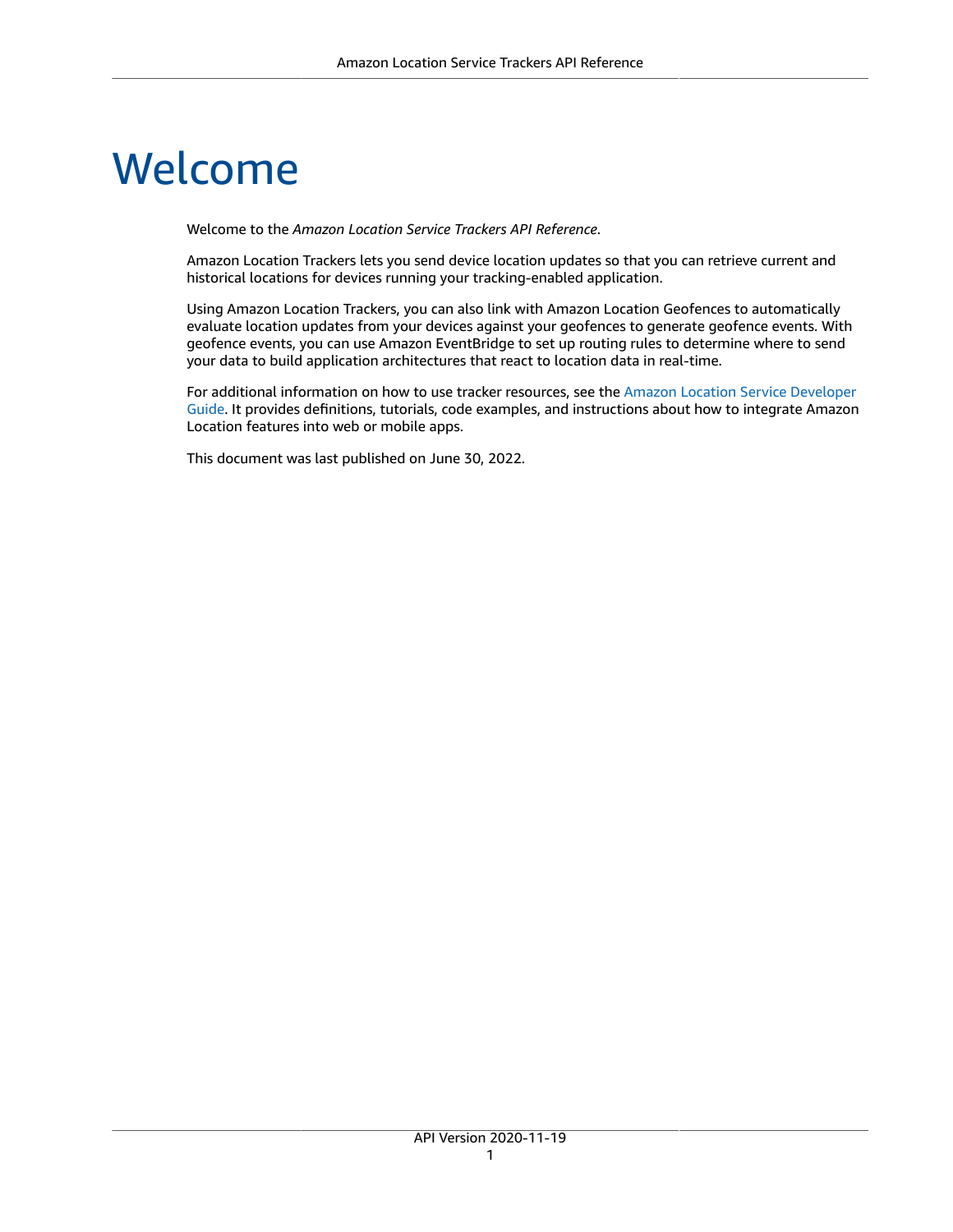# <span id="page-6-0"></span>Actions

#### The following actions are supported:

- [AssociateTrackerConsumer \(p. 3\)](#page-7-0)
- [BatchDeleteDevicePositionHistory \(p. 6\)](#page-10-0)
- [BatchGetDevicePosition \(p. 9\)](#page-13-0)
- [BatchUpdateDevicePosition \(p. 12\)](#page-16-0)
- [CreateTracker \(p. 15\)](#page-19-0)
- [DeleteTracker \(p. 20\)](#page-24-0)
- [DescribeTracker \(p. 22\)](#page-26-0)
- [DisassociateTrackerConsumer \(p. 26\)](#page-30-0)
- [GetDevicePosition \(p. 28\)](#page-32-0)
- [GetDevicePositionHistory \(p. 31\)](#page-35-0)
- [ListDevicePositions \(p. 35\)](#page-39-0)
- [ListTrackerConsumers \(p. 38\)](#page-42-0)
- [ListTrackers \(p. 41\)](#page-45-0)
- [UpdateTracker \(p. 44\)](#page-48-0)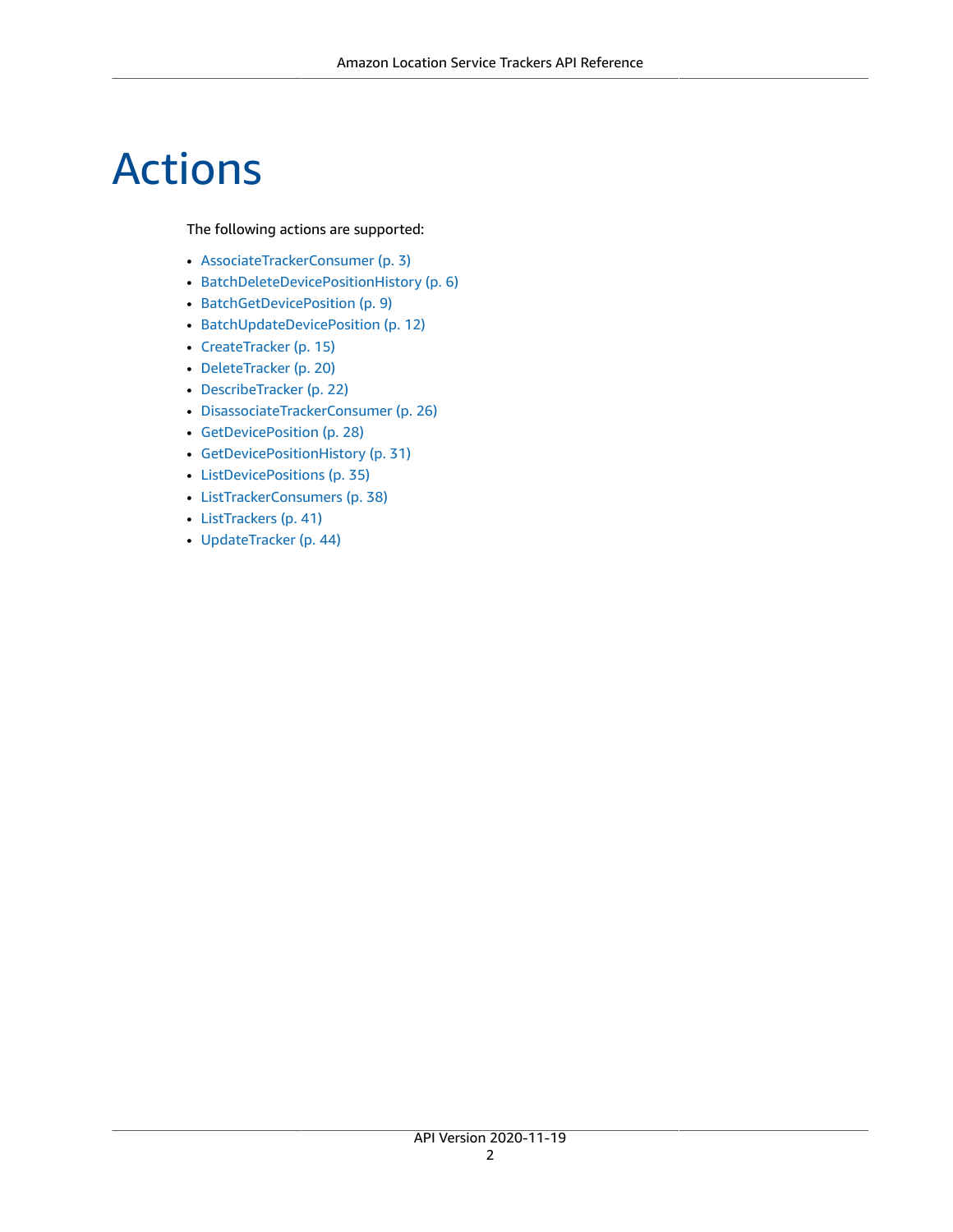# <span id="page-7-0"></span>AssociateTrackerConsumer

Creates an association between a geofence collection and a tracker resource. This allows the tracker resource to communicate location data to the linked geofence collection.

You can associate up to five geofence collections to each tracker resource.

#### **Note**

Currently not supported — Cross-account configurations, such as creating associations between a tracker resource in one account and a geofence collection in another account.

### <span id="page-7-1"></span>Request Syntax

```
POST /tracking/v0/trackers/TrackerName/consumers HTTP/1.1
Content-type: application/json
{
    "ConsumerArn": "string"
}
```
### <span id="page-7-2"></span>URI Request Parameters

The request uses the following URI parameters.

#### **[TrackerName \(p. 3\)](#page-7-1)**

The name of the tracker resource to be associated with a geofence collection.

Length Constraints: Minimum length of 1. Maximum length of 100.

Pattern:  $^(-,-\wedge w]+$ \$

Required: Yes

### <span id="page-7-3"></span>Request Body

The request accepts the following data in JSON format.

#### <span id="page-7-4"></span>**[ConsumerArn \(p. 3\)](#page-7-1)**

The Amazon Resource Name (ARN) for the geofence collection to be associated to tracker resource. Used when you need to specify a resource across all AWS.

• Format example: arn:aws:geo:region:account-id:geofence-collection/ ExampleGeofenceCollectionConsumer

Type: String

Length Constraints: Minimum length of 0. Maximum length of 1600.

```
Pattern: ^arn(:[a-z0-9]+([.-][a-z0-9]+)*){2}(:([a-z0-9]+([.-][a-z0-9]+)*)?)
{2}:([^/].*)?$
```
Required: Yes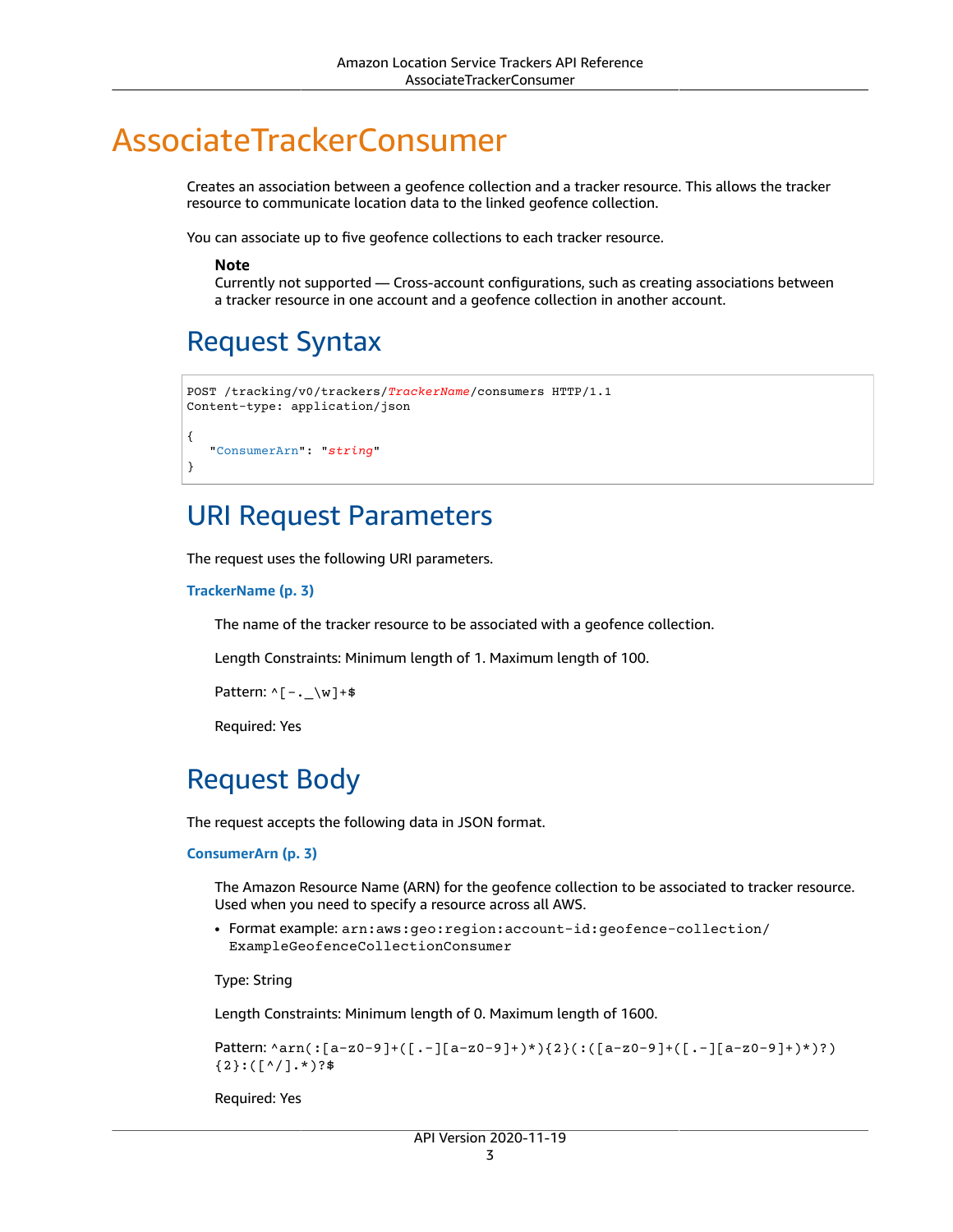### <span id="page-8-0"></span>Response Syntax

HTTP/1.1 200

### <span id="page-8-1"></span>Response Elements

<span id="page-8-2"></span>If the action is successful, the service sends back an HTTP 200 response with an empty HTTP body.

### Errors

For information about the errors that are common to all actions, see [Common](#page-69-0) Error[s \(p. 65\).](#page-69-0)

#### **AccessDeniedException**

The request was denied because of insufficient access or permissions. Check with an administrator to verify your permissions.

HTTP Status Code: 403

#### **ConflictException**

The request was unsuccessful because of a conflict.

HTTP Status Code: 409

#### **InternalServerException**

The request has failed to process because of an unknown server error, exception, or failure.

HTTP Status Code: 500

#### **ResourceNotFoundException**

The resource that you've entered was not found in your AWS account.

HTTP Status Code: 404

#### **ServiceQuotaExceededException**

The operation was denied because the request would exceed the maximum [quota](https://docs.aws.amazon.com/location/latest/developerguide/location-quotas.html) set for Amazon Location Service.

HTTP Status Code: 402

#### **ThrottlingException**

The request was denied because of request throttling.

HTTP Status Code: 429

#### **ValidationException**

The input failed to meet the constraints specified by the AWS service.

HTTP Status Code: 400

### <span id="page-8-3"></span>See Also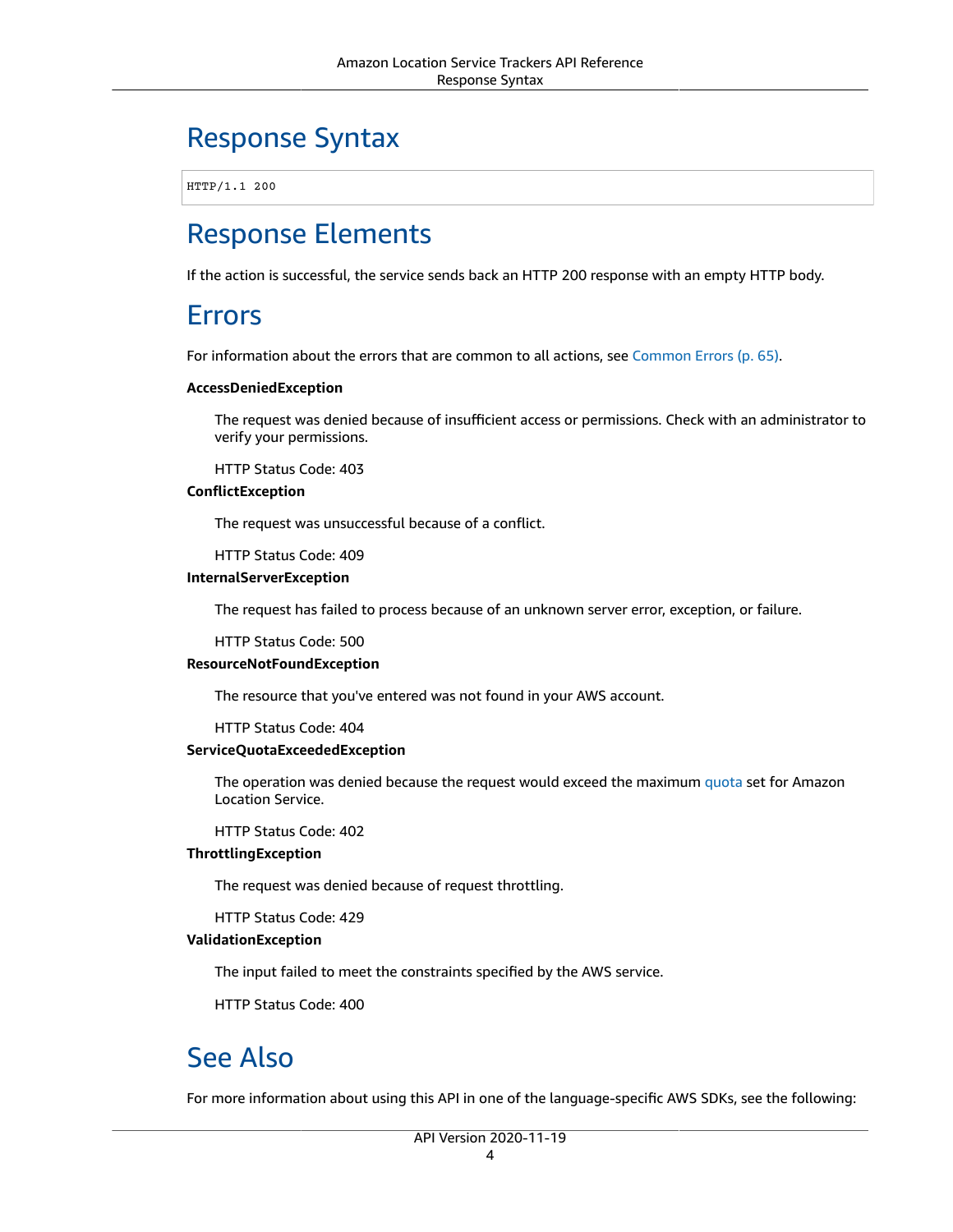- AWS [Command](https://docs.aws.amazon.com/goto/aws-cli/waypointtracking-2020-11-19/AssociateTrackerConsumer) Line Interface
- [AWS](https://docs.aws.amazon.com/goto/DotNetSDKV3/waypointtracking-2020-11-19/AssociateTrackerConsumer) SDK for .NET
- [AWS](https://docs.aws.amazon.com/goto/SdkForCpp/waypointtracking-2020-11-19/AssociateTrackerConsumer) SDK for C++
- [AWS](https://docs.aws.amazon.com/goto/SdkForGoV1/waypointtracking-2020-11-19/AssociateTrackerConsumer) SDK for Go
- [AWS](https://docs.aws.amazon.com/goto/SdkForJavaV2/waypointtracking-2020-11-19/AssociateTrackerConsumer) SDK for Java V2
- AWS SDK for [JavaScript](https://docs.aws.amazon.com/goto/AWSJavaScriptSDK/waypointtracking-2020-11-19/AssociateTrackerConsumer)
- [AWS](https://docs.aws.amazon.com/goto/SdkForPHPV3/waypointtracking-2020-11-19/AssociateTrackerConsumer) SDK for PHP V3
- AWS SDK for [Python](https://docs.aws.amazon.com/goto/boto3/waypointtracking-2020-11-19/AssociateTrackerConsumer)
- AWS SDK for [Ruby](https://docs.aws.amazon.com/goto/SdkForRubyV3/waypointtracking-2020-11-19/AssociateTrackerConsumer) V3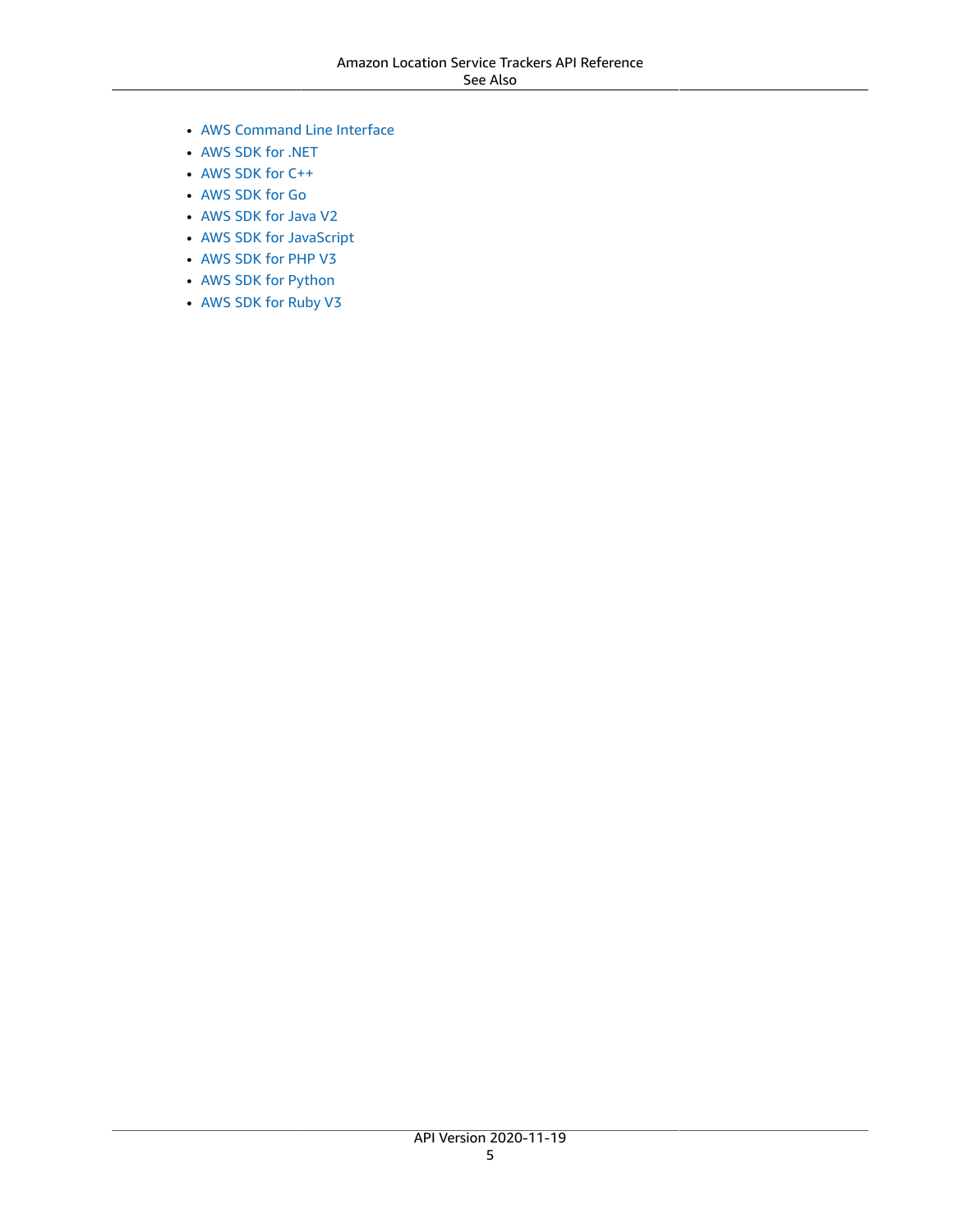# <span id="page-10-1"></span><span id="page-10-0"></span>BatchDeleteDevicePositionHistory

Deletes the position history of one or more devices from a tracker resource.

# Request Syntax

```
POST /tracking/v0/trackers/TrackerName/delete-positions HTTP/1.1
Content-type: application/json
{
    "DeviceIds": [ "string" ]
}
```
### <span id="page-10-2"></span>URI Request Parameters

The request uses the following URI parameters.

#### **[TrackerName \(p. 6\)](#page-10-1)**

The name of the tracker resource to delete the device position history from.

Length Constraints: Minimum length of 1. Maximum length of 100.

```
Pattern: ^([-,-\wedge w]+\$
```
Required: Yes

### <span id="page-10-3"></span>Request Body

The request accepts the following data in JSON format.

#### <span id="page-10-5"></span>**[DeviceIds \(p. 6\)](#page-10-1)**

Devices whose position history you want to delete.

• For example, for two devices: "DeviceIds" : [DeviceId1, DeviceId2]

Type: Array of strings

Array Members: Minimum number of 1 item. Maximum number of 100 items.

Length Constraints: Minimum length of 1. Maximum length of 100.

Pattern:  $^([-,-\p1\{L\} \p1\{N\}]+$ 

Required: Yes

## <span id="page-10-4"></span>Response Syntax

```
HTTP/1.1 200
Content-type: application/json
{
    "Errors": [ 
       {
```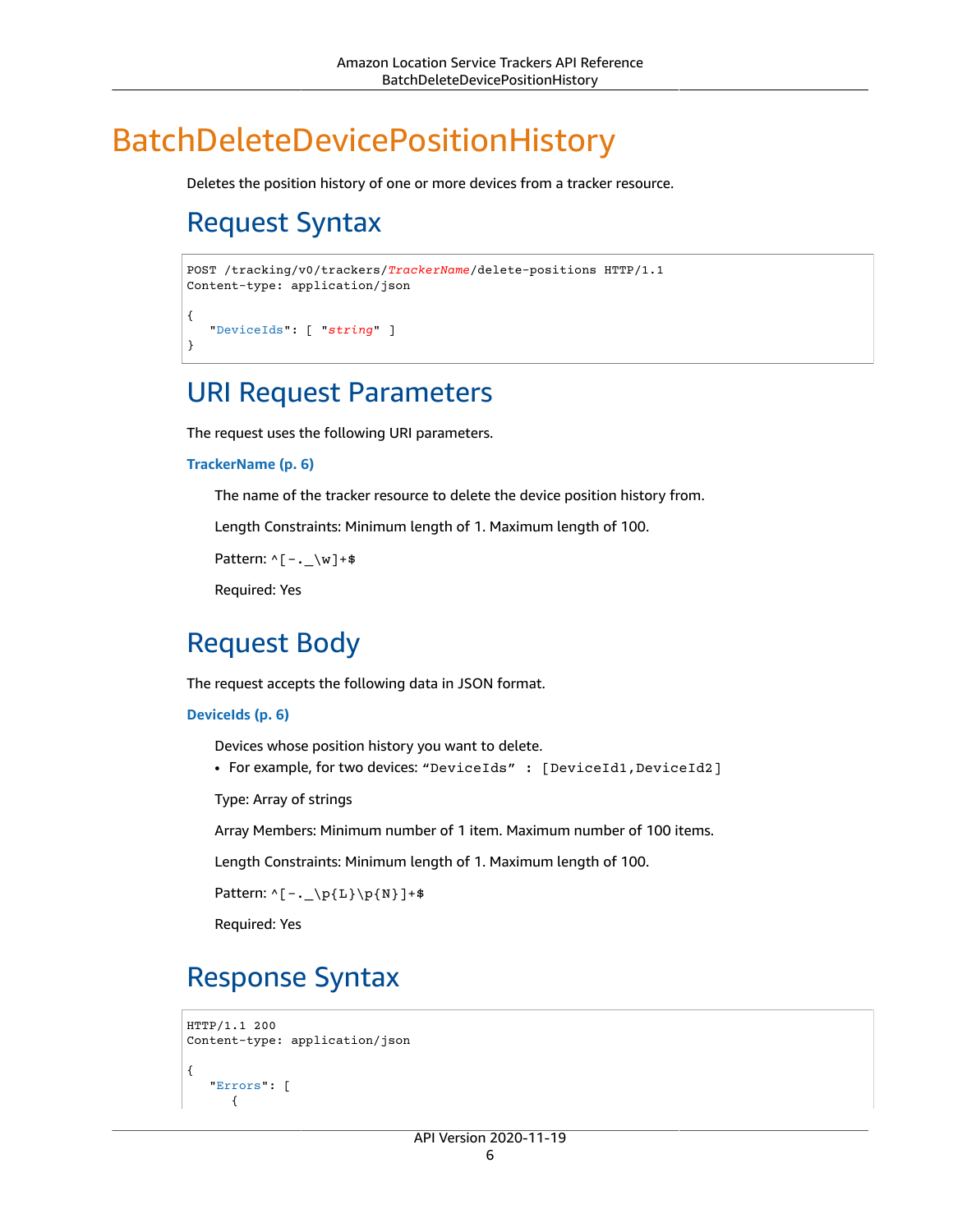```
 "DeviceId": "string",
          "Error": { 
             "Code": "string",
             "Message": "string"
 }
       }
    ]
}
```
### <span id="page-11-0"></span>Response Elements

If the action is successful, the service sends back an HTTP 200 response.

The following data is returned in JSON format by the service.

<span id="page-11-3"></span>**[Errors \(p. 6\)](#page-10-4)**

Contains error details for each device history that failed to delete.

Type: Array of [BatchDeleteDevicePositionHistoryError \(p. 49\)](#page-53-0) objects

### <span id="page-11-1"></span>Errors

For information about the errors that are common to all actions, see [Common](#page-69-0) Error[s \(p. 65\).](#page-69-0)

#### **AccessDeniedException**

The request was denied because of insufficient access or permissions. Check with an administrator to verify your permissions.

HTTP Status Code: 403

#### **InternalServerException**

The request has failed to process because of an unknown server error, exception, or failure.

HTTP Status Code: 500

#### **ResourceNotFoundException**

The resource that you've entered was not found in your AWS account.

HTTP Status Code: 404

#### **ThrottlingException**

The request was denied because of request throttling.

HTTP Status Code: 429

#### **ValidationException**

The input failed to meet the constraints specified by the AWS service.

HTTP Status Code: 400

### <span id="page-11-2"></span>See Also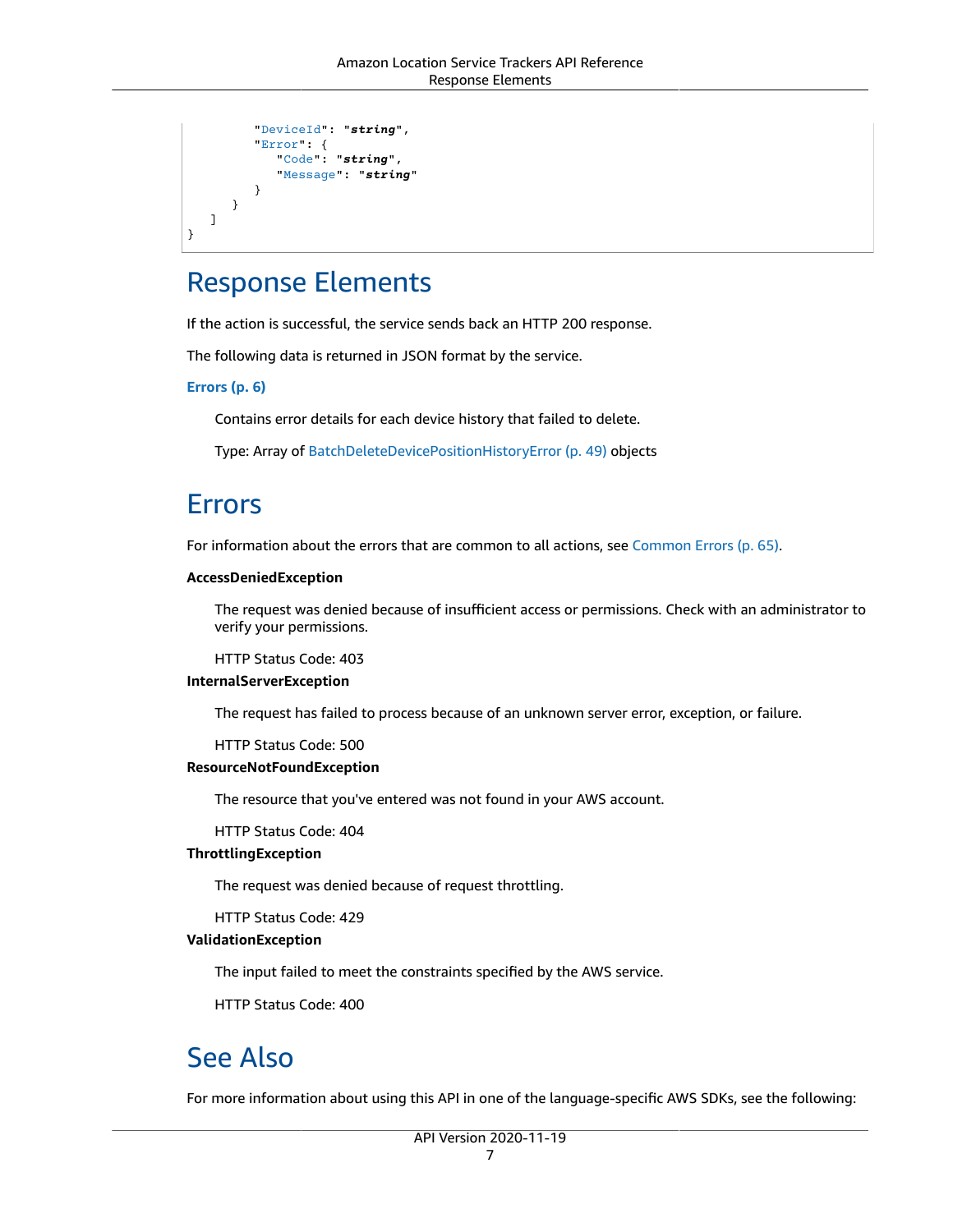- AWS [Command](https://docs.aws.amazon.com/goto/aws-cli/waypointtracking-2020-11-19/BatchDeleteDevicePositionHistory) Line Interface
- [AWS](https://docs.aws.amazon.com/goto/DotNetSDKV3/waypointtracking-2020-11-19/BatchDeleteDevicePositionHistory) SDK for .NET
- [AWS](https://docs.aws.amazon.com/goto/SdkForCpp/waypointtracking-2020-11-19/BatchDeleteDevicePositionHistory) SDK for C++
- [AWS](https://docs.aws.amazon.com/goto/SdkForGoV1/waypointtracking-2020-11-19/BatchDeleteDevicePositionHistory) SDK for Go
- [AWS](https://docs.aws.amazon.com/goto/SdkForJavaV2/waypointtracking-2020-11-19/BatchDeleteDevicePositionHistory) SDK for Java V2
- AWS SDK for [JavaScript](https://docs.aws.amazon.com/goto/AWSJavaScriptSDK/waypointtracking-2020-11-19/BatchDeleteDevicePositionHistory)
- [AWS](https://docs.aws.amazon.com/goto/SdkForPHPV3/waypointtracking-2020-11-19/BatchDeleteDevicePositionHistory) SDK for PHP V3
- AWS SDK for [Python](https://docs.aws.amazon.com/goto/boto3/waypointtracking-2020-11-19/BatchDeleteDevicePositionHistory)
- AWS SDK for [Ruby](https://docs.aws.amazon.com/goto/SdkForRubyV3/waypointtracking-2020-11-19/BatchDeleteDevicePositionHistory) V3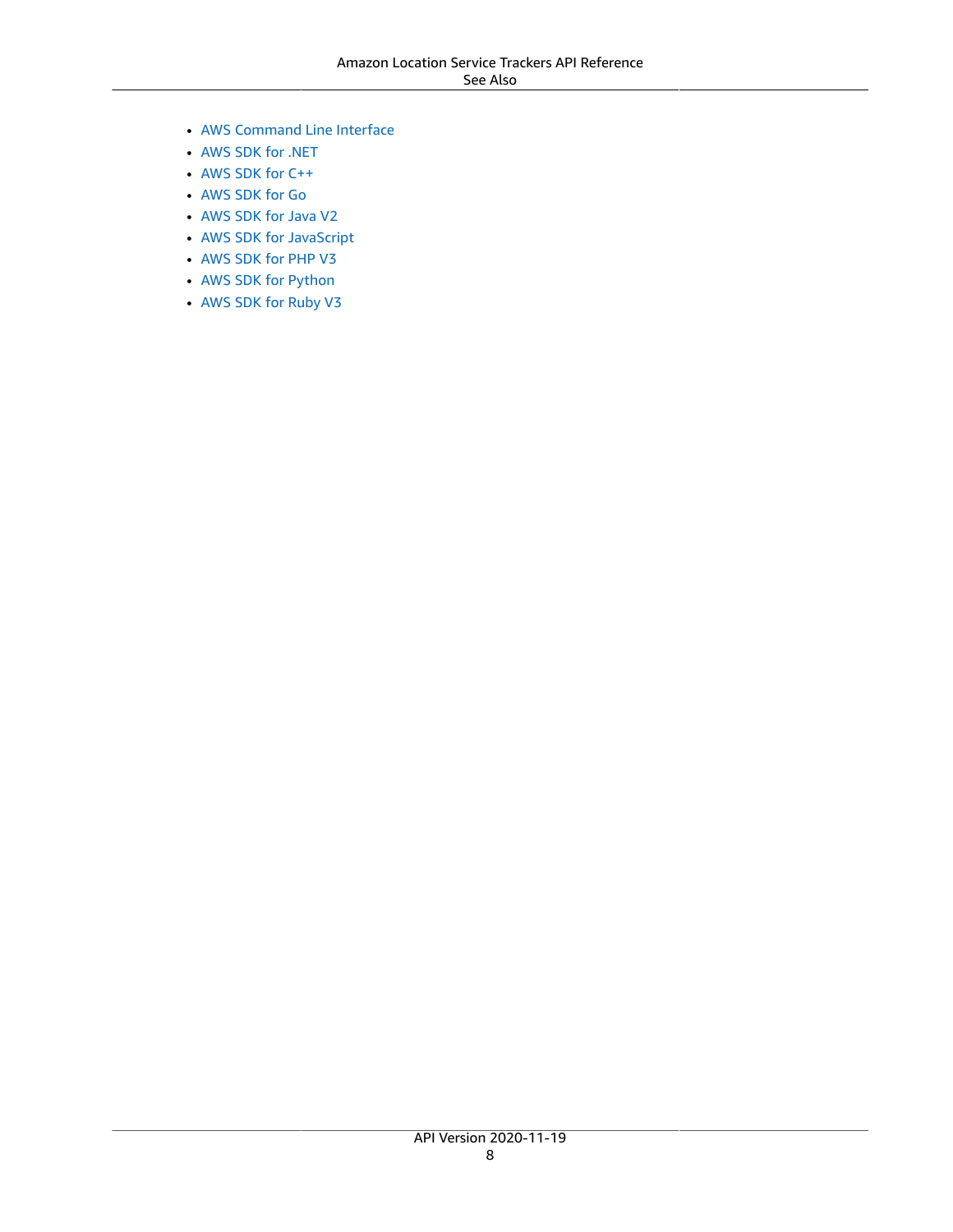# <span id="page-13-1"></span><span id="page-13-0"></span>BatchGetDevicePosition

Lists the latest device positions for requested devices.

# Request Syntax

```
POST /tracking/v0/trackers/TrackerName/get-positions HTTP/1.1
Content-type: application/json
{
    "DeviceIds": [ "string" ]
}
```
### <span id="page-13-2"></span>URI Request Parameters

The request uses the following URI parameters.

#### **[TrackerName \(p. 9\)](#page-13-1)**

The tracker resource retrieving the device position.

Length Constraints: Minimum length of 1.

Pattern:  $^([-,-\wedge w]+\$$ 

Required: Yes

### <span id="page-13-3"></span>Request Body

The request accepts the following data in JSON format.

#### <span id="page-13-5"></span>**[DeviceIds \(p. 9\)](#page-13-1)**

Devices whose position you want to retrieve.

• For example, for two devices: device-ids=DeviceId1&device-ids=DeviceId2

Type: Array of strings

Array Members: Minimum number of 1 item. Maximum number of 10 items.

Length Constraints: Minimum length of 1. Maximum length of 100.

Pattern:  $^(-,-\p4\text{L}\p6\$ 

Required: Yes

## <span id="page-13-4"></span>Response Syntax

```
HTTP/1.1 200
Content-type: application/json
{
    "DevicePositions": [ 
       {
```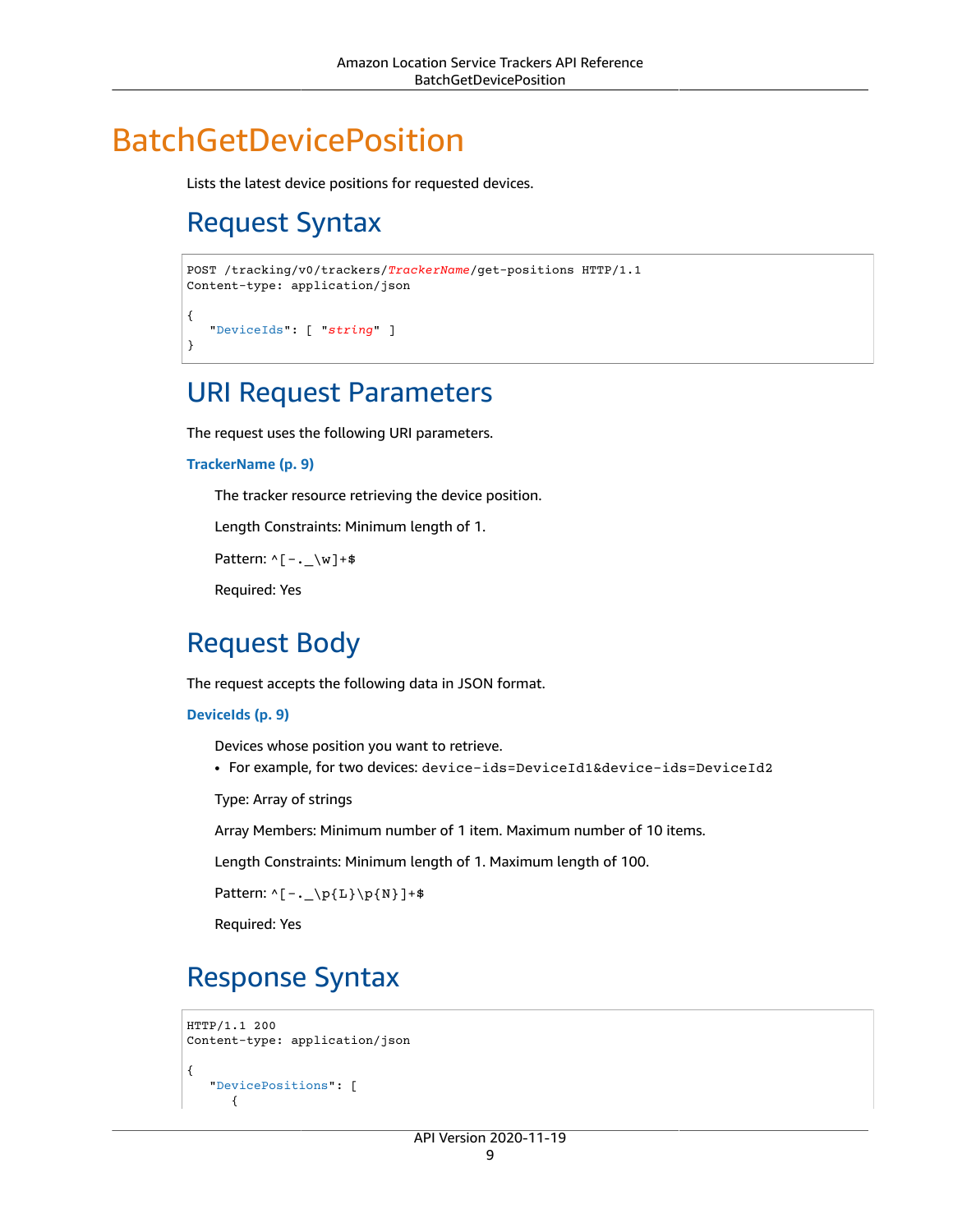```
 "Accuracy": { 
              "Horizontal": number
          },
          "DeviceId": "string",
          "Position": [ number ],
          "PositionProperties": { 
              "string" : "string" 
          },
          "ReceivedTime": number,
          "SampleTime": number
       }
    ],
    "Errors": [ 
       { 
          "DeviceId": "string",
          "Error": { 
              "Code": "string",
              "Message": "string"
 }
       }
    ]
```
### <span id="page-14-0"></span>Response Elements

If the action is successful, the service sends back an HTTP 200 response.

The following data is returned in JSON format by the service.

<span id="page-14-2"></span>**[DevicePositions \(p. 9\)](#page-13-4)**

Contains device position details such as the device ID, position, and timestamps for when the position was received and sampled.

Type: Array of [DevicePosition \(p. 53\)](#page-57-0) objects

#### <span id="page-14-3"></span>**[Errors \(p. 9\)](#page-13-4)**

}

Contains error details for each device that failed to send its position to the tracker resource.

Type: Array of [BatchGetDevicePositionError \(p. 50\)](#page-54-0) objects

### <span id="page-14-1"></span>Errors

For information about the errors that are common to all actions, see [Common](#page-69-0) Error[s \(p. 65\).](#page-69-0)

#### **AccessDeniedException**

The request was denied because of insufficient access or permissions. Check with an administrator to verify your permissions.

HTTP Status Code: 403

#### **InternalServerException**

The request has failed to process because of an unknown server error, exception, or failure.

HTTP Status Code: 500

#### **ResourceNotFoundException**

The resource that you've entered was not found in your AWS account.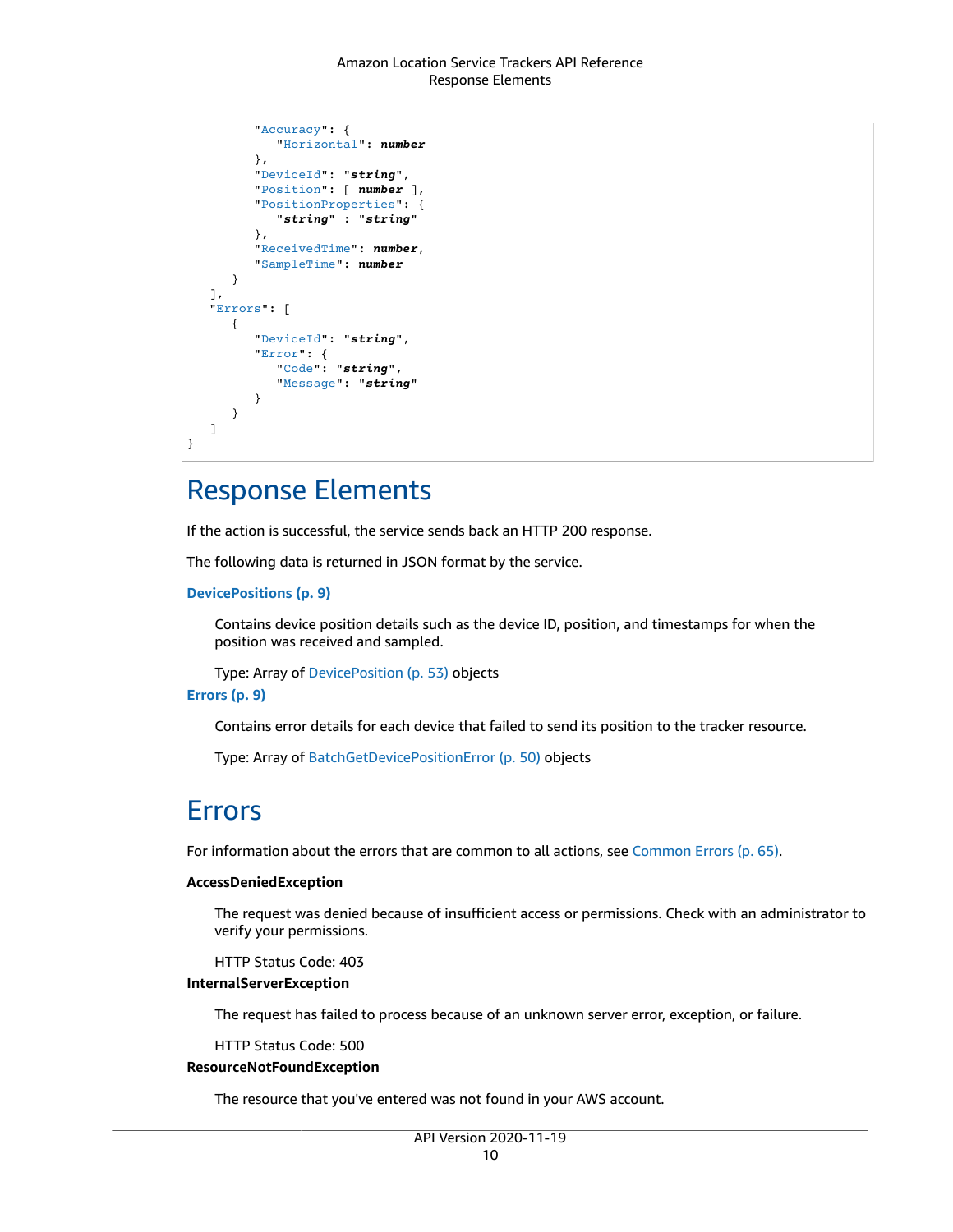HTTP Status Code: 404

#### **ThrottlingException**

The request was denied because of request throttling.

HTTP Status Code: 429

#### **ValidationException**

The input failed to meet the constraints specified by the AWS service.

HTTP Status Code: 400

### <span id="page-15-0"></span>See Also

- AWS [Command](https://docs.aws.amazon.com/goto/aws-cli/waypointtracking-2020-11-19/BatchGetDevicePosition) Line Interface
- [AWS](https://docs.aws.amazon.com/goto/DotNetSDKV3/waypointtracking-2020-11-19/BatchGetDevicePosition) SDK for .NET
- [AWS](https://docs.aws.amazon.com/goto/SdkForCpp/waypointtracking-2020-11-19/BatchGetDevicePosition) SDK for C++
- [AWS](https://docs.aws.amazon.com/goto/SdkForGoV1/waypointtracking-2020-11-19/BatchGetDevicePosition) SDK for Go
- [AWS](https://docs.aws.amazon.com/goto/SdkForJavaV2/waypointtracking-2020-11-19/BatchGetDevicePosition) SDK for Java V2
- AWS SDK for [JavaScript](https://docs.aws.amazon.com/goto/AWSJavaScriptSDK/waypointtracking-2020-11-19/BatchGetDevicePosition)
- [AWS](https://docs.aws.amazon.com/goto/SdkForPHPV3/waypointtracking-2020-11-19/BatchGetDevicePosition) SDK for PHP V3
- AWS SDK for [Python](https://docs.aws.amazon.com/goto/boto3/waypointtracking-2020-11-19/BatchGetDevicePosition)
- AWS SDK for [Ruby](https://docs.aws.amazon.com/goto/SdkForRubyV3/waypointtracking-2020-11-19/BatchGetDevicePosition) V3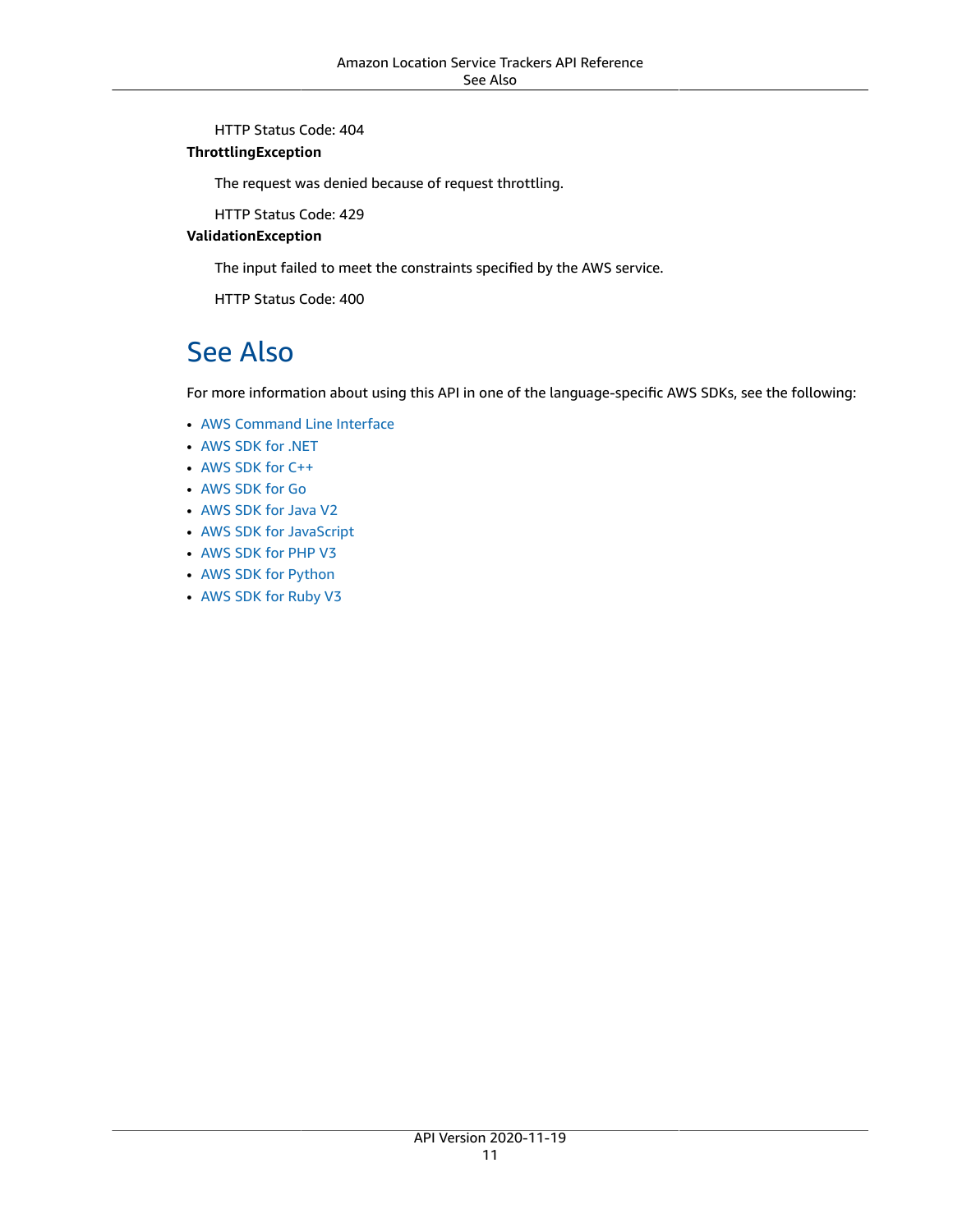# <span id="page-16-0"></span>BatchUpdateDevicePosition

Uploads position update data for one or more devices to a tracker resource. Amazon Location uses the data when it reports the last known device position and position history. Amazon Location retains location data for 30 days.

#### **Note**

Position updates are handled based on the PositionFiltering property of the tracker. When PositionFiltering is set to TimeBased, updates are evaluated against linked geofence collections, and location data is stored at a maximum of one position per 30 second interval. If your update frequency is more often than every 30 seconds, only one update per 30 seconds is stored for each unique device ID.

When PositionFiltering is set to DistanceBased filtering, location data is stored and evaluated against linked geofence collections only if the device has moved more than 30 m (98.4 ft).

When PositionFiltering is set to AccuracyBased filtering, location data is stored and evaluated against linked geofence collections only if the device has moved more than the measured accuracy. For example, if two consecutive updates from a device have a horizontal accuracy of 5 m and 10 m, the second update is neither stored or evaluated if the device has moved less than 15 m. If PositionFiltering is set to AccuracyBased filtering, Amazon Location uses the default value { "Horizontal": 0} when accuracy is not provided on a DevicePositionUpdate.

## <span id="page-16-1"></span>Request Syntax

```
POST /tracking/v0/trackers/TrackerName/positions HTTP/1.1
Content-type: application/json
{
    "Updates": [ 
       { 
           "Accuracy": { 
              "Horizontal": number
           },
           "DeviceId": "string",
           "Position": [ number ],
           "PositionProperties": { 
              "string" : "string" 
           },
           "SampleTime": number
       }
    ]
}
```
### <span id="page-16-2"></span>URI Request Parameters

The request uses the following URI parameters.

**[TrackerName \(p. 12\)](#page-16-1)**

The name of the tracker resource to update.

Length Constraints: Minimum length of 1. Maximum length of 100.

Pattern:  $^(-,-\wedge w]+$ \$

Required: Yes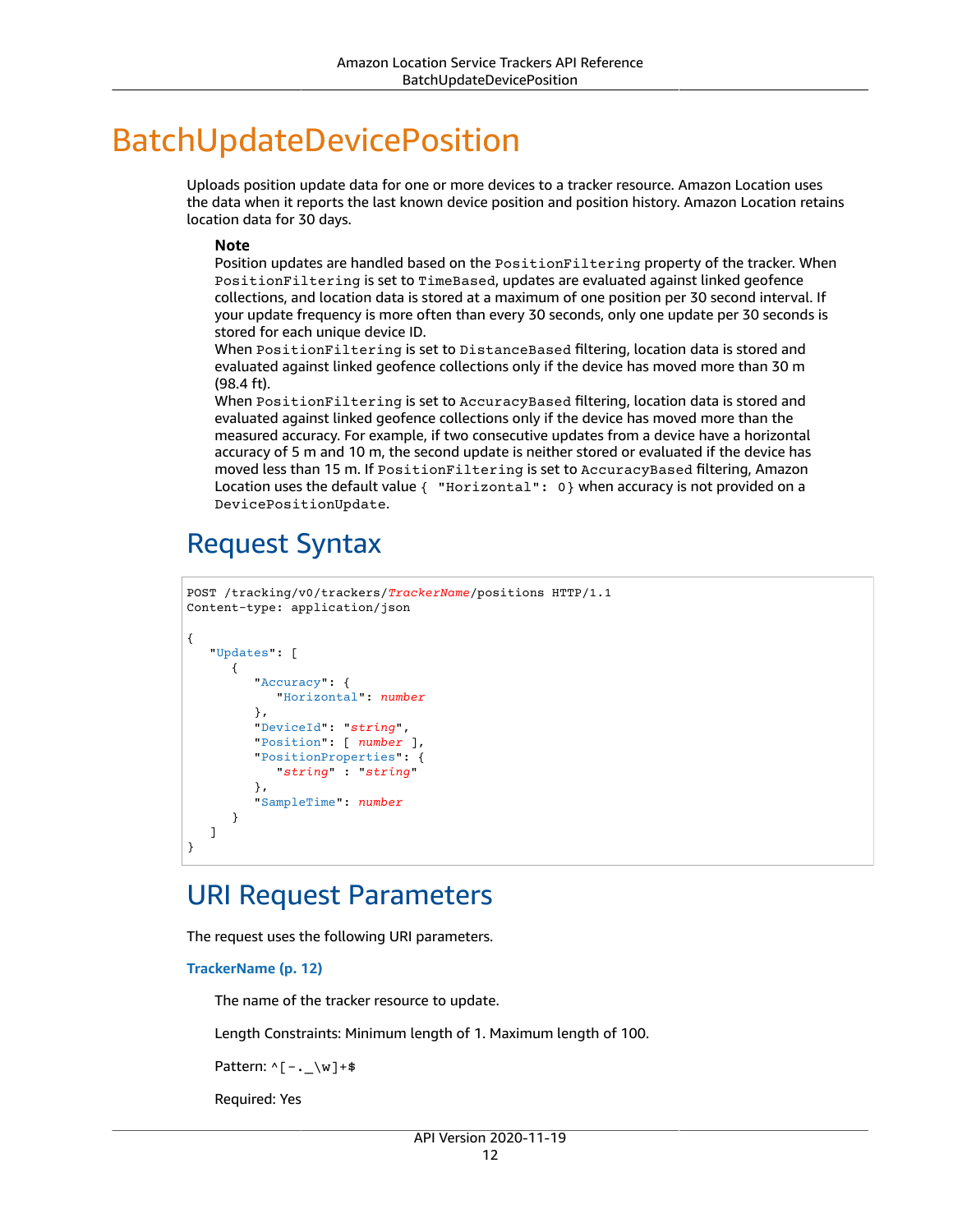### <span id="page-17-0"></span>Request Body

The request accepts the following data in JSON format.

#### <span id="page-17-4"></span>**[Updates \(p. 12\)](#page-16-1)**

Contains the position update details for each device.

Type: Array of [DevicePositionUpdate \(p. 55\)](#page-59-0) objects

Array Members: Minimum number of 1 item. Maximum number of 10 items.

Required: Yes

### <span id="page-17-1"></span>Response Syntax

```
HTTP/1.1 200
Content-type: application/json
{
    "Errors": [ 
       { 
           "DeviceId": "string",
           "Error": { 
              "Code": "string",
              "Message": "string"
           },
           "SampleTime": number
       }
    ]
}
```
### <span id="page-17-2"></span>Response Elements

If the action is successful, the service sends back an HTTP 200 response.

The following data is returned in JSON format by the service.

#### <span id="page-17-5"></span>**[Errors \(p. 13\)](#page-17-1)**

Contains error details for each device that failed to update its position.

Type: Array of [BatchUpdateDevicePositionError \(p. 52\)](#page-56-0) objects

### <span id="page-17-3"></span>Errors

For information about the errors that are common to all actions, see [Common](#page-69-0) Error[s \(p. 65\).](#page-69-0)

#### **AccessDeniedException**

The request was denied because of insufficient access or permissions. Check with an administrator to verify your permissions.

HTTP Status Code: 403

#### **InternalServerException**

The request has failed to process because of an unknown server error, exception, or failure.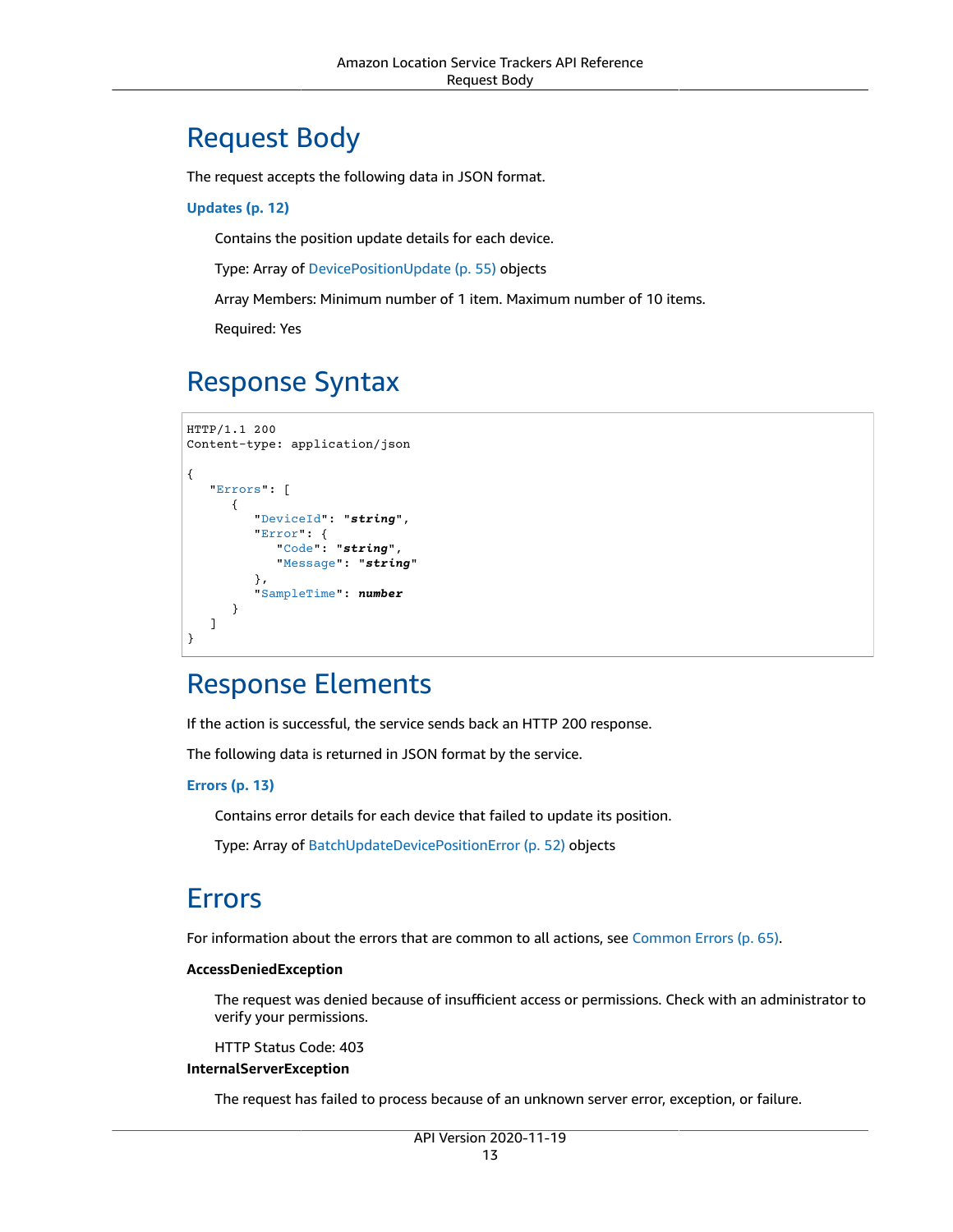HTTP Status Code: 500

#### **ResourceNotFoundException**

The resource that you've entered was not found in your AWS account.

HTTP Status Code: 404

#### **ThrottlingException**

The request was denied because of request throttling.

HTTP Status Code: 429

#### **ValidationException**

The input failed to meet the constraints specified by the AWS service.

HTTP Status Code: 400

### <span id="page-18-0"></span>See Also

- AWS [Command](https://docs.aws.amazon.com/goto/aws-cli/waypointtracking-2020-11-19/BatchUpdateDevicePosition) Line Interface
- [AWS](https://docs.aws.amazon.com/goto/DotNetSDKV3/waypointtracking-2020-11-19/BatchUpdateDevicePosition) SDK for .NET
- [AWS](https://docs.aws.amazon.com/goto/SdkForCpp/waypointtracking-2020-11-19/BatchUpdateDevicePosition) SDK for C++
- [AWS](https://docs.aws.amazon.com/goto/SdkForGoV1/waypointtracking-2020-11-19/BatchUpdateDevicePosition) SDK for Go
- [AWS](https://docs.aws.amazon.com/goto/SdkForJavaV2/waypointtracking-2020-11-19/BatchUpdateDevicePosition) SDK for Java V2
- AWS SDK for [JavaScript](https://docs.aws.amazon.com/goto/AWSJavaScriptSDK/waypointtracking-2020-11-19/BatchUpdateDevicePosition)
- [AWS](https://docs.aws.amazon.com/goto/SdkForPHPV3/waypointtracking-2020-11-19/BatchUpdateDevicePosition) SDK for PHP V3
- AWS SDK for [Python](https://docs.aws.amazon.com/goto/boto3/waypointtracking-2020-11-19/BatchUpdateDevicePosition)
- AWS SDK for [Ruby](https://docs.aws.amazon.com/goto/SdkForRubyV3/waypointtracking-2020-11-19/BatchUpdateDevicePosition) V3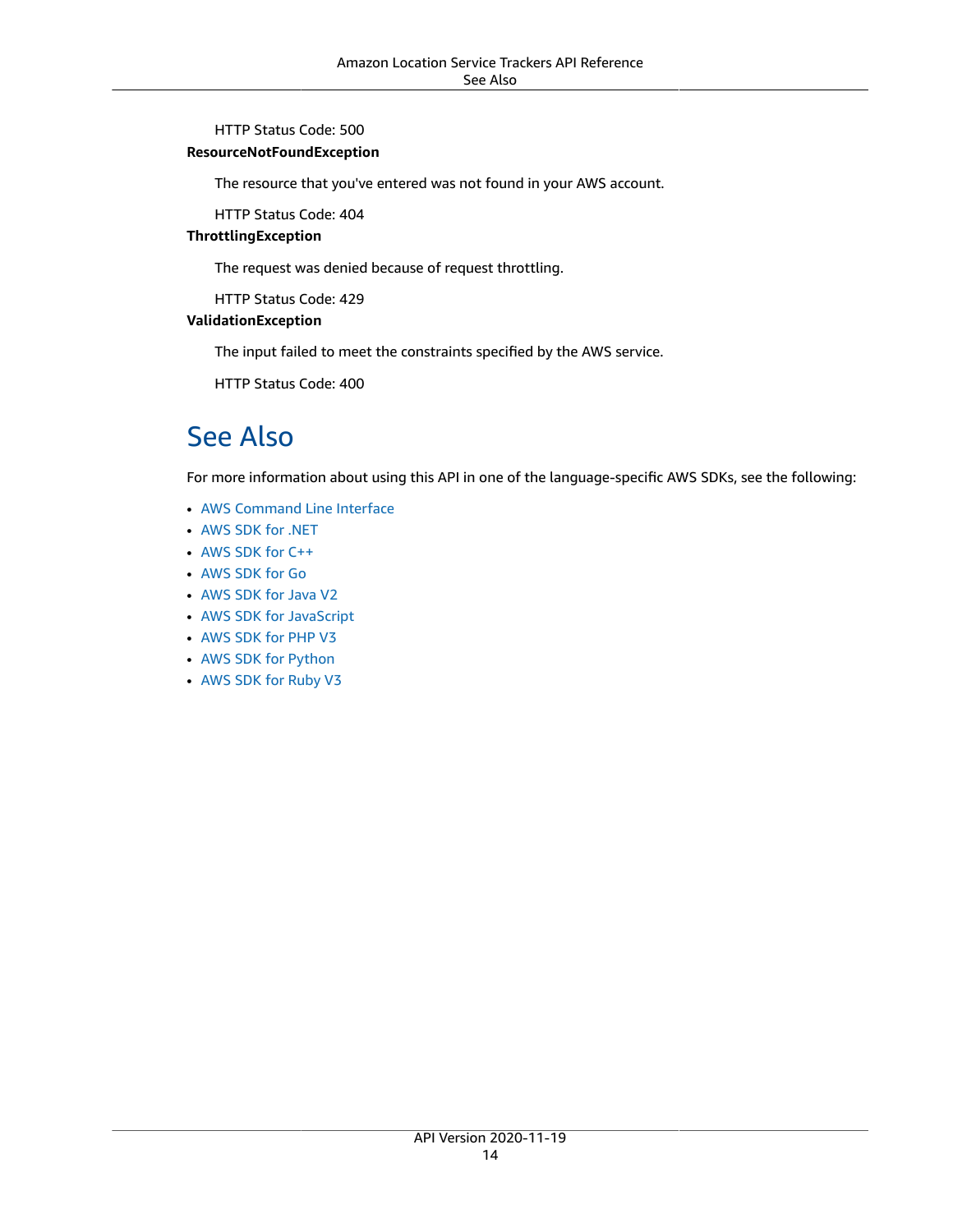# <span id="page-19-0"></span>**CreateTracker**

Creates a tracker resource in your AWS account, which lets you retrieve current and historical location of devices.

# <span id="page-19-1"></span>Request Syntax

```
POST /tracking/v0/trackers HTTP/1.1
Content-type: application/json
{
    "Description": "string",
    "KmsKeyId": "string",
    "PositionFiltering": "string",
    "PricingPlan": "string",
    "PricingPlanDataSource": "string",
    "Tags": { 
       "string" : "string" 
    },
    "TrackerName": "string"
}
```
### <span id="page-19-2"></span>URI Request Parameters

The request does not use any URI parameters.

### <span id="page-19-3"></span>Request Body

The request accepts the following data in JSON format.

#### <span id="page-19-4"></span>**[Description \(p. 15\)](#page-19-1)**

An optional description for the tracker resource.

Type: String

Length Constraints: Minimum length of 0. Maximum length of 1000.

Required: No

<span id="page-19-5"></span>**[KmsKeyId \(p. 15\)](#page-19-1)**

A key identifier for an AWS KMS customer [managed](https://docs.aws.amazon.com/kms/latest/developerguide/create-keys.html) key. Enter a key ID, key ARN, alias name, or alias ARN.

Type: String

Length Constraints: Minimum length of 1. Maximum length of 2048.

Required: No

<span id="page-19-6"></span>**[PositionFiltering \(p. 15\)](#page-19-1)**

Specifies the position filtering for the tracker resource.

Valid values:

• TimeBased - Location updates are evaluated against linked geofence collections, but not every location update is stored. If your update frequency is more often than 30 seconds, only one update per 30 seconds is stored for each unique device ID.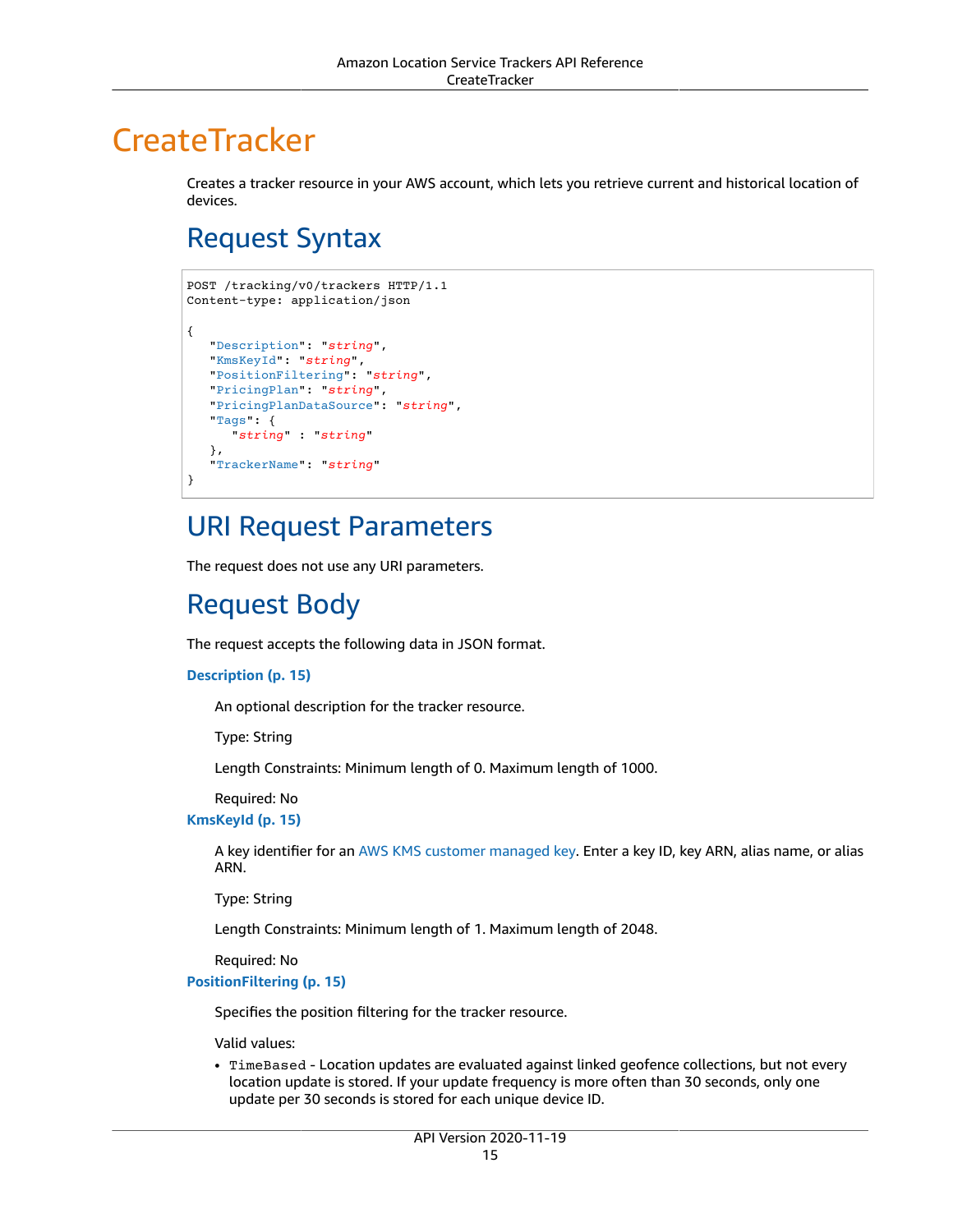- DistanceBased If the device has moved less than 30 m (98.4 ft), location updates are ignored. Location updates within this area are neither evaluated against linked geofence collections, nor stored. This helps control costs by reducing the number of geofence evaluations and historical device positions to paginate through. Distance-based filtering can also reduce the effects of GPS noise when displaying device trajectories on a map.
- AccuracyBased If the device has moved less than the measured accuracy, location updates are ignored. For example, if two consecutive updates from a device have a horizontal accuracy of 5 m and 10 m, the second update is ignored if the device has moved less than 15 m. Ignored location updates are neither evaluated against linked geofence collections, nor stored. This can reduce the effects of GPS noise when displaying device trajectories on a map, and can help control your costs by reducing the number of geofence evaluations.

This field is optional. If not specified, the default value is TimeBased.

Type: String

Valid Values: TimeBased | DistanceBased | AccuracyBased

Required: No

#### <span id="page-20-0"></span>**[PricingPlan \(p. 15\)](#page-19-1)**

*This parameter has been deprecated.*

No longer used. If included, the only allowed value is RequestBasedUsage.

Type: String

Valid Values: RequestBasedUsage | MobileAssetTracking | MobileAssetManagement

Required: No

#### <span id="page-20-1"></span>**[PricingPlanDataSource \(p. 15\)](#page-19-1)**

*This parameter has been deprecated.*

This parameter is no longer used.

Type: String

Required: No

#### <span id="page-20-2"></span>**[Tags \(p. 15\)](#page-19-1)**

Applies one or more tags to the tracker resource. A tag is a key-value pair helps manage, identify, search, and filter your resources by labelling them.

Format: "key" : "value"

Restrictions:

- Maximum 50 tags per resource
- Each resource tag must be unique with a maximum of one value.
- Maximum key length: 128 Unicode characters in UTF-8
- Maximum value length: 256 Unicode characters in UTF-8
- Can use alphanumeric characters (A–Z, a–z, 0–9), and the following characters:  $+ =$ .  $\pm$ ; /  $\omega$ .
- Cannot use "aws:" as a prefix for a key.

Type: String to string map

Map Entries: Minimum number of 0 items. Maximum number of 50 items.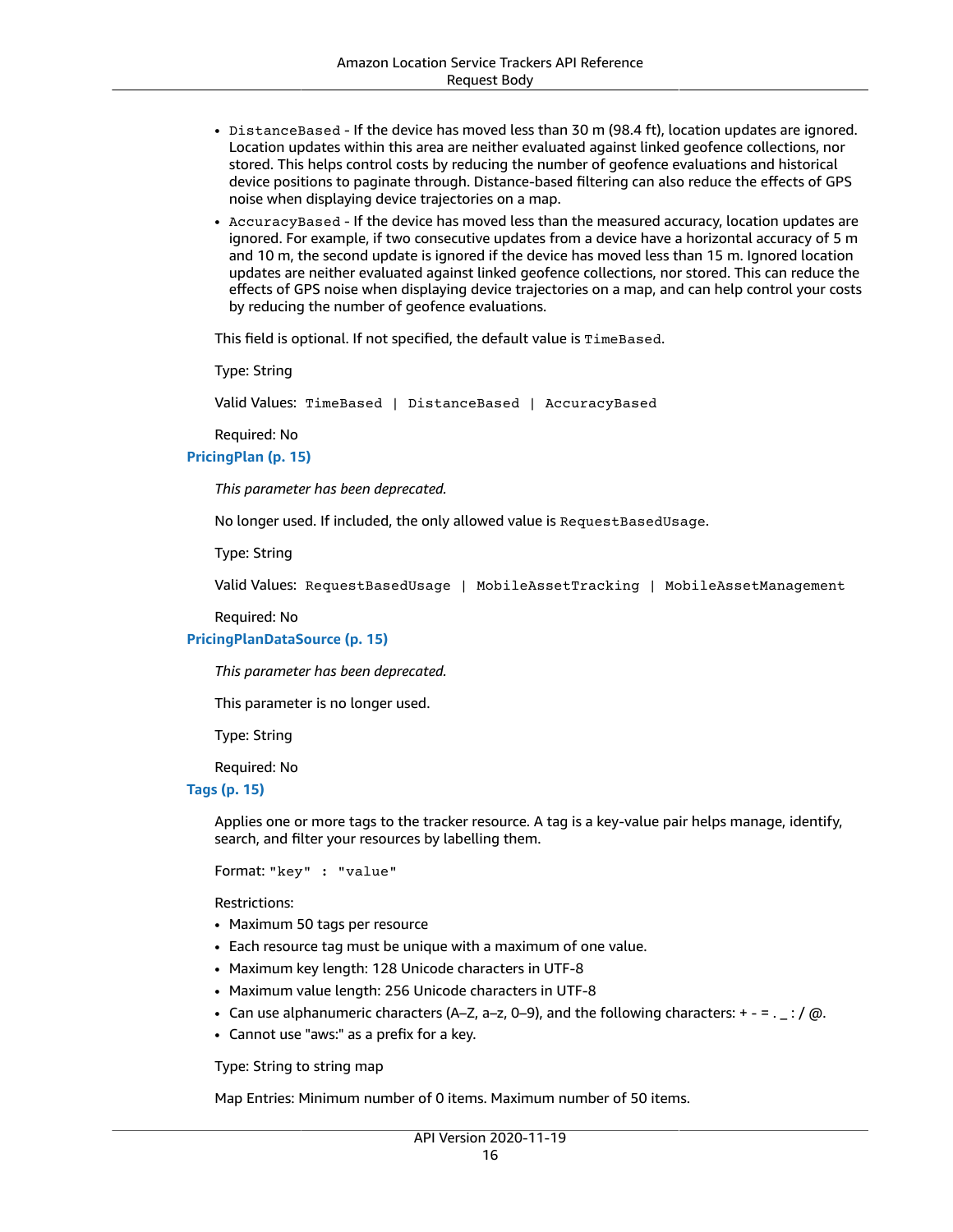Key Length Constraints: Minimum length of 1. Maximum length of 128.

Key Pattern:  $\wedge$ [a-zA-Z+-=.\_:/]+\$

Value Length Constraints: Minimum length of 0. Maximum length of 256.

Value Pattern: ^[A-Za-z0-9 \_=@:.+-/]\*\$

Required: No

<span id="page-21-2"></span>**[TrackerName \(p. 15\)](#page-19-1)**

The name for the tracker resource.

Requirements:

- Contain only alphanumeric characters (A-Z, a-z, 0-9) , hyphens (-), periods (.), and underscores (\_).
- Must be a unique tracker resource name.
- No spaces allowed. For example, ExampleTracker.

Type: String

Length Constraints: Minimum length of 1. Maximum length of 100.

Pattern:  $^([-,-\wedge w]+\$$ 

Required: Yes

### <span id="page-21-0"></span>Response Syntax

```
HTTP/1.1 200
Content-type: application/json
{
    "CreateTime": number,
    "TrackerArn": "string",
    "TrackerName": "string"
}
```
### <span id="page-21-1"></span>Response Elements

If the action is successful, the service sends back an HTTP 200 response.

The following data is returned in JSON format by the service.

#### <span id="page-21-3"></span>**[CreateTime \(p. 17\)](#page-21-0)**

The timestamp for when the tracker resource was created in ISO [8601](https://www.iso.org/iso-8601-date-and-time-format.html) format: YYYY-MM-DDThh:mm:ss.sssZ.

Type: Timestamp

<span id="page-21-4"></span>**[TrackerArn \(p. 17\)](#page-21-0)**

The Amazon Resource Name (ARN) for the tracker resource. Used when you need to specify a resource across all AWS.

• Format example: arn:aws:geo:region:account-id:tracker/ExampleTracker

Type: String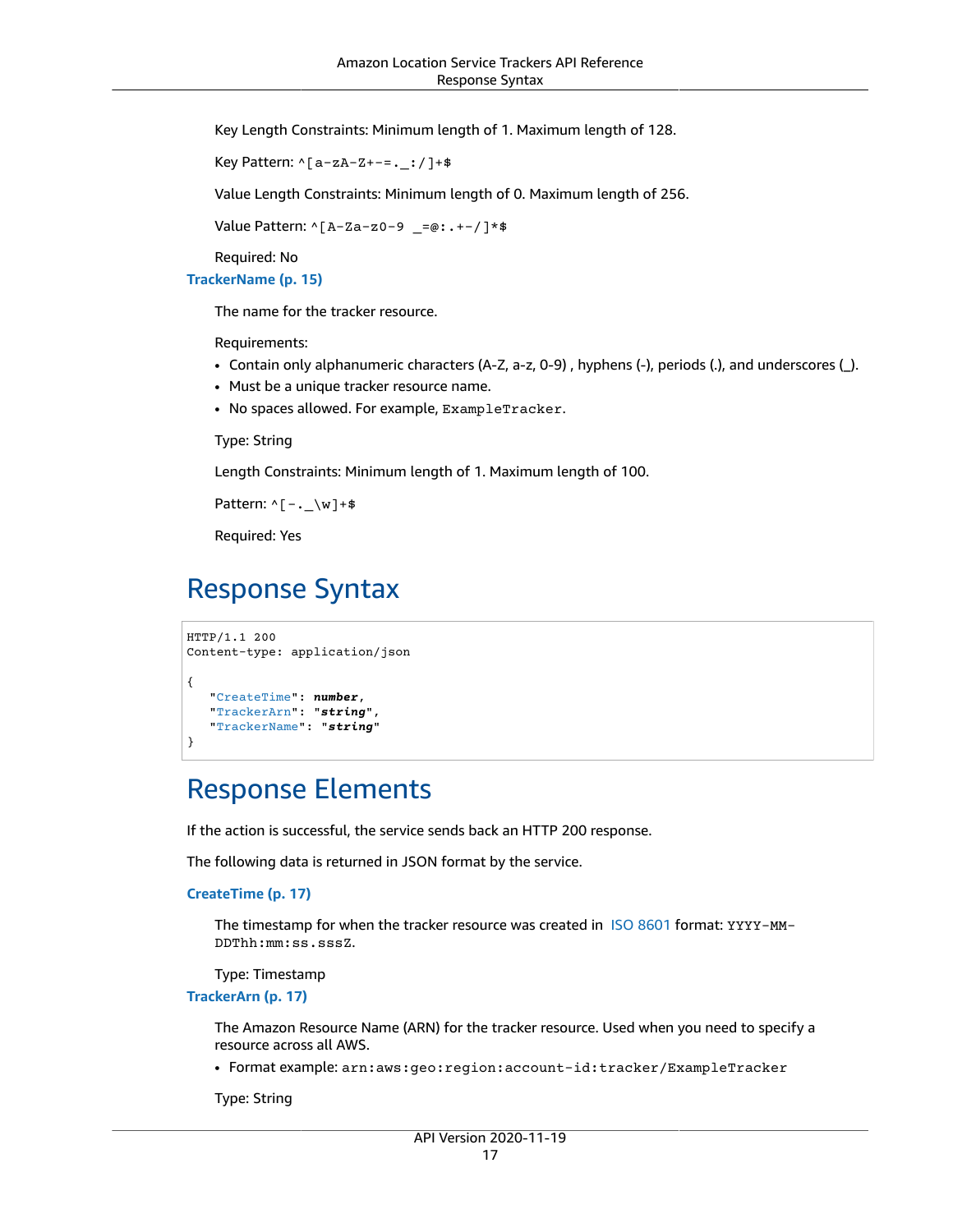Length Constraints: Minimum length of 0. Maximum length of 1600.

```
Pattern: ^arn(:[a-z0-9]+([.-][a-z0-9]+)*){2}(:([a-z0-9]+([.-][a-z0-9]+)*)?)
{2}:([^/].*)?$
```
<span id="page-22-2"></span>**[TrackerName \(p. 17\)](#page-21-0)**

The name of the tracker resource.

Type: String

Length Constraints: Minimum length of 1. Maximum length of 100.

Pattern: ^[-.\_\w]+\$

### <span id="page-22-0"></span>Errors

For information about the errors that are common to all actions, see [Common](#page-69-0) Error[s \(p. 65\).](#page-69-0)

#### **AccessDeniedException**

The request was denied because of insufficient access or permissions. Check with an administrator to verify your permissions.

HTTP Status Code: 403

#### **ConflictException**

The request was unsuccessful because of a conflict.

HTTP Status Code: 409

#### **InternalServerException**

The request has failed to process because of an unknown server error, exception, or failure.

HTTP Status Code: 500

#### **ThrottlingException**

The request was denied because of request throttling.

HTTP Status Code: 429

#### **ValidationException**

The input failed to meet the constraints specified by the AWS service.

HTTP Status Code: 400

### <span id="page-22-1"></span>See Also

- AWS [Command](https://docs.aws.amazon.com/goto/aws-cli/waypointtracking-2020-11-19/CreateTracker) Line Interface
- [AWS](https://docs.aws.amazon.com/goto/DotNetSDKV3/waypointtracking-2020-11-19/CreateTracker) SDK for .NET
- [AWS](https://docs.aws.amazon.com/goto/SdkForCpp/waypointtracking-2020-11-19/CreateTracker) SDK for C++
- [AWS](https://docs.aws.amazon.com/goto/SdkForGoV1/waypointtracking-2020-11-19/CreateTracker) SDK for Go
- [AWS](https://docs.aws.amazon.com/goto/SdkForJavaV2/waypointtracking-2020-11-19/CreateTracker) SDK for Java V2
- AWS SDK for [JavaScript](https://docs.aws.amazon.com/goto/AWSJavaScriptSDK/waypointtracking-2020-11-19/CreateTracker)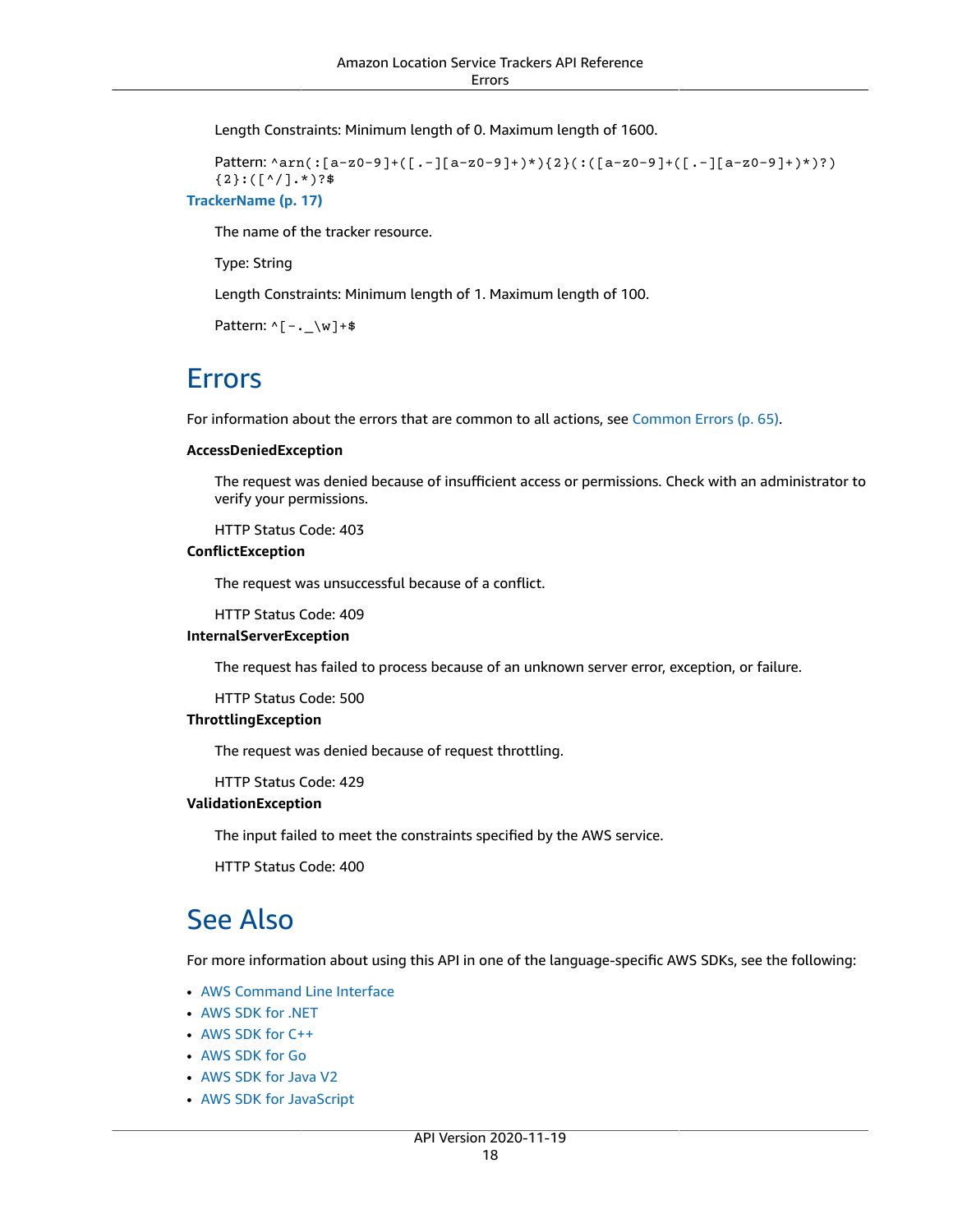- [AWS](https://docs.aws.amazon.com/goto/SdkForPHPV3/waypointtracking-2020-11-19/CreateTracker) SDK for PHP V3
- AWS SDK for [Python](https://docs.aws.amazon.com/goto/boto3/waypointtracking-2020-11-19/CreateTracker)
- AWS SDK for [Ruby](https://docs.aws.amazon.com/goto/SdkForRubyV3/waypointtracking-2020-11-19/CreateTracker) V3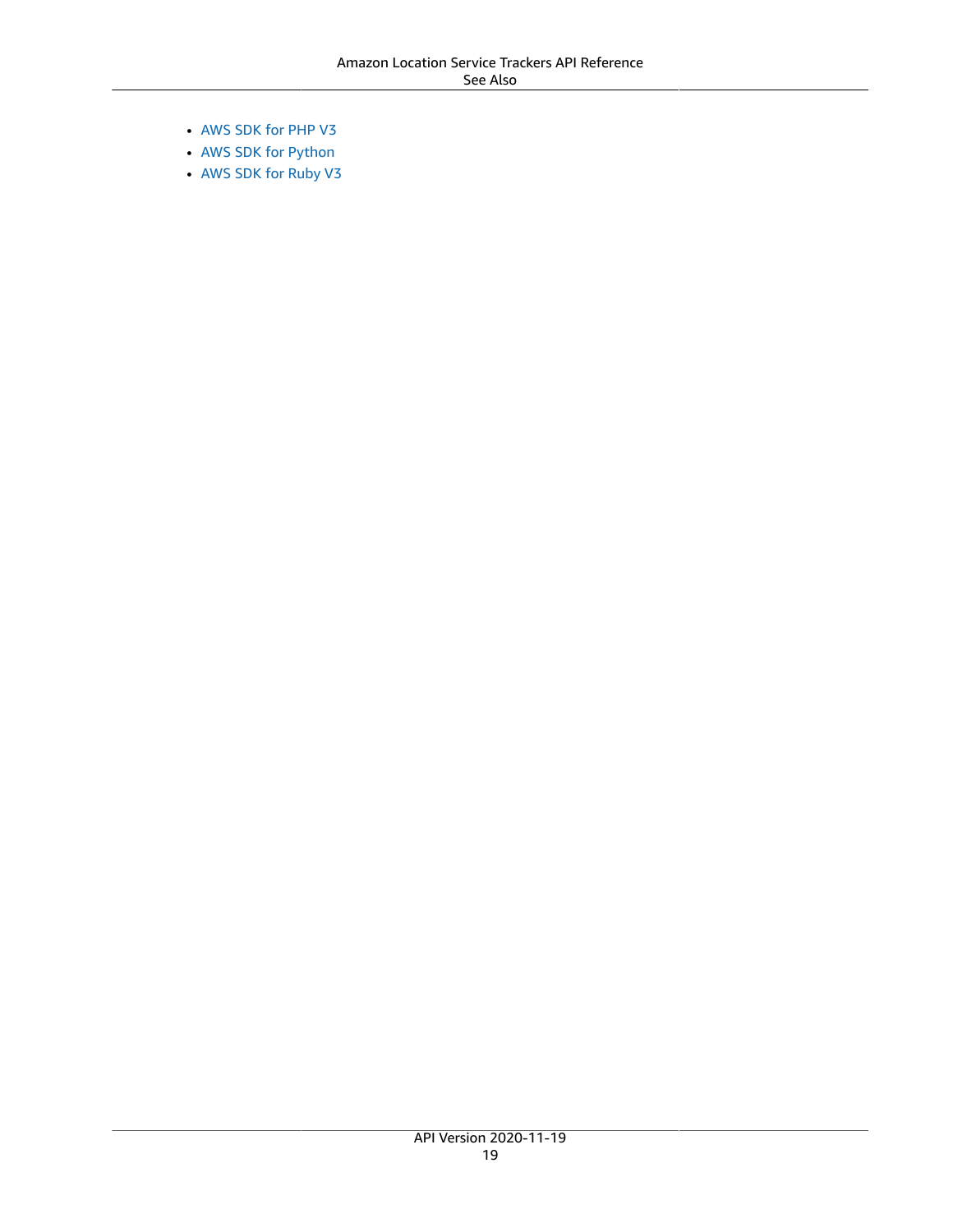# <span id="page-24-0"></span>DeleteTracker

Deletes a tracker resource from your AWS account.

**Note**

This operation deletes the resource permanently. If the tracker resource is in use, you may encounter an error. Make sure that the target resource isn't a dependency for your applications.

# <span id="page-24-1"></span>Request Syntax

DELETE /tracking/v0/trackers/*TrackerName* HTTP/1.1

# <span id="page-24-2"></span>URI Request Parameters

The request uses the following URI parameters.

#### **[TrackerName \(p. 20\)](#page-24-1)**

The name of the tracker resource to be deleted.

Length Constraints: Minimum length of 1. Maximum length of 100.

Pattern:  $^(-,-\wedge w]+$ \$

Required: Yes

## <span id="page-24-3"></span>Request Body

The request does not have a request body.

## <span id="page-24-4"></span>Response Syntax

HTTP/1.1 200

### <span id="page-24-5"></span>Response Elements

If the action is successful, the service sends back an HTTP 200 response with an empty HTTP body.

### <span id="page-24-6"></span>Errors

For information about the errors that are common to all actions, see [Common](#page-69-0) Error[s \(p. 65\).](#page-69-0)

#### **AccessDeniedException**

The request was denied because of insufficient access or permissions. Check with an administrator to verify your permissions.

HTTP Status Code: 403

#### **InternalServerException**

The request has failed to process because of an unknown server error, exception, or failure.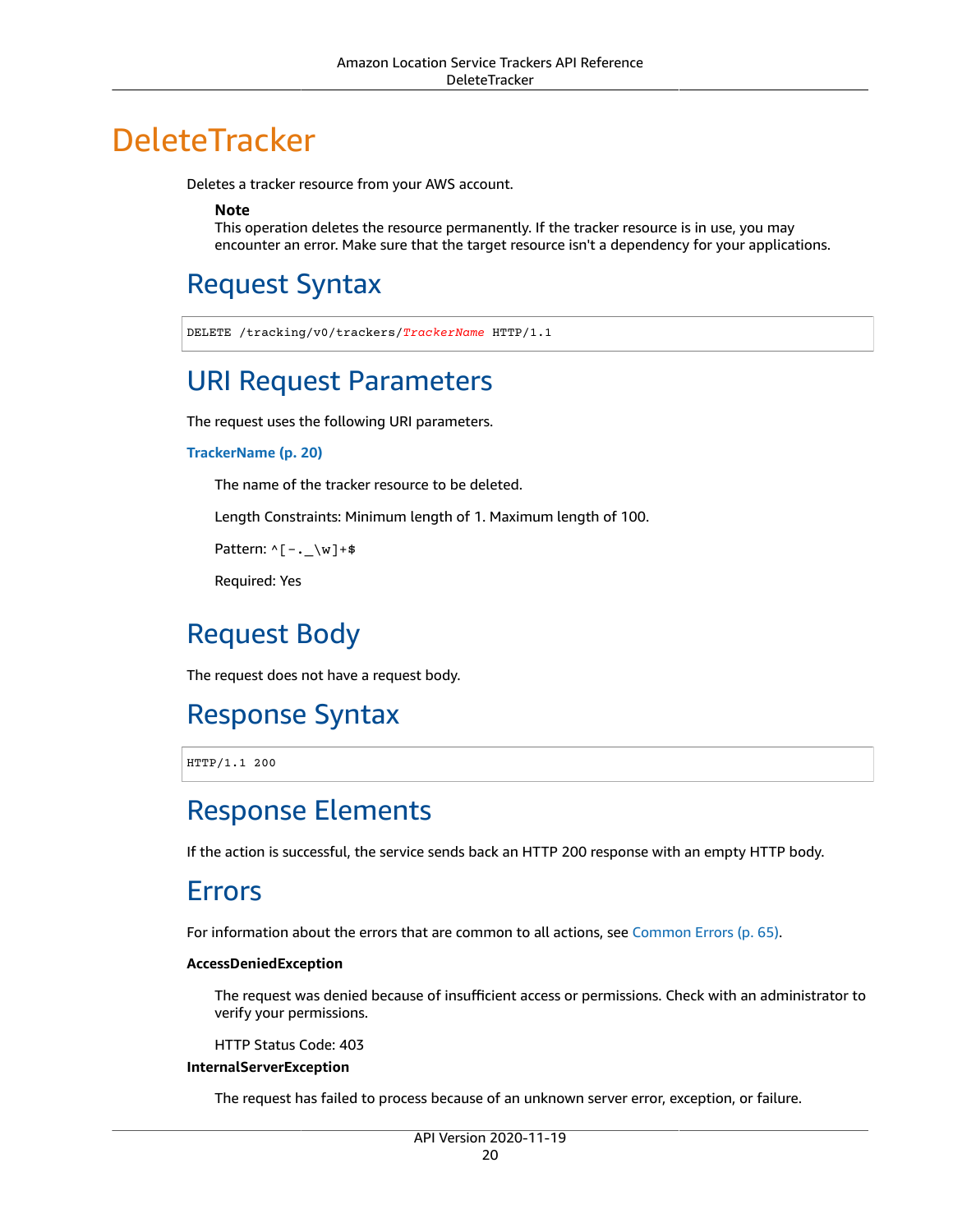HTTP Status Code: 500

#### **ResourceNotFoundException**

The resource that you've entered was not found in your AWS account.

HTTP Status Code: 404

#### **ThrottlingException**

The request was denied because of request throttling.

HTTP Status Code: 429

#### **ValidationException**

The input failed to meet the constraints specified by the AWS service.

HTTP Status Code: 400

### <span id="page-25-0"></span>See Also

- AWS [Command](https://docs.aws.amazon.com/goto/aws-cli/waypointtracking-2020-11-19/DeleteTracker) Line Interface
- [AWS](https://docs.aws.amazon.com/goto/DotNetSDKV3/waypointtracking-2020-11-19/DeleteTracker) SDK for .NET
- [AWS](https://docs.aws.amazon.com/goto/SdkForCpp/waypointtracking-2020-11-19/DeleteTracker) SDK for C++
- [AWS](https://docs.aws.amazon.com/goto/SdkForGoV1/waypointtracking-2020-11-19/DeleteTracker) SDK for Go
- [AWS](https://docs.aws.amazon.com/goto/SdkForJavaV2/waypointtracking-2020-11-19/DeleteTracker) SDK for Java V2
- AWS SDK for [JavaScript](https://docs.aws.amazon.com/goto/AWSJavaScriptSDK/waypointtracking-2020-11-19/DeleteTracker)
- [AWS](https://docs.aws.amazon.com/goto/SdkForPHPV3/waypointtracking-2020-11-19/DeleteTracker) SDK for PHP V3
- AWS SDK for [Python](https://docs.aws.amazon.com/goto/boto3/waypointtracking-2020-11-19/DeleteTracker)
- AWS SDK for [Ruby](https://docs.aws.amazon.com/goto/SdkForRubyV3/waypointtracking-2020-11-19/DeleteTracker) V3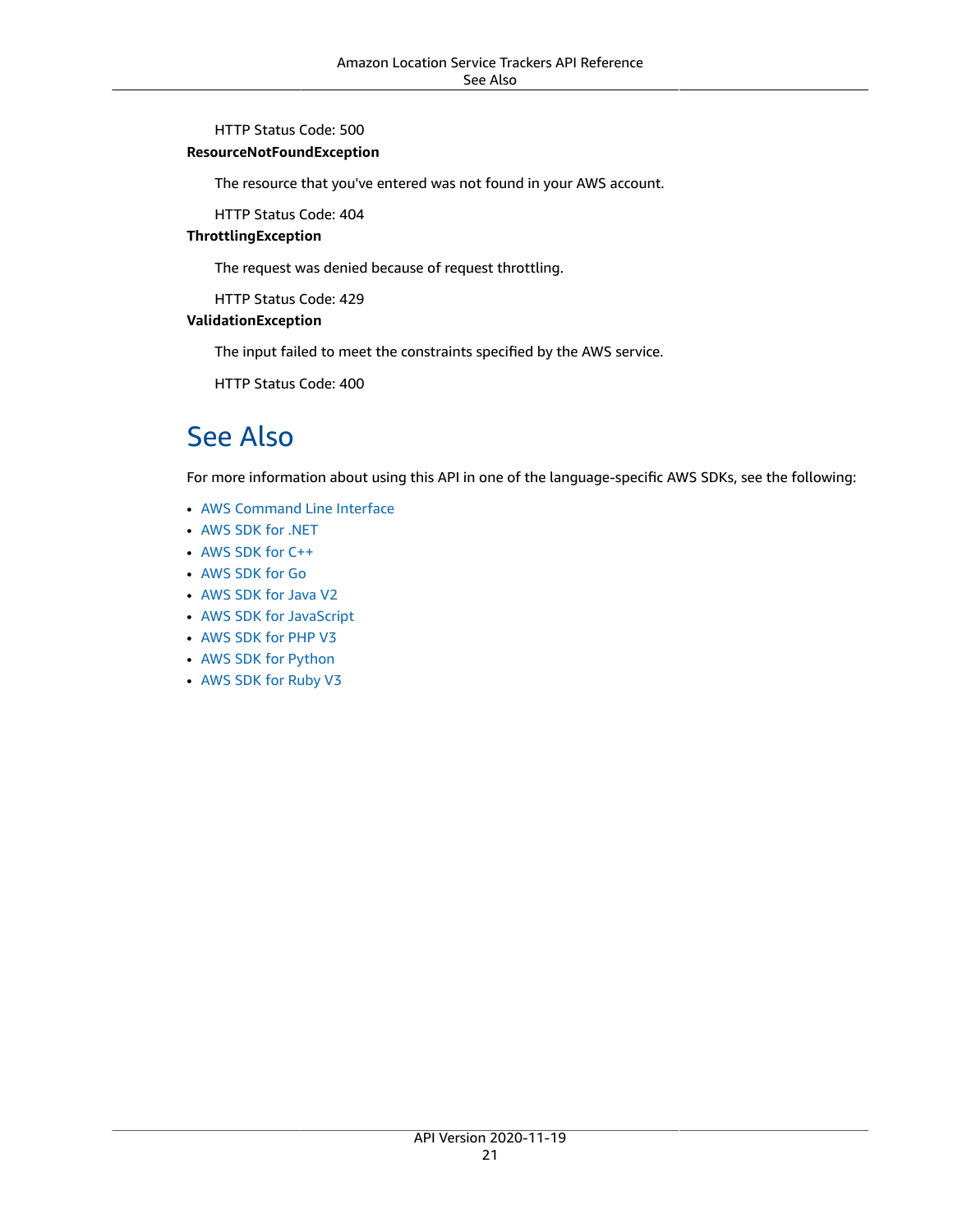# <span id="page-26-1"></span><span id="page-26-0"></span>**DescribeTracker**

Retrieves the tracker resource details.

# Request Syntax

GET /tracking/v0/trackers/*TrackerName* HTTP/1.1

## <span id="page-26-2"></span>URI Request Parameters

The request uses the following URI parameters.

#### **[TrackerName \(p. 22\)](#page-26-1)**

The name of the tracker resource.

Length Constraints: Minimum length of 1. Maximum length of 100.

Pattern: ^[-.\_\w]+\$

Required: Yes

# <span id="page-26-3"></span>Request Body

The request does not have a request body.

### <span id="page-26-4"></span>Response Syntax

```
HTTP/1.1 200
Content-type: application/json
{
    "CreateTime": number,
    "Description": "string",
    "KmsKeyId": "string",
    "PositionFiltering": "string",
    "PricingPlan": "string",
    "PricingPlanDataSource": "string",
    "Tags": { 
       "string" : "string" 
    },
    "TrackerArn": "string",
    "TrackerName": "string",
    "UpdateTime": number
}
```
### <span id="page-26-5"></span>Response Elements

If the action is successful, the service sends back an HTTP 200 response.

The following data is returned in JSON format by the service.

#### <span id="page-26-6"></span>**[CreateTime \(p. 22\)](#page-26-4)**

The timestamp for when the tracker resource was created in ISO [8601](https://www.iso.org/iso-8601-date-and-time-format.html) format: YYYY-MM-DDThh:mm:ss.sssZ.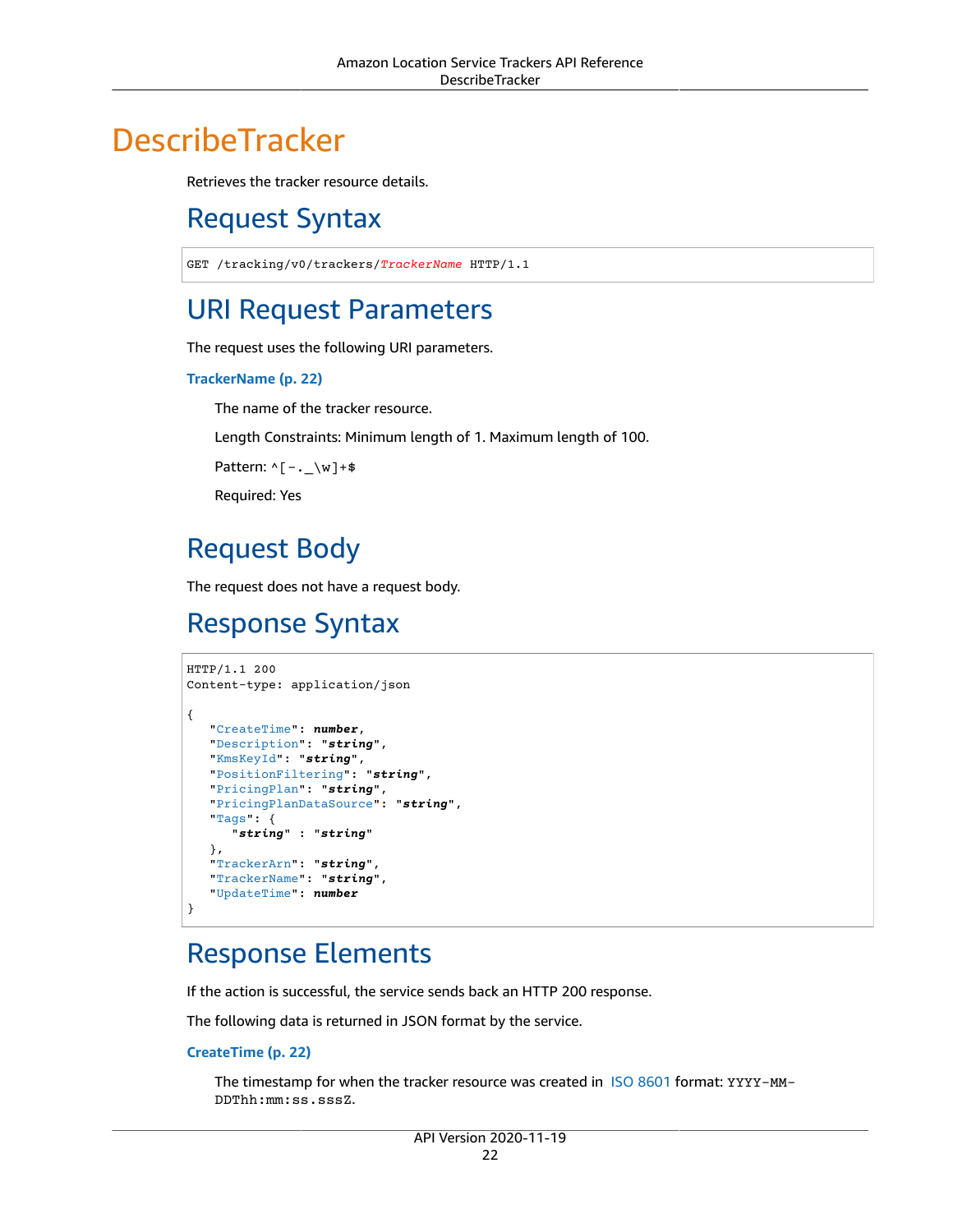#### Type: Timestamp

#### <span id="page-27-0"></span>**[Description \(p. 22\)](#page-26-4)**

The optional description for the tracker resource.

Type: String

Length Constraints: Minimum length of 0. Maximum length of 1000.

#### <span id="page-27-1"></span>**[KmsKeyId \(p. 22\)](#page-26-4)**

A key identifier for an AWS KMS customer [managed](https://docs.aws.amazon.com/kms/latest/developerguide/create-keys.html) key assigned to the Amazon Location resource.

Type: String

Length Constraints: Minimum length of 1. Maximum length of 2048.

#### <span id="page-27-2"></span>**[PositionFiltering \(p. 22\)](#page-26-4)**

The position filtering method of the tracker resource.

Type: String

Valid Values: TimeBased | DistanceBased | AccuracyBased

#### <span id="page-27-3"></span>**[PricingPlan \(p. 22\)](#page-26-4)**

*This parameter has been deprecated.*

Always returns RequestBasedUsage.

Type: String

<span id="page-27-4"></span>Valid Values: RequestBasedUsage | MobileAssetTracking | MobileAssetManagement **[PricingPlanDataSource \(p. 22\)](#page-26-4)**

*This parameter has been deprecated.*

No longer used. Always returns an empty string.

Type: String

<span id="page-27-5"></span>**[Tags \(p. 22\)](#page-26-4)**

The tags associated with the tracker resource.

Type: String to string map

Map Entries: Minimum number of 0 items. Maximum number of 50 items.

Key Length Constraints: Minimum length of 1. Maximum length of 128.

Key Pattern: ^[a-zA-Z+-=.\_:/]+\$

Value Length Constraints: Minimum length of 0. Maximum length of 256.

Value Pattern: ^[A-Za-z0-9 \_=@:.+-/]\*\$

#### <span id="page-27-6"></span>**[TrackerArn \(p. 22\)](#page-26-4)**

The Amazon Resource Name (ARN) for the tracker resource. Used when you need to specify a resource across all AWS.

• Format example: arn:aws:geo:region:account-id:tracker/ExampleTracker

Type: String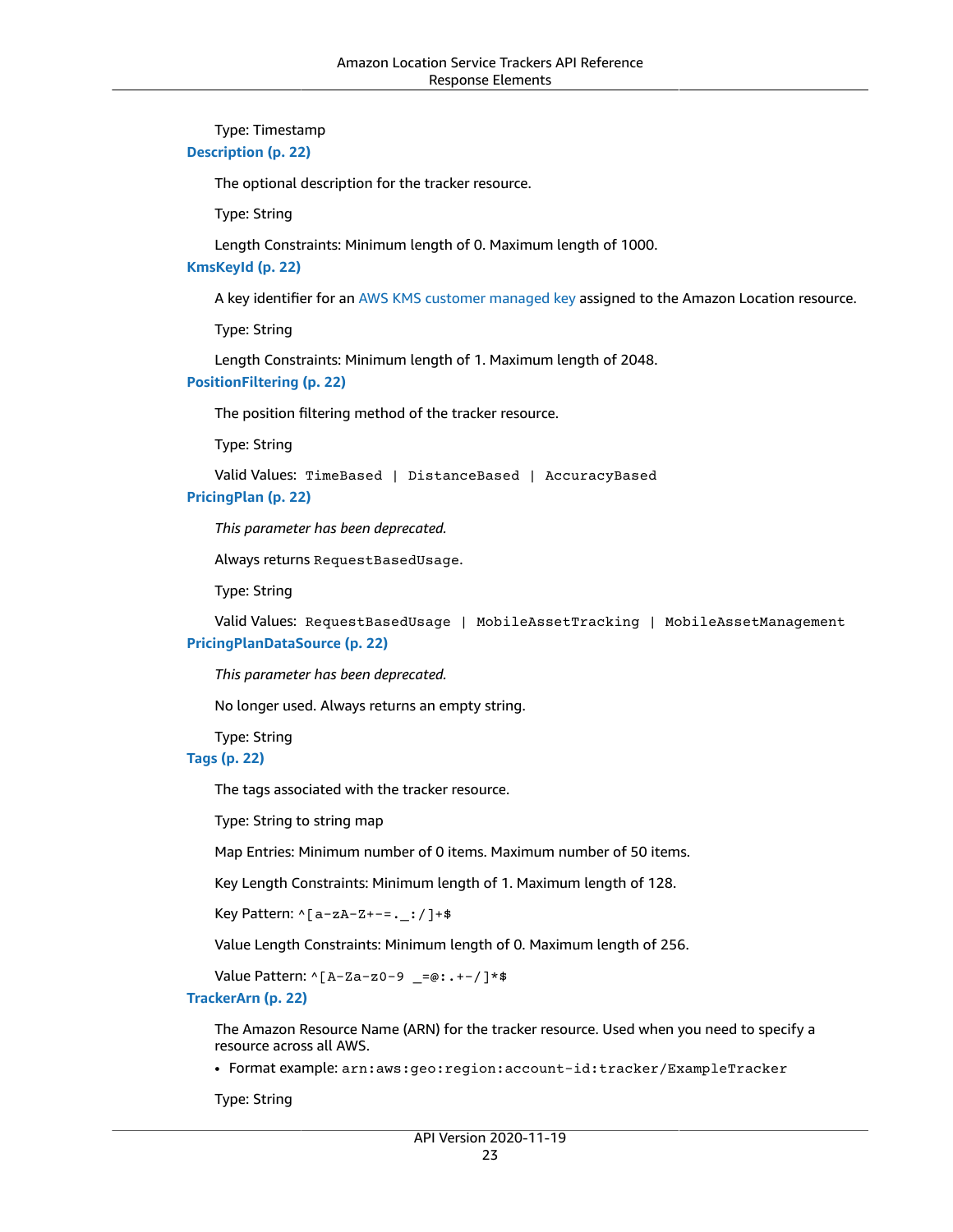Length Constraints: Minimum length of 0. Maximum length of 1600.

```
Pattern: ^arn(:[a-z0-9]+([.-][a-z0-9]+)*){2}(:([a-z0-9]+([.-][a-z0-9]+)*)?)
{2}:([^/].*)?$
```
<span id="page-28-2"></span>**[TrackerName \(p. 22\)](#page-26-4)**

The name of the tracker resource.

Type: String

Length Constraints: Minimum length of 1. Maximum length of 100.

Pattern:  $^(-,-\wedge w]+$ \$

<span id="page-28-3"></span>**[UpdateTime \(p. 22\)](#page-26-4)**

The timestamp for when the tracker resource was last updated in ISO [8601](https://www.iso.org/iso-8601-date-and-time-format.html) format: YYYY-MM-DDThh:mm:ss.sssZ.

Type: Timestamp

### <span id="page-28-0"></span>Errors

For information about the errors that are common to all actions, see [Common](#page-69-0) Error[s \(p. 65\).](#page-69-0)

#### **AccessDeniedException**

The request was denied because of insufficient access or permissions. Check with an administrator to verify your permissions.

HTTP Status Code: 403

#### **InternalServerException**

The request has failed to process because of an unknown server error, exception, or failure.

HTTP Status Code: 500

#### **ResourceNotFoundException**

The resource that you've entered was not found in your AWS account.

HTTP Status Code: 404

#### **ThrottlingException**

The request was denied because of request throttling.

HTTP Status Code: 429

#### **ValidationException**

The input failed to meet the constraints specified by the AWS service.

HTTP Status Code: 400

### <span id="page-28-1"></span>See Also

For more information about using this API in one of the language-specific AWS SDKs, see the following:

• AWS [Command](https://docs.aws.amazon.com/goto/aws-cli/waypointtracking-2020-11-19/DescribeTracker) Line Interface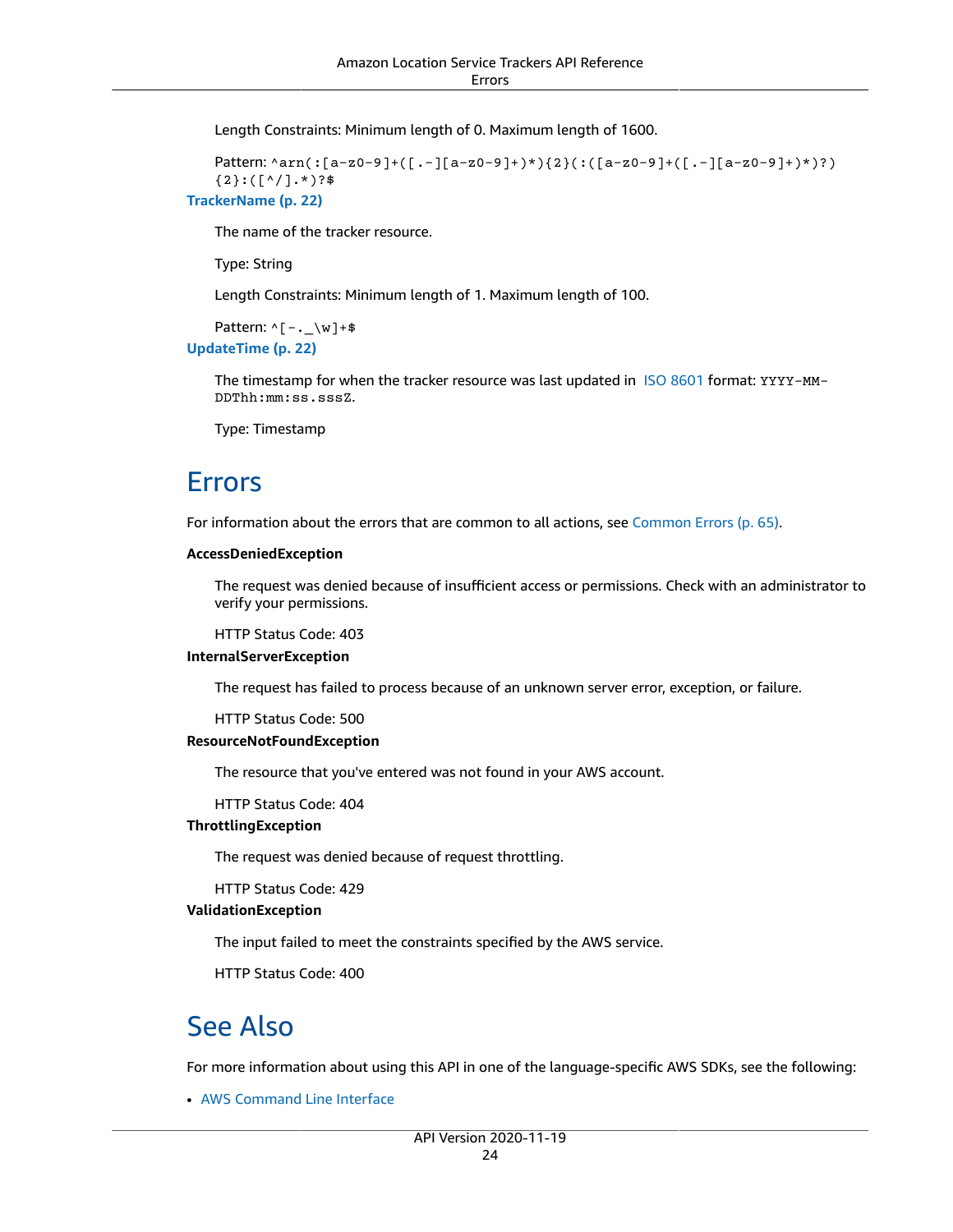- [AWS](https://docs.aws.amazon.com/goto/DotNetSDKV3/waypointtracking-2020-11-19/DescribeTracker) SDK for .NET
- [AWS](https://docs.aws.amazon.com/goto/SdkForCpp/waypointtracking-2020-11-19/DescribeTracker) SDK for C++
- [AWS](https://docs.aws.amazon.com/goto/SdkForGoV1/waypointtracking-2020-11-19/DescribeTracker) SDK for Go
- [AWS](https://docs.aws.amazon.com/goto/SdkForJavaV2/waypointtracking-2020-11-19/DescribeTracker) SDK for Java V2
- AWS SDK for [JavaScript](https://docs.aws.amazon.com/goto/AWSJavaScriptSDK/waypointtracking-2020-11-19/DescribeTracker)
- [AWS](https://docs.aws.amazon.com/goto/SdkForPHPV3/waypointtracking-2020-11-19/DescribeTracker) SDK for PHP V3
- AWS SDK for [Python](https://docs.aws.amazon.com/goto/boto3/waypointtracking-2020-11-19/DescribeTracker)
- AWS SDK for [Ruby](https://docs.aws.amazon.com/goto/SdkForRubyV3/waypointtracking-2020-11-19/DescribeTracker) V3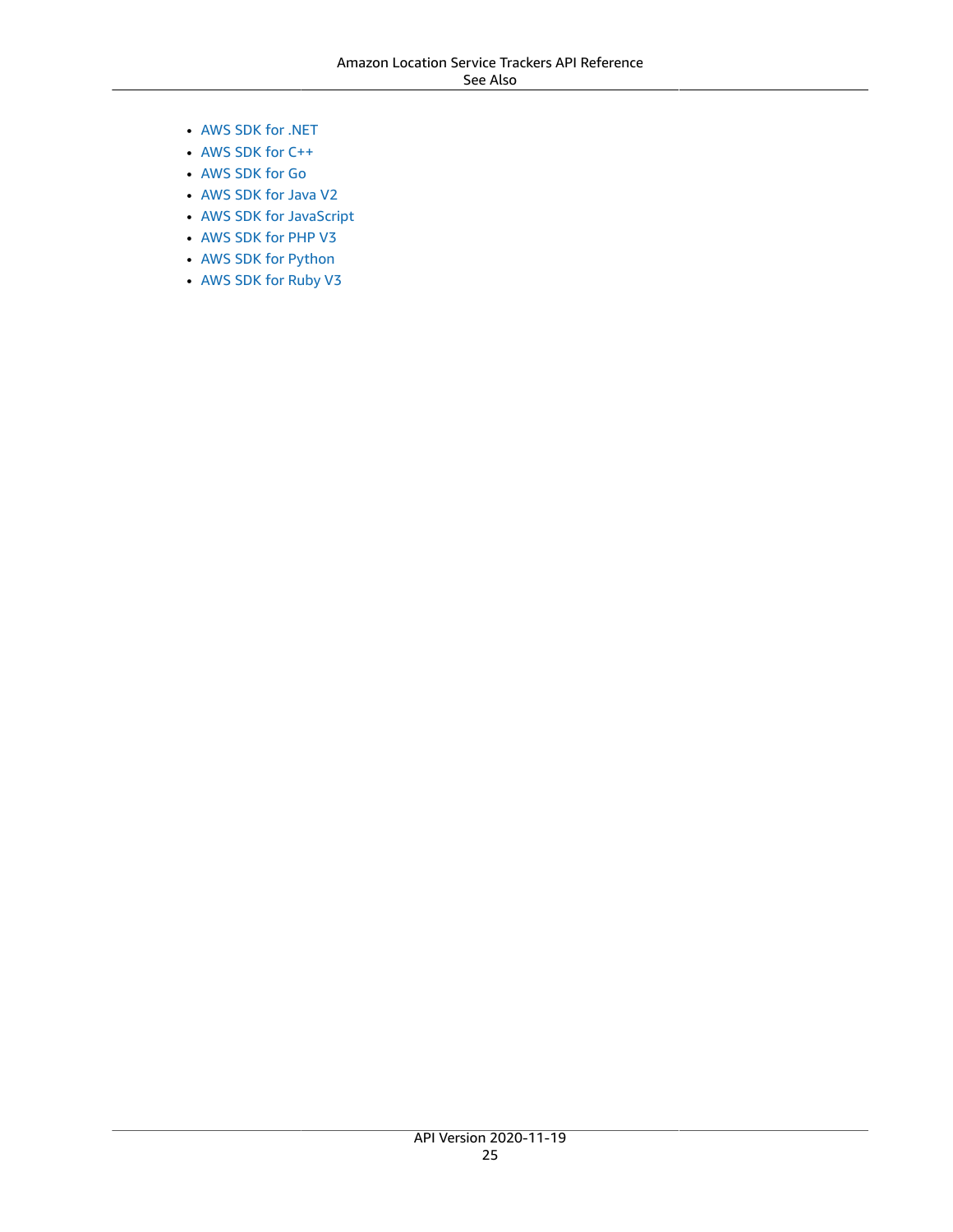# <span id="page-30-0"></span>DisassociateTrackerConsumer

Removes the association between a tracker resource and a geofence collection.

**Note**

Once you unlink a tracker resource from a geofence collection, the tracker positions will no longer be automatically evaluated against geofences.

## <span id="page-30-1"></span>Request Syntax

DELETE /tracking/v0/trackers/*TrackerName*/consumers/*ConsumerArn* HTTP/1.1

## <span id="page-30-2"></span>URI Request Parameters

The request uses the following URI parameters.

#### **[ConsumerArn \(p. 26\)](#page-30-1)**

The Amazon Resource Name (ARN) for the geofence collection to be disassociated from the tracker resource. Used when you need to specify a resource across all AWS.

• Format example: arn:aws:geo:region:account-id:geofence-collection/ ExampleGeofenceCollectionConsumer

Length Constraints: Minimum length of 0. Maximum length of 1600.

```
Pattern: ^arn(:[a-z0-9]+([.-][a-z0-9]+)*){2}(:([a-z0-9]+([.-][a-z0-9]+)*)?)
{2}:([^/].*)?$
```
Required: Yes

#### **[TrackerName \(p. 26\)](#page-30-1)**

The name of the tracker resource to be dissociated from the consumer.

Length Constraints: Minimum length of 1. Maximum length of 100.

Pattern:  $^([-,-\wedge w]+\$$ 

Required: Yes

### <span id="page-30-3"></span>Request Body

The request does not have a request body.

### <span id="page-30-4"></span>Response Syntax

HTTP/1.1 200

### <span id="page-30-5"></span>Response Elements

If the action is successful, the service sends back an HTTP 200 response with an empty HTTP body.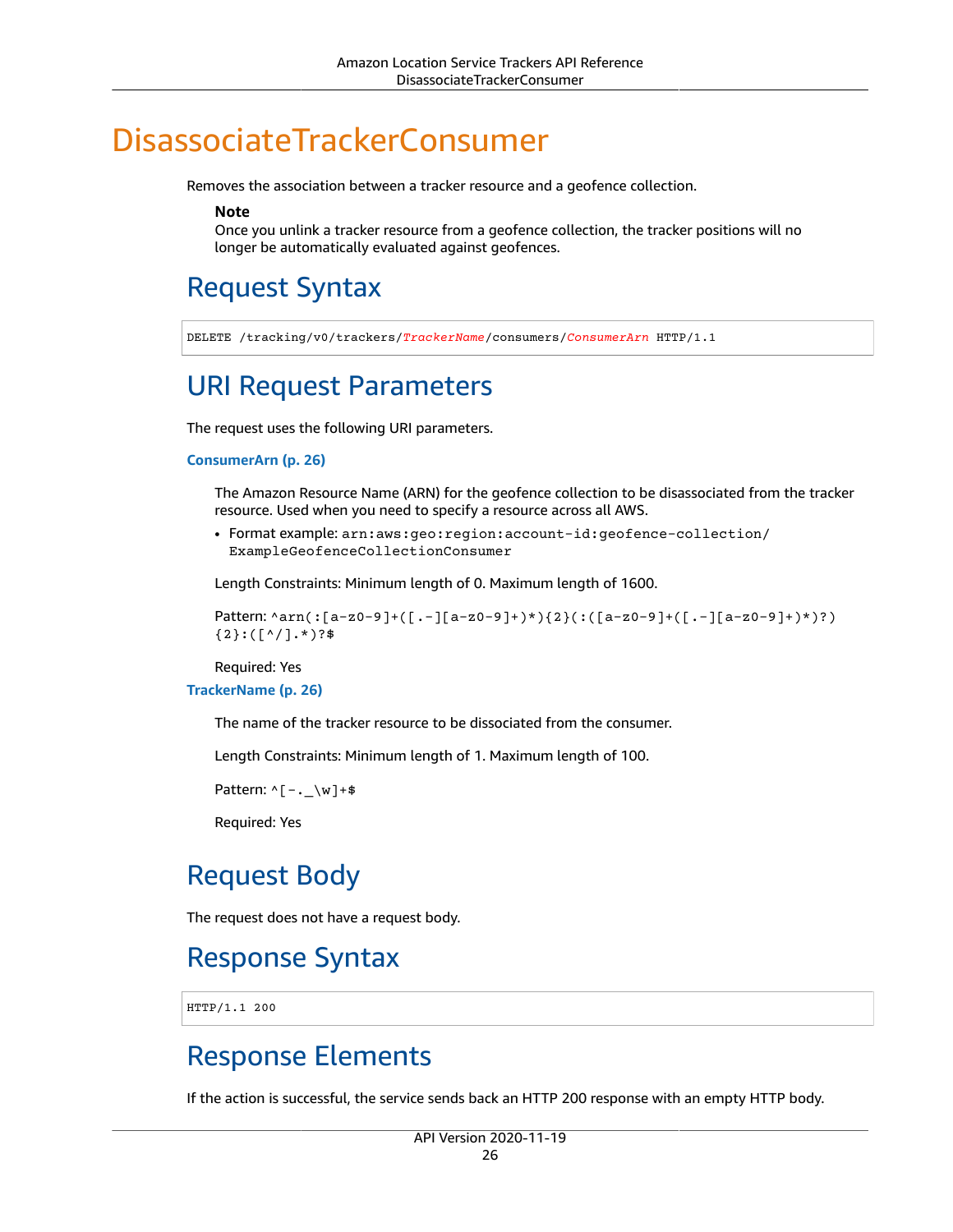### <span id="page-31-0"></span>**Frrors**

For information about the errors that are common to all actions, see [Common](#page-69-0) Error[s \(p. 65\).](#page-69-0)

#### **AccessDeniedException**

The request was denied because of insufficient access or permissions. Check with an administrator to verify your permissions.

HTTP Status Code: 403

#### **InternalServerException**

The request has failed to process because of an unknown server error, exception, or failure.

HTTP Status Code: 500

#### **ResourceNotFoundException**

The resource that you've entered was not found in your AWS account.

HTTP Status Code: 404

#### **ThrottlingException**

The request was denied because of request throttling.

HTTP Status Code: 429

#### **ValidationException**

The input failed to meet the constraints specified by the AWS service.

HTTP Status Code: 400

### <span id="page-31-1"></span>See Also

- AWS [Command](https://docs.aws.amazon.com/goto/aws-cli/waypointtracking-2020-11-19/DisassociateTrackerConsumer) Line Interface
- [AWS](https://docs.aws.amazon.com/goto/DotNetSDKV3/waypointtracking-2020-11-19/DisassociateTrackerConsumer) SDK for .NET
- [AWS](https://docs.aws.amazon.com/goto/SdkForCpp/waypointtracking-2020-11-19/DisassociateTrackerConsumer) SDK for C++
- [AWS](https://docs.aws.amazon.com/goto/SdkForGoV1/waypointtracking-2020-11-19/DisassociateTrackerConsumer) SDK for Go
- [AWS](https://docs.aws.amazon.com/goto/SdkForJavaV2/waypointtracking-2020-11-19/DisassociateTrackerConsumer) SDK for Java V2
- AWS SDK for [JavaScript](https://docs.aws.amazon.com/goto/AWSJavaScriptSDK/waypointtracking-2020-11-19/DisassociateTrackerConsumer)
- [AWS](https://docs.aws.amazon.com/goto/SdkForPHPV3/waypointtracking-2020-11-19/DisassociateTrackerConsumer) SDK for PHP V3
- AWS SDK for [Python](https://docs.aws.amazon.com/goto/boto3/waypointtracking-2020-11-19/DisassociateTrackerConsumer)
- AWS SDK for [Ruby](https://docs.aws.amazon.com/goto/SdkForRubyV3/waypointtracking-2020-11-19/DisassociateTrackerConsumer) V3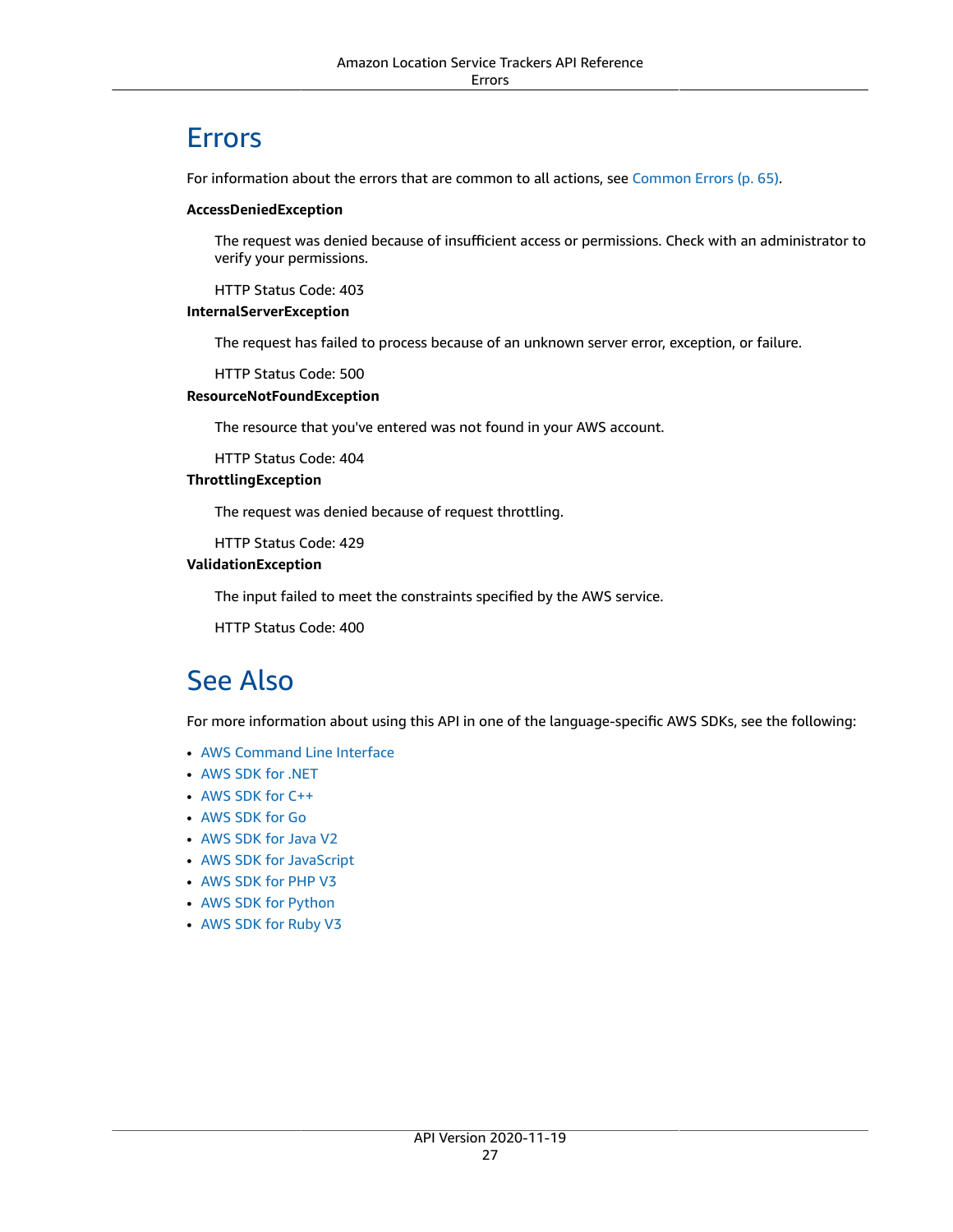# <span id="page-32-0"></span>**GetDevicePosition**

Retrieves a device's most recent position according to its sample time.

**Note**

Device positions are deleted after 30 days.

## <span id="page-32-1"></span>Request Syntax

GET /tracking/v0/trackers/*TrackerName*/devices/*DeviceId*/positions/latest HTTP/1.1

### <span id="page-32-2"></span>URI Request Parameters

The request uses the following URI parameters.

#### **[DeviceId \(p. 28\)](#page-32-1)**

The device whose position you want to retrieve.

Length Constraints: Minimum length of 1. Maximum length of 100.

Pattern:  $^(-,-\p4\text{L}\p6\$ 

Required: Yes

#### **[TrackerName \(p. 28\)](#page-32-1)**

The tracker resource receiving the position update.

Length Constraints: Minimum length of 1. Maximum length of 100.

```
Pattern: ^[-._\w]+$
```
Required: Yes

### <span id="page-32-3"></span>Request Body

The request does not have a request body.

### <span id="page-32-4"></span>Response Syntax

```
HTTP/1.1 200
Content-type: application/json
{
    "Accuracy": { 
       "Horizontal": number
    },
    "DeviceId": "string",
    "Position": [ number ],
    "PositionProperties": { 
       "string" : "string" 
    },
    "ReceivedTime": number,
    "SampleTime": number
```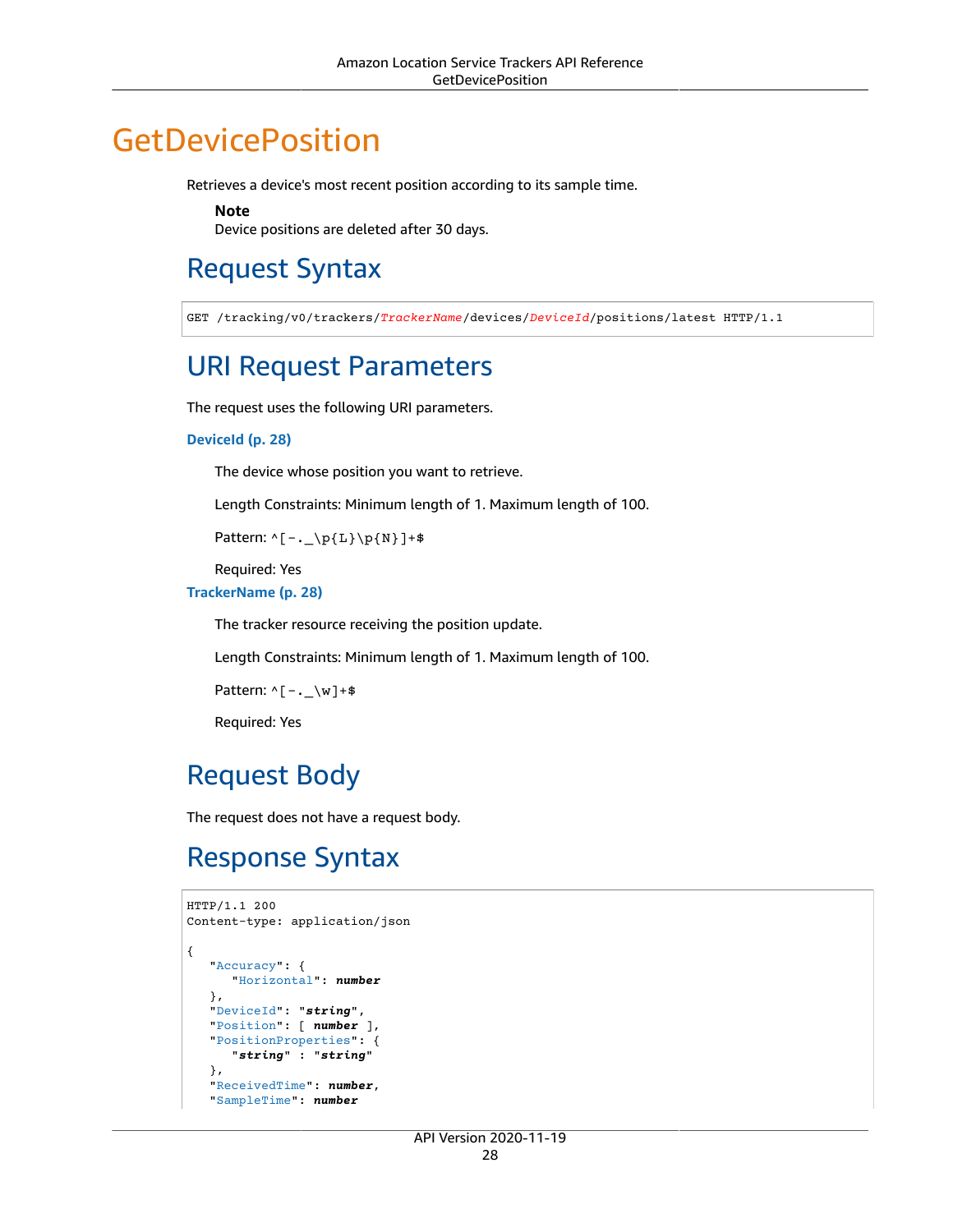### <span id="page-33-0"></span>}

### Response Elements

If the action is successful, the service sends back an HTTP 200 response.

The following data is returned in JSON format by the service.

#### <span id="page-33-2"></span>**[Accuracy \(p. 28\)](#page-32-4)**

The accuracy of the device position.

Type: [PositionalAccuracy \(p. 61\)](#page-65-0) object

#### <span id="page-33-3"></span>**[DeviceId \(p. 28\)](#page-32-4)**

The device whose position you retrieved.

Type: String

Length Constraints: Minimum length of 1. Maximum length of 100.

Pattern:  $\{[-,-\p{L}\p{L}\p{N}\}]+$ 

#### <span id="page-33-4"></span>**[Position \(p. 28\)](#page-32-4)**

The last known device position.

Type: Array of doubles

Array Members: Fixed number of 2 items.

#### <span id="page-33-5"></span>**[PositionProperties \(p. 28\)](#page-32-4)**

The properties associated with the position.

Type: String to string map

Map Entries: Minimum number of 0 items. Maximum number of 3 items.

Key Length Constraints: Minimum length of 1. Maximum length of 20.

Value Length Constraints: Minimum length of 1. Maximum length of 40.

#### <span id="page-33-6"></span>**[ReceivedTime \(p. 28\)](#page-32-4)**

The timestamp for when the tracker resource received the device position in ISO [8601](https://www.iso.org/iso-8601-date-and-time-format.html) format: YYYY-MM-DDThh:mm:ss.sssZ.

Type: Timestamp

#### <span id="page-33-7"></span>**[SampleTime \(p. 28\)](#page-32-4)**

The timestamp at which the device's position was determined. Uses ISO [8601](https://www.iso.org/iso-8601-date-and-time-format.html) format: YYYY-MM-DDThh:mm:ss.sssZ.

Type: Timestamp

### <span id="page-33-1"></span>Errors

For information about the errors that are common to all actions, see [Common](#page-69-0) Error[s \(p. 65\).](#page-69-0)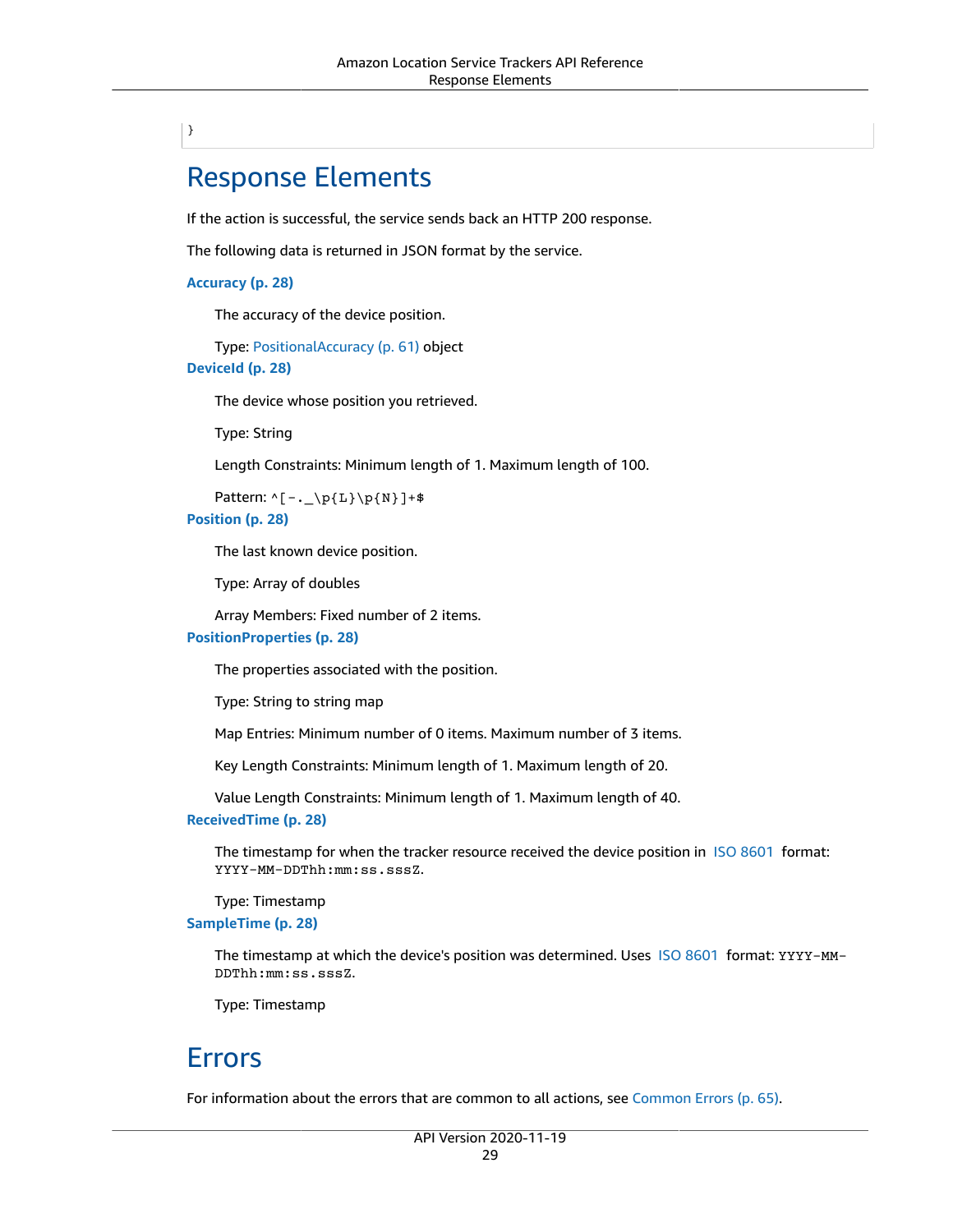#### **AccessDeniedException**

The request was denied because of insufficient access or permissions. Check with an administrator to verify your permissions.

HTTP Status Code: 403

#### **InternalServerException**

The request has failed to process because of an unknown server error, exception, or failure.

HTTP Status Code: 500

#### **ResourceNotFoundException**

The resource that you've entered was not found in your AWS account.

HTTP Status Code: 404

#### **ThrottlingException**

The request was denied because of request throttling.

HTTP Status Code: 429

#### **ValidationException**

The input failed to meet the constraints specified by the AWS service.

HTTP Status Code: 400

### <span id="page-34-0"></span>See Also

- AWS [Command](https://docs.aws.amazon.com/goto/aws-cli/waypointtracking-2020-11-19/GetDevicePosition) Line Interface
- [AWS](https://docs.aws.amazon.com/goto/DotNetSDKV3/waypointtracking-2020-11-19/GetDevicePosition) SDK for .NET
- [AWS](https://docs.aws.amazon.com/goto/SdkForCpp/waypointtracking-2020-11-19/GetDevicePosition) SDK for C++
- [AWS](https://docs.aws.amazon.com/goto/SdkForGoV1/waypointtracking-2020-11-19/GetDevicePosition) SDK for Go
- [AWS](https://docs.aws.amazon.com/goto/SdkForJavaV2/waypointtracking-2020-11-19/GetDevicePosition) SDK for Java V2
- AWS SDK for [JavaScript](https://docs.aws.amazon.com/goto/AWSJavaScriptSDK/waypointtracking-2020-11-19/GetDevicePosition)
- [AWS](https://docs.aws.amazon.com/goto/SdkForPHPV3/waypointtracking-2020-11-19/GetDevicePosition) SDK for PHP V3
- AWS SDK for [Python](https://docs.aws.amazon.com/goto/boto3/waypointtracking-2020-11-19/GetDevicePosition)
- AWS SDK for [Ruby](https://docs.aws.amazon.com/goto/SdkForRubyV3/waypointtracking-2020-11-19/GetDevicePosition) V3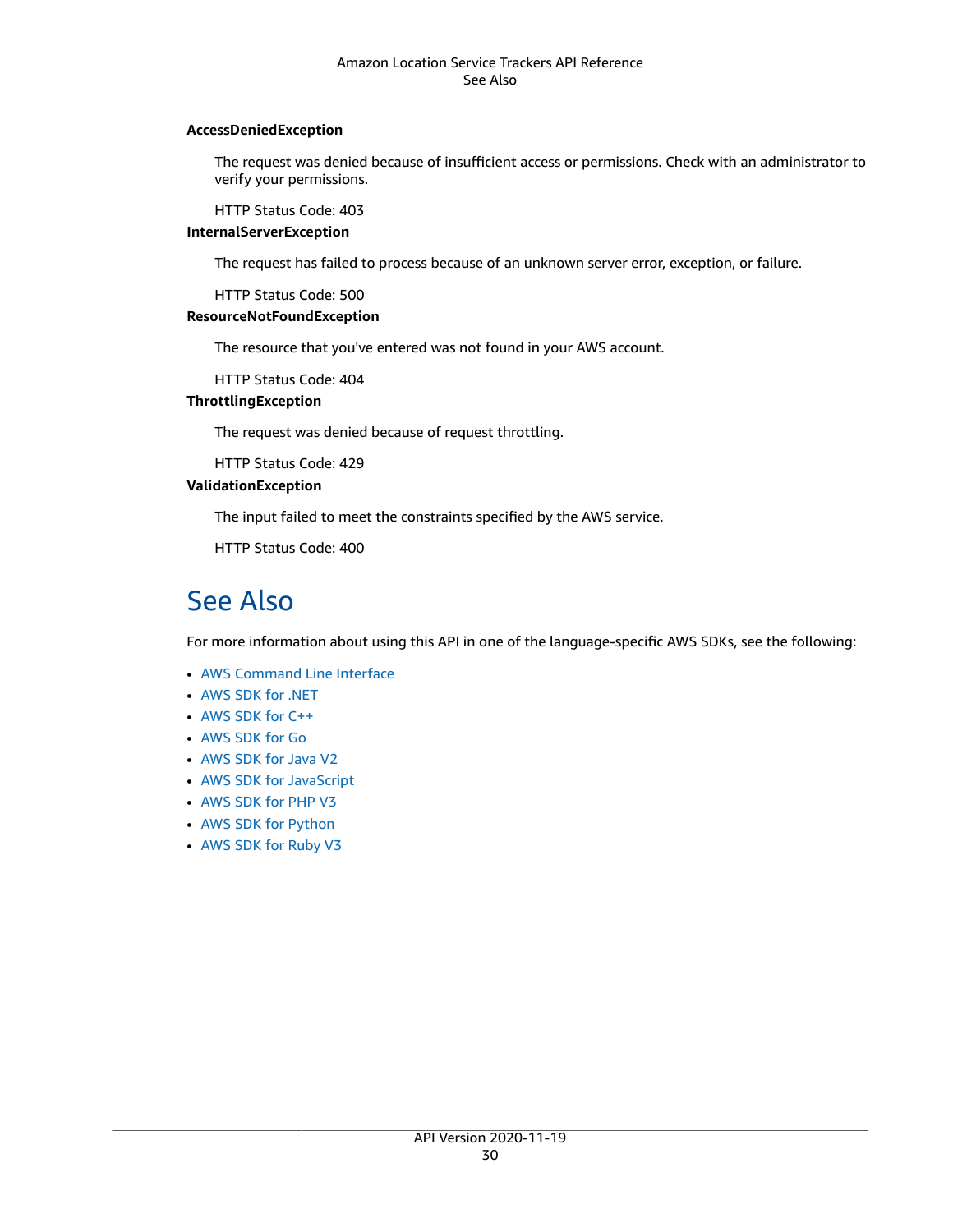# <span id="page-35-0"></span>GetDevicePositionHistory

Retrieves the device position history from a tracker resource within a specified range of time.

**Note**

Device positions are deleted after 30 days.

# <span id="page-35-1"></span>Request Syntax

```
POST /tracking/v0/trackers/TrackerName/devices/DeviceId/list-positions HTTP/1.1
Content-type: application/json
{
    "EndTimeExclusive": number,
    "MaxResults": number,
    "NextToken": "string",
    "StartTimeInclusive": number
}
```
### <span id="page-35-2"></span>URI Request Parameters

The request uses the following URI parameters.

#### **[DeviceId \(p. 31\)](#page-35-1)**

The device whose position history you want to retrieve.

Length Constraints: Minimum length of 1. Maximum length of 100.

```
Pattern: ^(-,-\p{L}\p{L}\p{N}]+$
```
Required: Yes

#### **[TrackerName \(p. 31\)](#page-35-1)**

The tracker resource receiving the request for the device position history.

Length Constraints: Minimum length of 1. Maximum length of 100.

Pattern:  $^([-,-\wedge w]+\$$ 

Required: Yes

## <span id="page-35-3"></span>Request Body

The request accepts the following data in JSON format.

<span id="page-35-4"></span>**[EndTimeExclusive \(p. 31\)](#page-35-1)**

Specify the end time for the position history in ISO [8601](https://www.iso.org/iso-8601-date-and-time-format.html) format: YYYY-MM-DDThh:mm:ss.sssZ. By default, the value will be the time that the request is made.

Requirement:

• The time specified for EndTimeExclusive must be after the time for StartTimeInclusive.

Type: Timestamp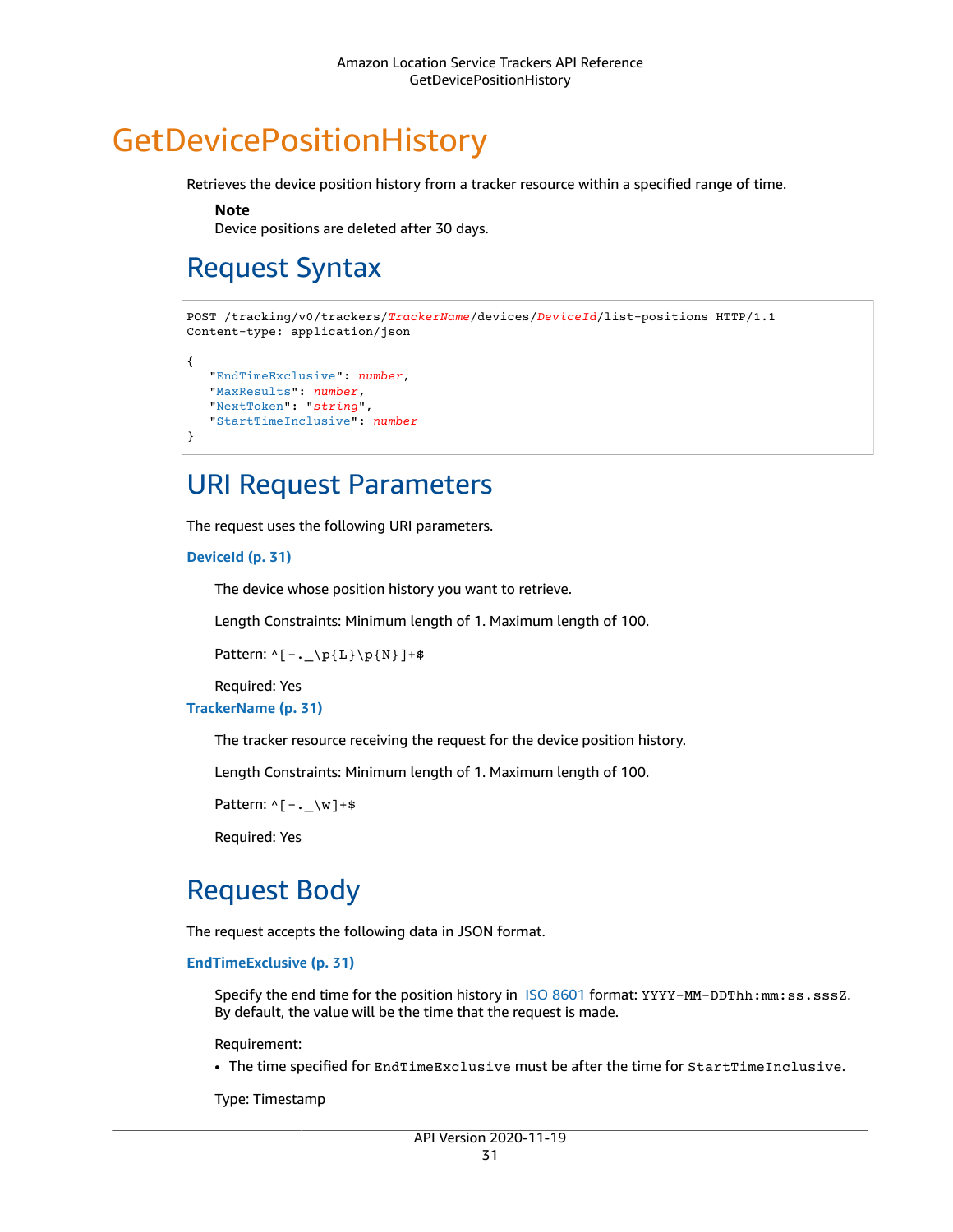#### Required: No

#### <span id="page-36-1"></span>**[MaxResults \(p. 31\)](#page-35-1)**

An optional limit for the number of device positions returned in a single call.

Default value: 100

Type: Integer

Valid Range: Minimum value of 1. Maximum value of 100.

Required: No

<span id="page-36-2"></span>**[NextToken \(p. 31\)](#page-35-1)**

The pagination token specifying which page of results to return in the response. If no token is provided, the default page is the first page.

Default value: null

Type: String

Length Constraints: Minimum length of 1. Maximum length of 2000.

Required: No

<span id="page-36-3"></span>**[StartTimeInclusive \(p. 31\)](#page-35-1)**

Specify the start time for the position history in ISO [8601](https://www.iso.org/iso-8601-date-and-time-format.html) format: YYYY-MM-DDThh:mm:ss.sssZ. By default, the value will be 24 hours prior to the time that the request is made.

Requirement:

• The time specified for StartTimeInclusive must be before EndTimeExclusive.

Type: Timestamp

Required: No

### <span id="page-36-0"></span>Response Syntax

```
HTTP/1.1 200
Content-type: application/json
{
    "DevicePositions": [ 
       { 
           "Accuracy": { 
              "Horizontal": number
           },
           "DeviceId": "string",
           "Position": [ number ],
           "PositionProperties": { 
              "string" : "string" 
           },
           "ReceivedTime": number,
           "SampleTime": number
       }
    ],
    "NextToken": "string"
}
```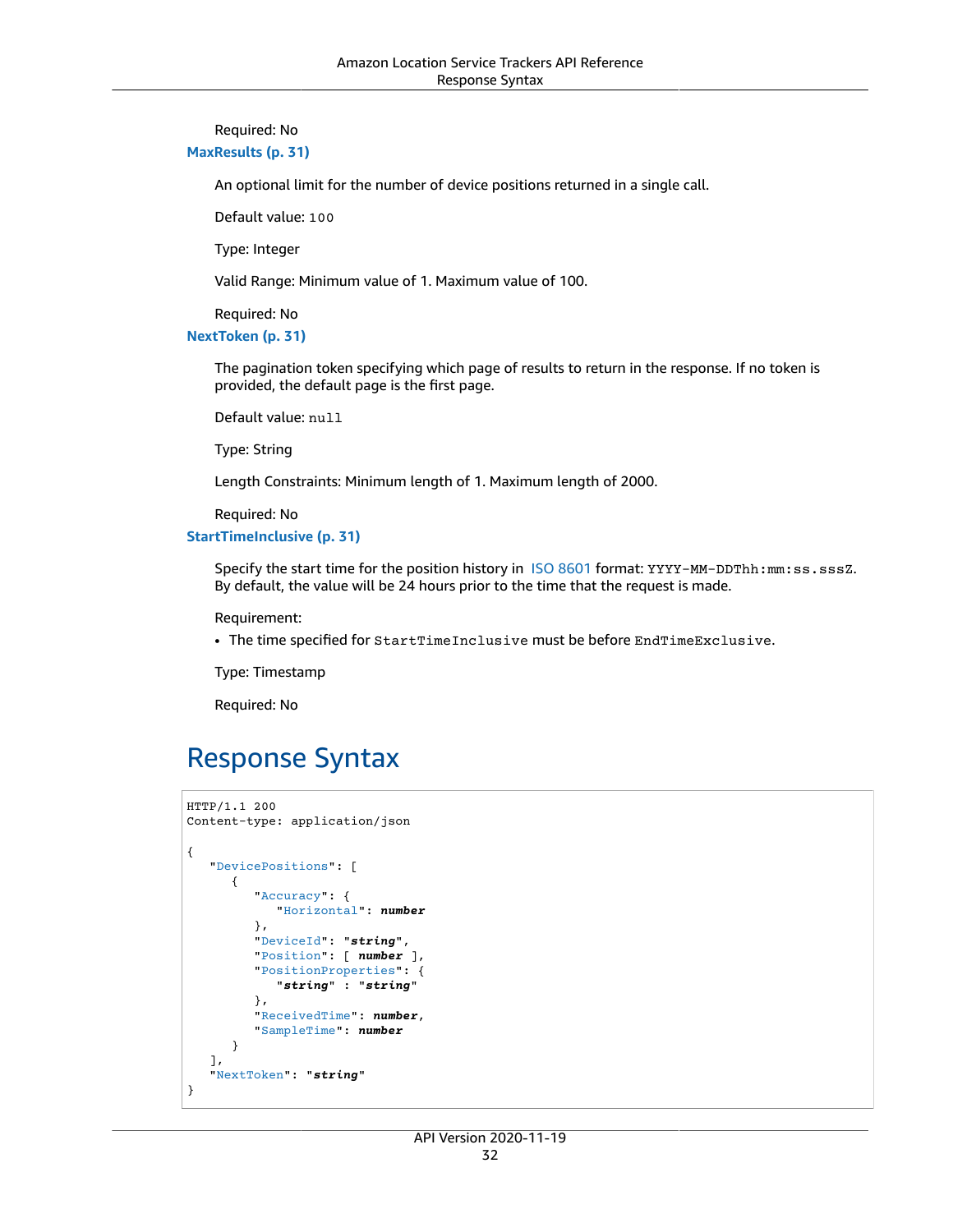### <span id="page-37-0"></span>Response Elements

If the action is successful, the service sends back an HTTP 200 response.

The following data is returned in JSON format by the service.

#### <span id="page-37-3"></span>**[DevicePositions \(p. 32\)](#page-36-0)**

Contains the position history details for the requested device.

Type: Array of [DevicePosition \(p. 53\)](#page-57-0) objects

<span id="page-37-4"></span>**[NextToken \(p. 32\)](#page-36-0)**

A pagination token indicating there are additional pages available. You can use the token in a following request to fetch the next set of results.

Type: String

Length Constraints: Minimum length of 1. Maximum length of 2000.

### <span id="page-37-1"></span>Errors

For information about the errors that are common to all actions, see [Common](#page-69-0) Error[s \(p. 65\).](#page-69-0)

#### **AccessDeniedException**

The request was denied because of insufficient access or permissions. Check with an administrator to verify your permissions.

HTTP Status Code: 403

#### **InternalServerException**

The request has failed to process because of an unknown server error, exception, or failure.

HTTP Status Code: 500

#### **ResourceNotFoundException**

The resource that you've entered was not found in your AWS account.

HTTP Status Code: 404

#### **ThrottlingException**

The request was denied because of request throttling.

HTTP Status Code: 429

#### **ValidationException**

The input failed to meet the constraints specified by the AWS service.

HTTP Status Code: 400

### <span id="page-37-2"></span>See Also

For more information about using this API in one of the language-specific AWS SDKs, see the following:

• AWS [Command](https://docs.aws.amazon.com/goto/aws-cli/waypointtracking-2020-11-19/GetDevicePositionHistory) Line Interface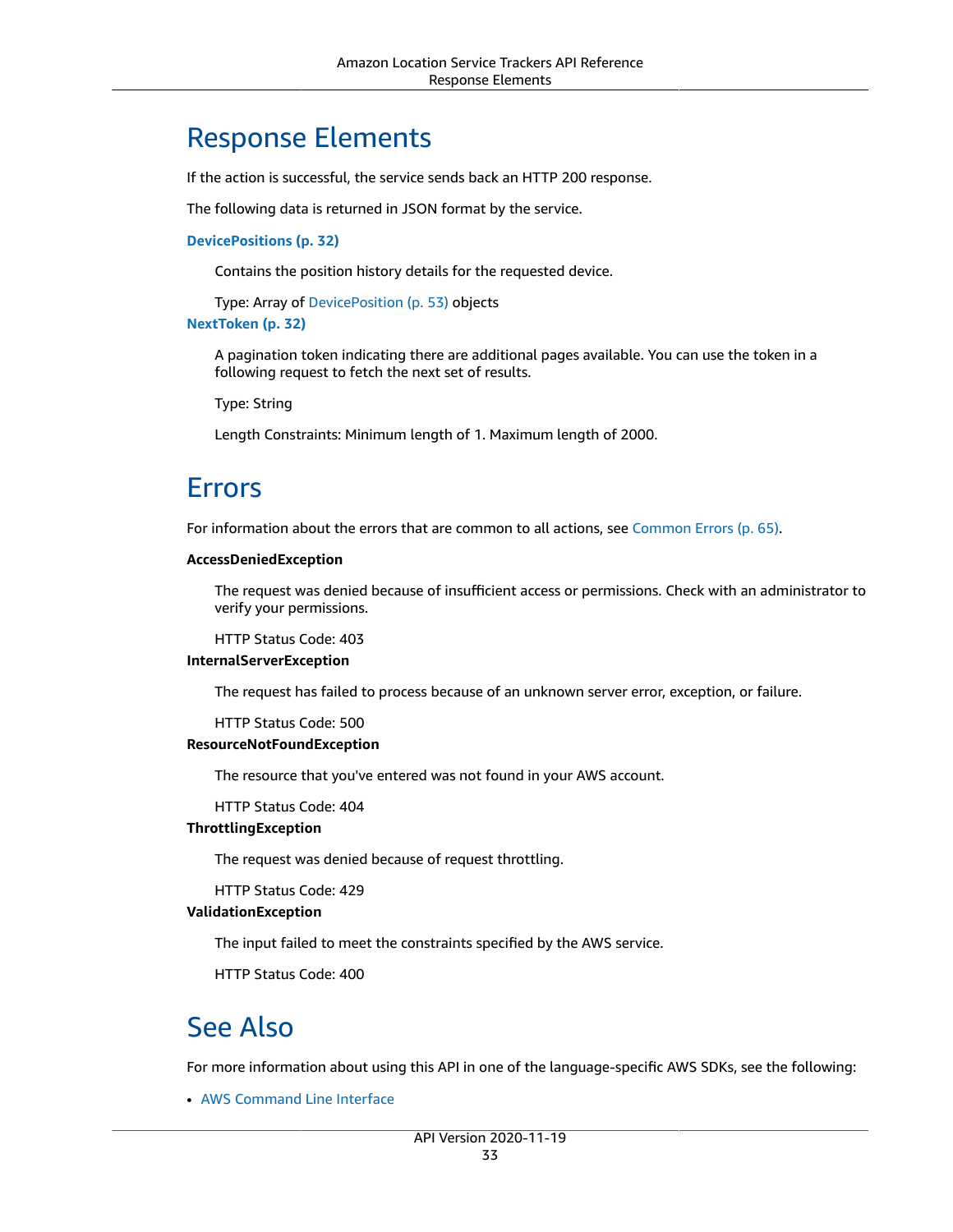- [AWS](https://docs.aws.amazon.com/goto/DotNetSDKV3/waypointtracking-2020-11-19/GetDevicePositionHistory) SDK for .NET
- [AWS](https://docs.aws.amazon.com/goto/SdkForCpp/waypointtracking-2020-11-19/GetDevicePositionHistory) SDK for C++
- [AWS](https://docs.aws.amazon.com/goto/SdkForGoV1/waypointtracking-2020-11-19/GetDevicePositionHistory) SDK for Go
- [AWS](https://docs.aws.amazon.com/goto/SdkForJavaV2/waypointtracking-2020-11-19/GetDevicePositionHistory) SDK for Java V2
- AWS SDK for [JavaScript](https://docs.aws.amazon.com/goto/AWSJavaScriptSDK/waypointtracking-2020-11-19/GetDevicePositionHistory)
- [AWS](https://docs.aws.amazon.com/goto/SdkForPHPV3/waypointtracking-2020-11-19/GetDevicePositionHistory) SDK for PHP V3
- AWS SDK for [Python](https://docs.aws.amazon.com/goto/boto3/waypointtracking-2020-11-19/GetDevicePositionHistory)
- AWS SDK for [Ruby](https://docs.aws.amazon.com/goto/SdkForRubyV3/waypointtracking-2020-11-19/GetDevicePositionHistory) V3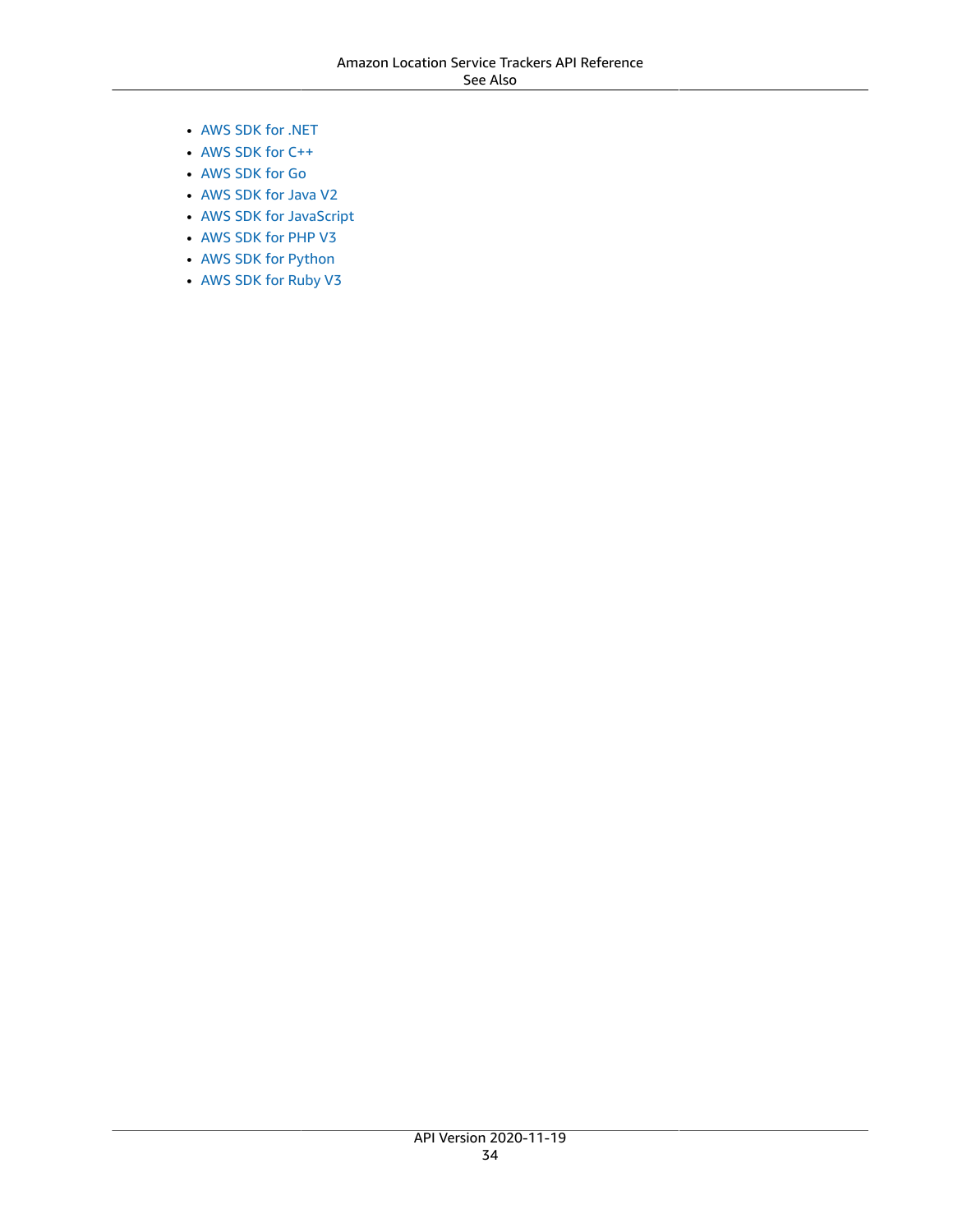# <span id="page-39-1"></span><span id="page-39-0"></span>**ListDevicePositions**

A batch request to retrieve all device positions.

# Request Syntax

```
POST /tracking/v0/trackers/TrackerName/list-positions HTTP/1.1
Content-type: application/json
{
    "MaxResults": number,
    "NextToken": "string"
}
```
### <span id="page-39-2"></span>URI Request Parameters

The request uses the following URI parameters.

#### **[TrackerName \(p. 35\)](#page-39-1)**

The tracker resource containing the requested devices.

Length Constraints: Minimum length of 1. Maximum length of 100.

Pattern: ^[-.\_\w]+\$

Required: Yes

## <span id="page-39-3"></span>Request Body

The request accepts the following data in JSON format.

#### <span id="page-39-4"></span>**[MaxResults \(p. 35\)](#page-39-1)**

An optional limit for the number of entries returned in a single call.

Default value: 100

Type: Integer

Valid Range: Minimum value of 1. Maximum value of 100.

Required: No

#### <span id="page-39-5"></span>**[NextToken \(p. 35\)](#page-39-1)**

The pagination token specifying which page of results to return in the response. If no token is provided, the default page is the first page.

Default value: null

Type: String

Length Constraints: Minimum length of 1. Maximum length of 2000.

Required: No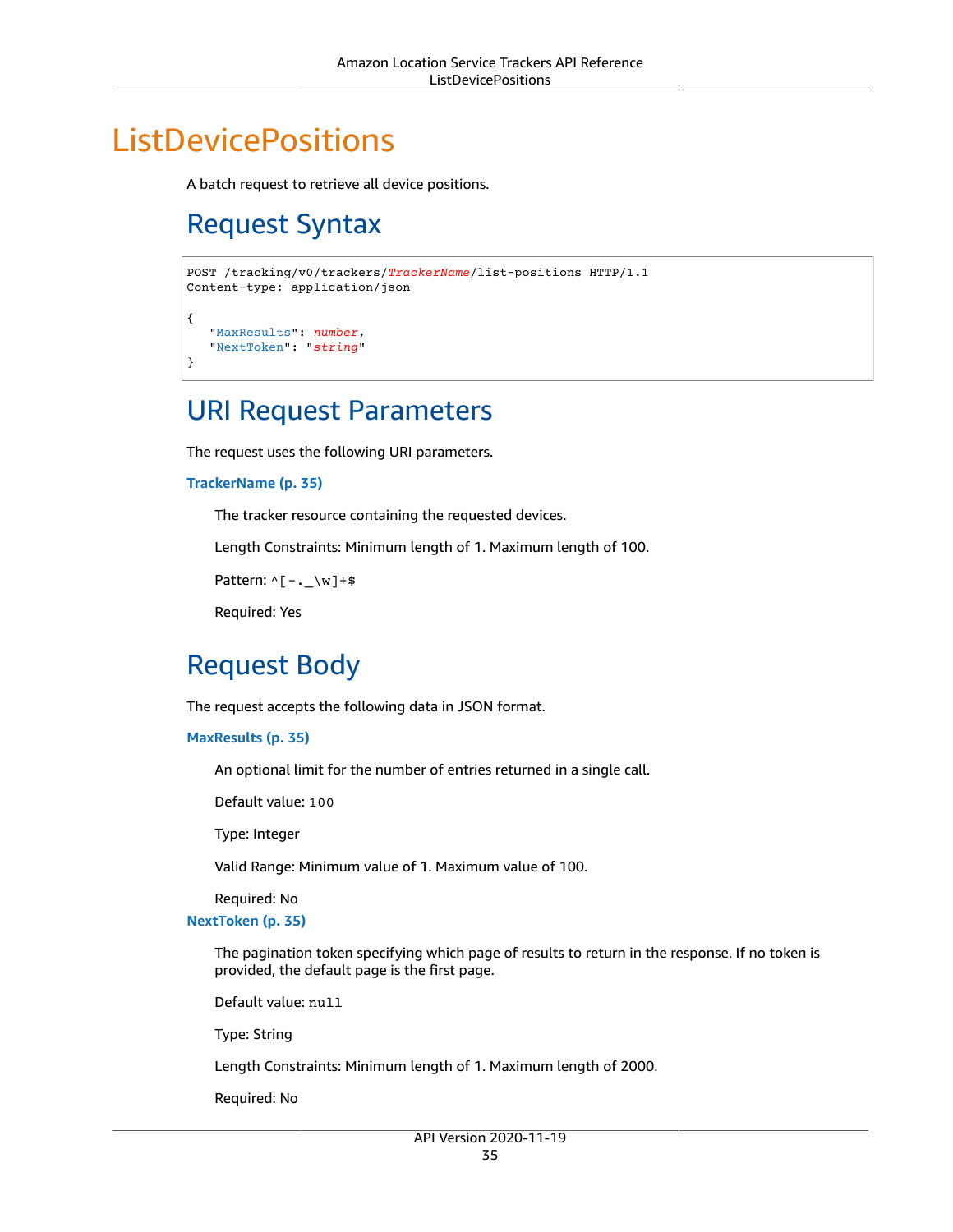### <span id="page-40-0"></span>Response Syntax

```
HTTP/1.1 200
Content-type: application/json
{
    "Entries": [ 
        { 
           "Accuracy": { 
              "Horizontal": number
           },
           "DeviceId": "string",
           "Position": [ number ],
           "PositionProperties": { 
              "string" : "string" 
           },
           "SampleTime": number
        }
    ],
    "NextToken": "string"
}
```
### <span id="page-40-1"></span>Response Elements

If the action is successful, the service sends back an HTTP 200 response.

The following data is returned in JSON format by the service.

#### <span id="page-40-3"></span>**[Entries \(p. 36\)](#page-40-0)**

Contains details about each device's last known position. These details includes the device ID, the time when the position was sampled on the device, the time that the service received the update, and the most recent coordinates.

Type: Array of [ListDevicePositionsResponseEntry \(p. 57\)](#page-61-0) objects

#### <span id="page-40-4"></span>**[NextToken \(p. 36\)](#page-40-0)**

A pagination token indicating there are additional pages available. You can use the token in a following request to fetch the next set of results.

Type: String

Length Constraints: Minimum length of 1. Maximum length of 2000.

### <span id="page-40-2"></span>Errors

For information about the errors that are common to all actions, see [Common](#page-69-0) Error[s \(p. 65\).](#page-69-0)

#### **AccessDeniedException**

The request was denied because of insufficient access or permissions. Check with an administrator to verify your permissions.

HTTP Status Code: 403

#### **InternalServerException**

The request has failed to process because of an unknown server error, exception, or failure.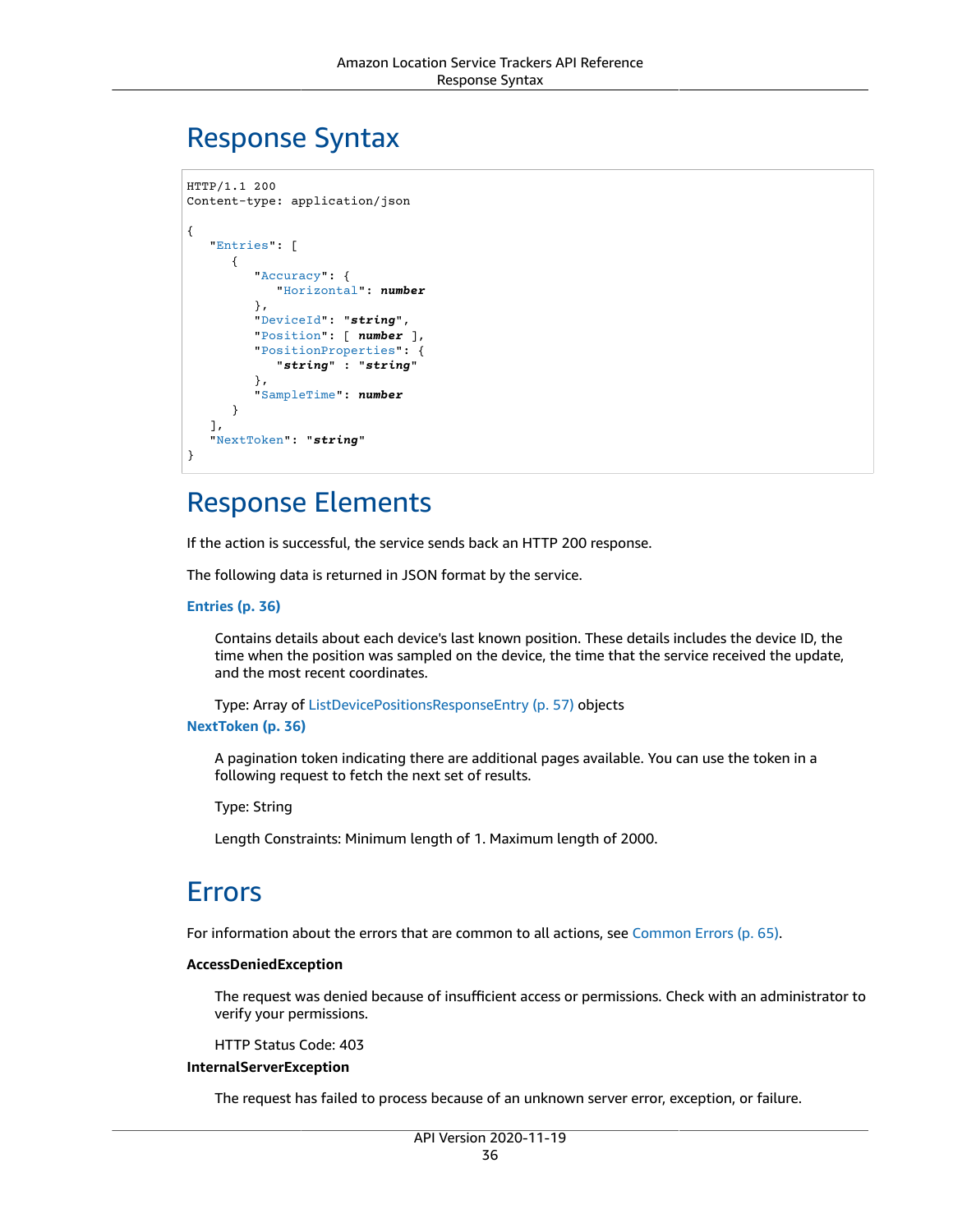HTTP Status Code: 500

#### **ThrottlingException**

The request was denied because of request throttling.

HTTP Status Code: 429

#### **ValidationException**

The input failed to meet the constraints specified by the AWS service.

HTTP Status Code: 400

### <span id="page-41-0"></span>See Also

- AWS [Command](https://docs.aws.amazon.com/goto/aws-cli/waypointtracking-2020-11-19/ListDevicePositions) Line Interface
- [AWS](https://docs.aws.amazon.com/goto/DotNetSDKV3/waypointtracking-2020-11-19/ListDevicePositions) SDK for .NET
- [AWS](https://docs.aws.amazon.com/goto/SdkForCpp/waypointtracking-2020-11-19/ListDevicePositions) SDK for C++
- [AWS](https://docs.aws.amazon.com/goto/SdkForGoV1/waypointtracking-2020-11-19/ListDevicePositions) SDK for Go
- [AWS](https://docs.aws.amazon.com/goto/SdkForJavaV2/waypointtracking-2020-11-19/ListDevicePositions) SDK for Java V2
- AWS SDK for [JavaScript](https://docs.aws.amazon.com/goto/AWSJavaScriptSDK/waypointtracking-2020-11-19/ListDevicePositions)
- [AWS](https://docs.aws.amazon.com/goto/SdkForPHPV3/waypointtracking-2020-11-19/ListDevicePositions) SDK for PHP V3
- AWS SDK for [Python](https://docs.aws.amazon.com/goto/boto3/waypointtracking-2020-11-19/ListDevicePositions)
- AWS SDK for [Ruby](https://docs.aws.amazon.com/goto/SdkForRubyV3/waypointtracking-2020-11-19/ListDevicePositions) V3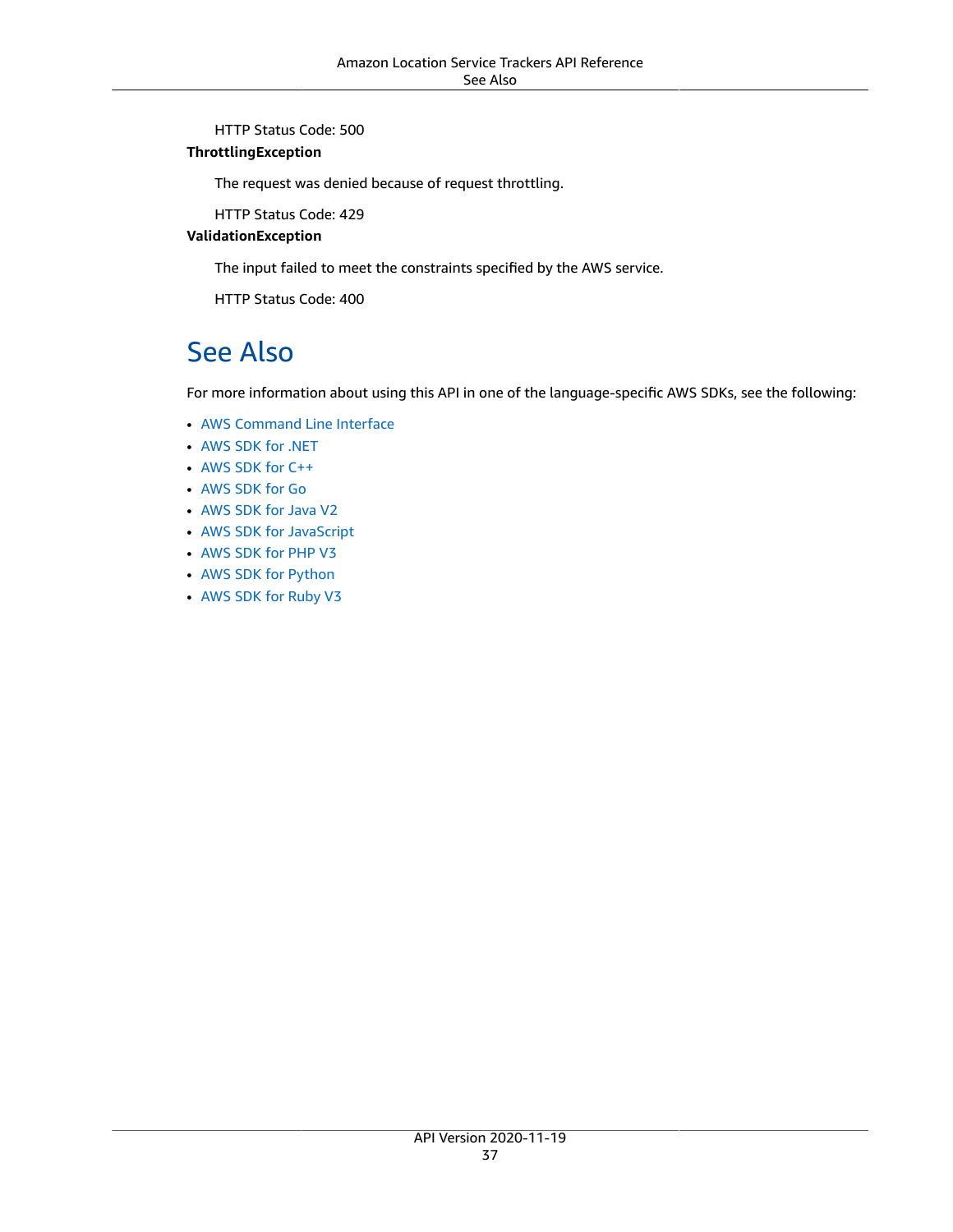# <span id="page-42-1"></span><span id="page-42-0"></span>**ListTrackerConsumers**

Lists geofence collections currently associated to the given tracker resource.

# Request Syntax

```
POST /tracking/v0/trackers/TrackerName/list-consumers HTTP/1.1
Content-type: application/json
{
    "MaxResults": number,
    "NextToken": "string"
}
```
### <span id="page-42-2"></span>URI Request Parameters

The request uses the following URI parameters.

#### **[TrackerName \(p. 38\)](#page-42-1)**

The tracker resource whose associated geofence collections you want to list.

Length Constraints: Minimum length of 1. Maximum length of 100.

```
Pattern: ^[-._\w]+$
```
Required: Yes

## <span id="page-42-3"></span>Request Body

The request accepts the following data in JSON format.

#### <span id="page-42-4"></span>**[MaxResults \(p. 38\)](#page-42-1)**

An optional limit for the number of resources returned in a single call.

Default value: 100

Type: Integer

Valid Range: Minimum value of 1. Maximum value of 100.

Required: No

#### <span id="page-42-5"></span>**[NextToken \(p. 38\)](#page-42-1)**

The pagination token specifying which page of results to return in the response. If no token is provided, the default page is the first page.

Default value: null

Type: String

Length Constraints: Minimum length of 1. Maximum length of 2000.

Required: No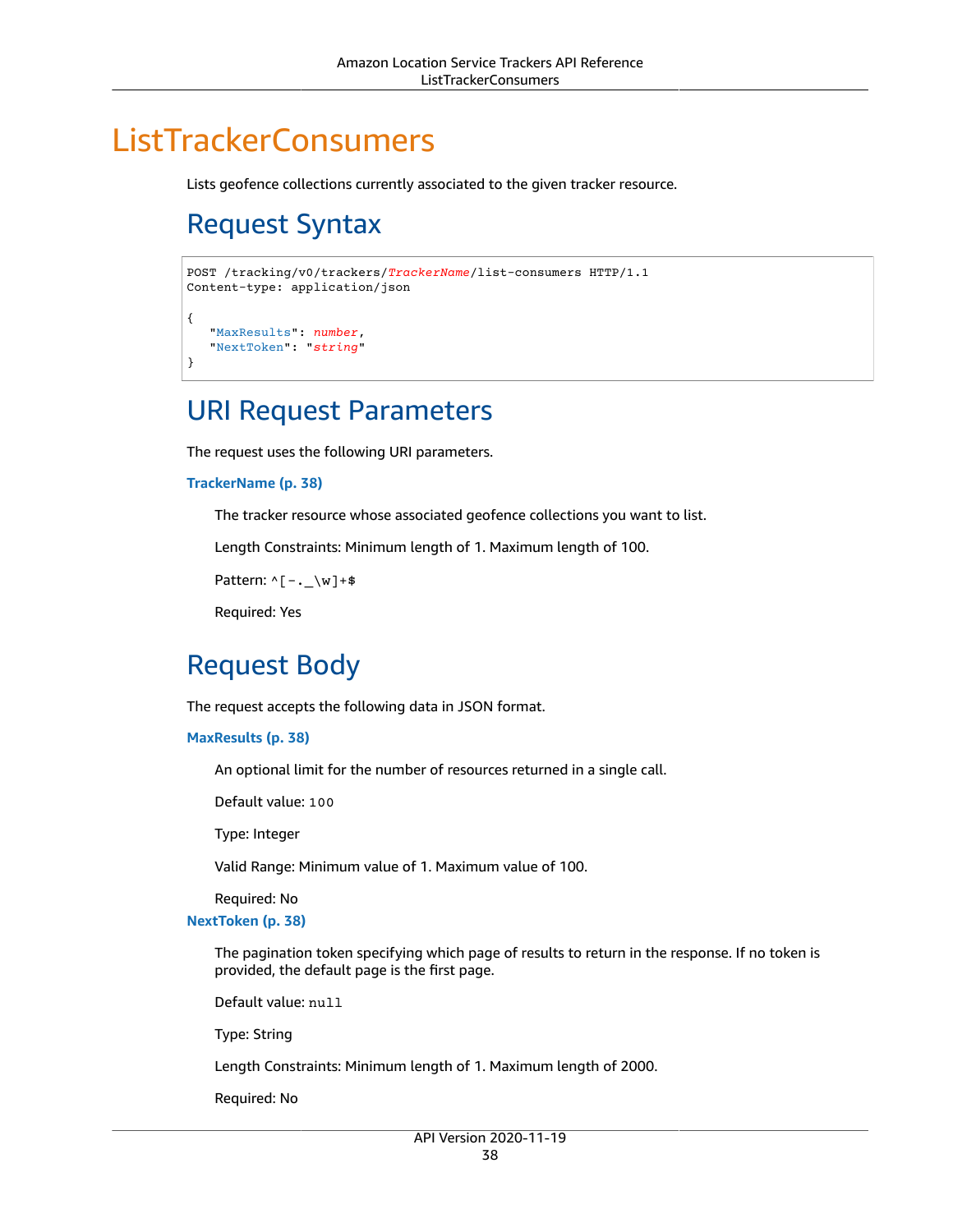### <span id="page-43-0"></span>Response Syntax

```
HTTP/1.1 200
Content-type: application/json
{
    "ConsumerArns": [ "string" ],
    "NextToken": "string"
}
```
### <span id="page-43-1"></span>Response Elements

If the action is successful, the service sends back an HTTP 200 response.

The following data is returned in JSON format by the service.

#### <span id="page-43-3"></span>**[ConsumerArns \(p. 39\)](#page-43-0)**

Contains the list of geofence collection ARNs associated to the tracker resource.

Type: Array of strings

Length Constraints: Minimum length of 0. Maximum length of 1600.

```
Pattern: ^arn(:[a-z0-9]+([.-][a-z0-9]+)*){2}(:([a-z0-9]+([.-][a-z0-9]+)*)?)
{2}:([^/].*)?$
```
<span id="page-43-4"></span>**[NextToken \(p. 39\)](#page-43-0)**

A pagination token indicating there are additional pages available. You can use the token in a following request to fetch the next set of results.

Type: String

Length Constraints: Minimum length of 1. Maximum length of 2000.

### <span id="page-43-2"></span>Errors

For information about the errors that are common to all actions, see [Common](#page-69-0) Error[s \(p. 65\).](#page-69-0)

#### **AccessDeniedException**

The request was denied because of insufficient access or permissions. Check with an administrator to verify your permissions.

HTTP Status Code: 403

#### **InternalServerException**

The request has failed to process because of an unknown server error, exception, or failure.

HTTP Status Code: 500

#### **ResourceNotFoundException**

The resource that you've entered was not found in your AWS account.

HTTP Status Code: 404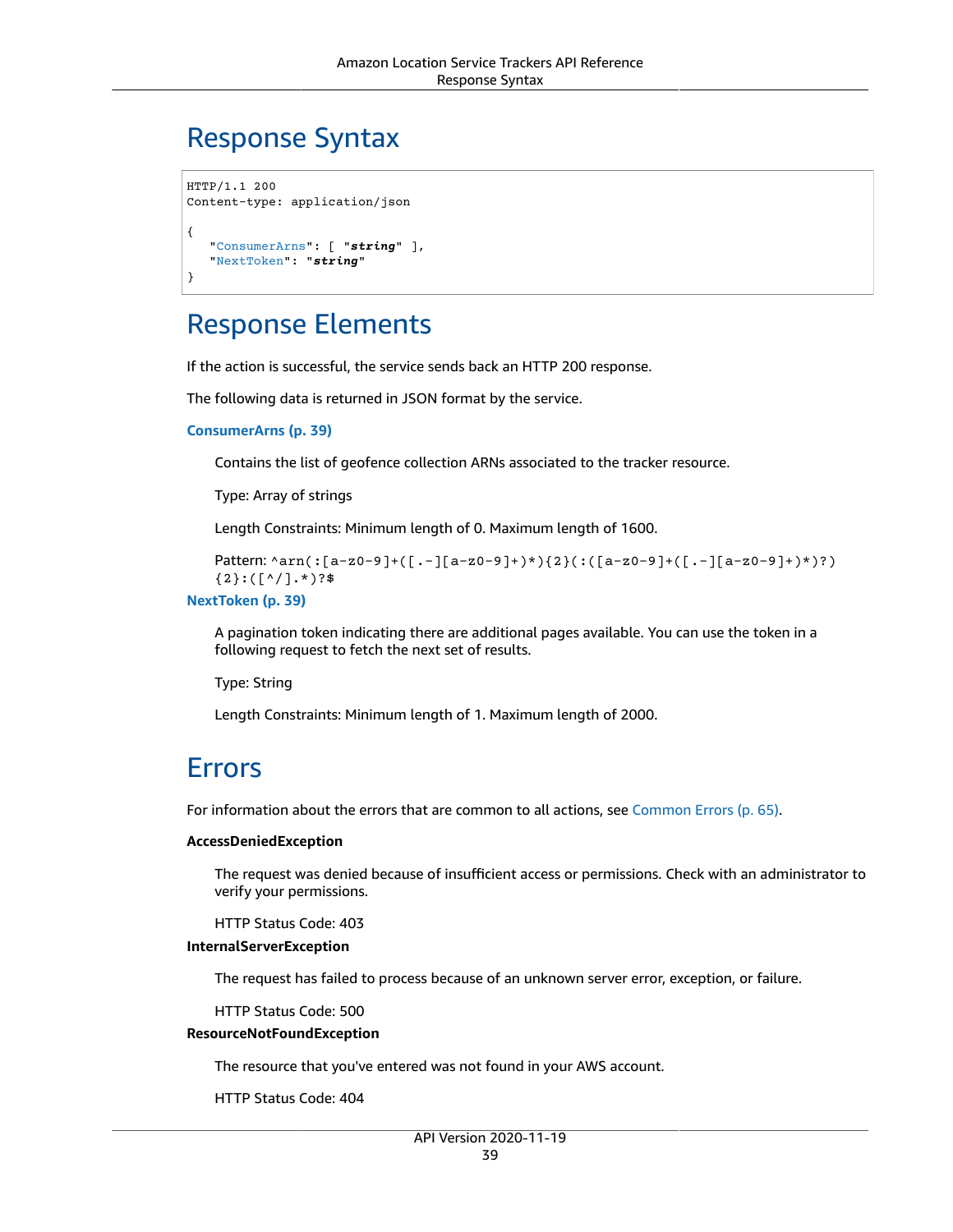#### **ThrottlingException**

The request was denied because of request throttling.

HTTP Status Code: 429

#### **ValidationException**

The input failed to meet the constraints specified by the AWS service.

HTTP Status Code: 400

### <span id="page-44-0"></span>See Also

- AWS [Command](https://docs.aws.amazon.com/goto/aws-cli/waypointtracking-2020-11-19/ListTrackerConsumers) Line Interface
- [AWS](https://docs.aws.amazon.com/goto/DotNetSDKV3/waypointtracking-2020-11-19/ListTrackerConsumers) SDK for .NET
- [AWS](https://docs.aws.amazon.com/goto/SdkForCpp/waypointtracking-2020-11-19/ListTrackerConsumers) SDK for C++
- [AWS](https://docs.aws.amazon.com/goto/SdkForGoV1/waypointtracking-2020-11-19/ListTrackerConsumers) SDK for Go
- [AWS](https://docs.aws.amazon.com/goto/SdkForJavaV2/waypointtracking-2020-11-19/ListTrackerConsumers) SDK for Java V2
- AWS SDK for [JavaScript](https://docs.aws.amazon.com/goto/AWSJavaScriptSDK/waypointtracking-2020-11-19/ListTrackerConsumers)
- [AWS](https://docs.aws.amazon.com/goto/SdkForPHPV3/waypointtracking-2020-11-19/ListTrackerConsumers) SDK for PHP V3
- AWS SDK for [Python](https://docs.aws.amazon.com/goto/boto3/waypointtracking-2020-11-19/ListTrackerConsumers)
- AWS SDK for [Ruby](https://docs.aws.amazon.com/goto/SdkForRubyV3/waypointtracking-2020-11-19/ListTrackerConsumers) V3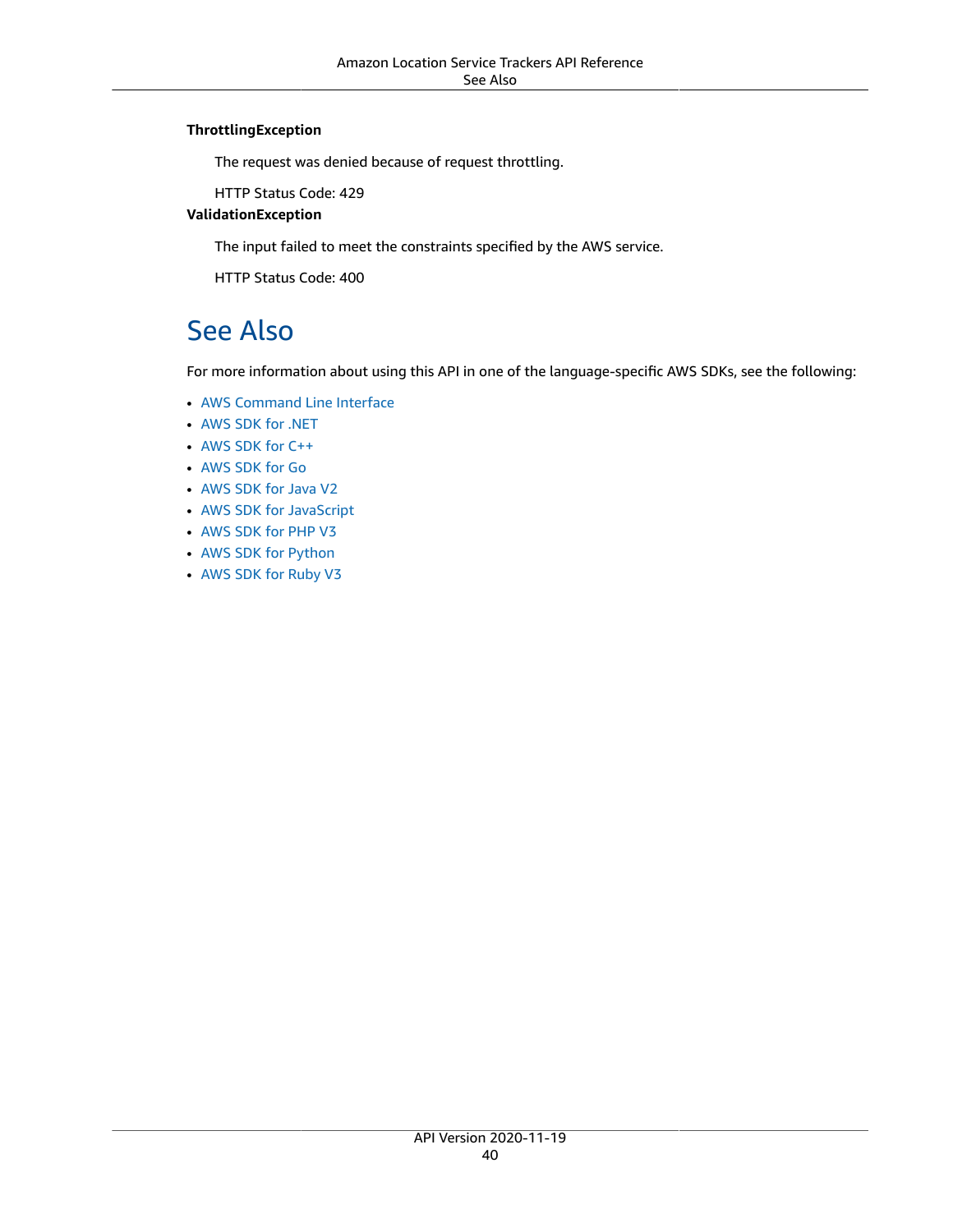# <span id="page-45-1"></span><span id="page-45-0"></span>**ListTrackers**

Lists tracker resources in your AWS account.

# Request Syntax

```
POST /tracking/v0/list-trackers HTTP/1.1
Content-type: application/json
{
    "MaxResults": number,
    "NextToken": "string"
}
```
### <span id="page-45-2"></span>URI Request Parameters

The request does not use any URI parameters.

## <span id="page-45-3"></span>Request Body

The request accepts the following data in JSON format.

#### <span id="page-45-5"></span>**[MaxResults \(p. 41\)](#page-45-1)**

An optional limit for the number of resources returned in a single call.

Default value: 100

Type: Integer

Valid Range: Minimum value of 1. Maximum value of 100.

Required: No

<span id="page-45-6"></span>**[NextToken \(p. 41\)](#page-45-1)**

The pagination token specifying which page of results to return in the response. If no token is provided, the default page is the first page.

Default value: null

Type: String

Length Constraints: Minimum length of 1. Maximum length of 2000.

Required: No

## <span id="page-45-4"></span>Response Syntax

```
HTTP/1.1 200
Content-type: application/json
{
    "Entries": [ 
        {
```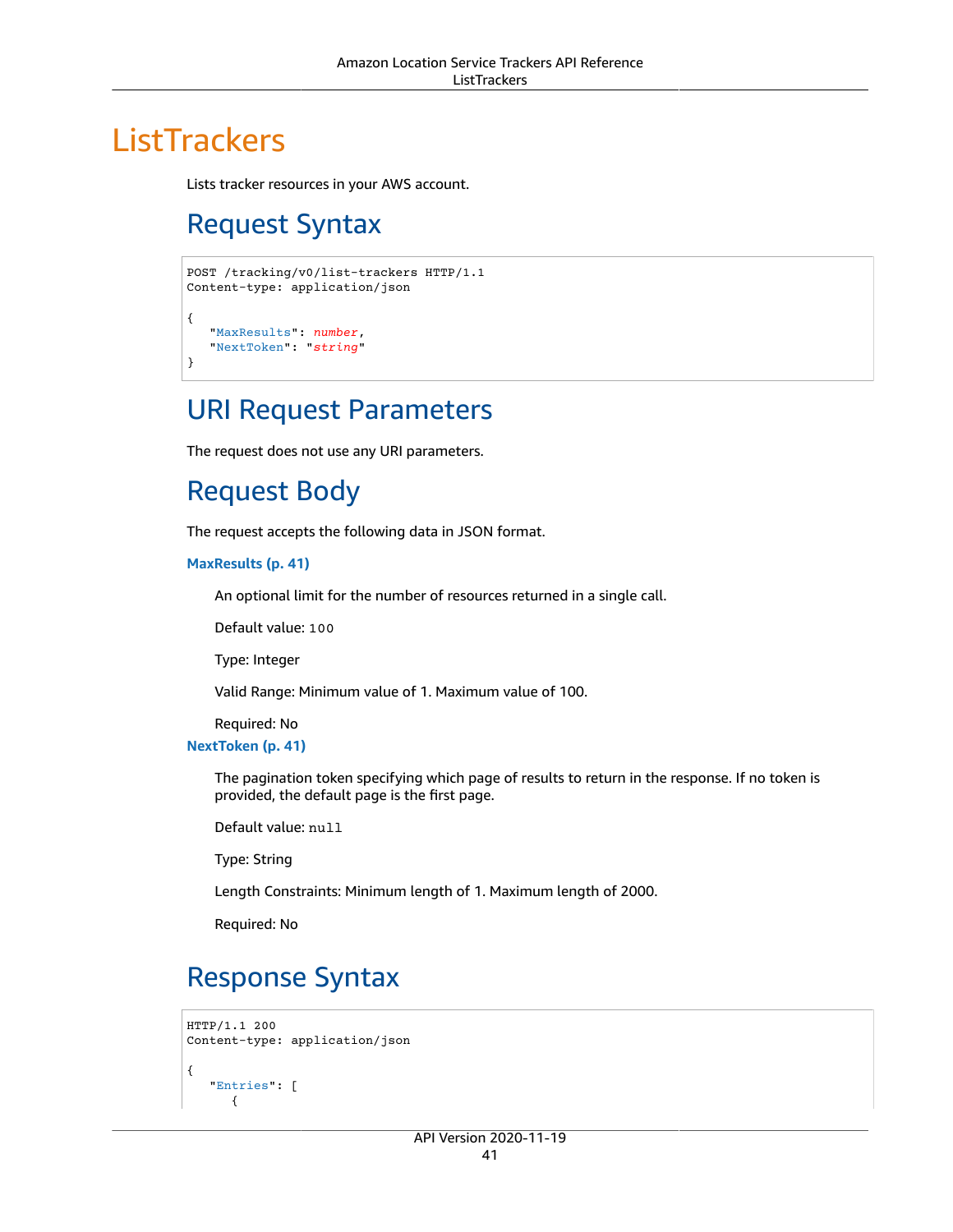```
 "CreateTime": number,
          "Description": "string",
          "PricingPlan": "string",
          "PricingPlanDataSource": "string",
          "TrackerName": "string",
          "UpdateTime": number
       }
    ],
    "NextToken": "string"
}
```
### <span id="page-46-0"></span>Response Elements

If the action is successful, the service sends back an HTTP 200 response.

The following data is returned in JSON format by the service.

#### <span id="page-46-2"></span>**[Entries \(p. 41\)](#page-45-4)**

Contains tracker resources in your AWS account. Details include tracker name, description and timestamps for when the tracker was created and last updated.

Type: Array of [ListTrackersResponseEntry \(p. 59\)](#page-63-0) objects

#### <span id="page-46-3"></span>**[NextToken \(p. 41\)](#page-45-4)**

A pagination token indicating there are additional pages available. You can use the token in a following request to fetch the next set of results.

Type: String

Length Constraints: Minimum length of 1. Maximum length of 2000.

### <span id="page-46-1"></span>Errors

For information about the errors that are common to all actions, see [Common](#page-69-0) Error[s \(p. 65\).](#page-69-0)

#### **AccessDeniedException**

The request was denied because of insufficient access or permissions. Check with an administrator to verify your permissions.

HTTP Status Code: 403

#### **InternalServerException**

The request has failed to process because of an unknown server error, exception, or failure.

HTTP Status Code: 500

#### **ThrottlingException**

The request was denied because of request throttling.

HTTP Status Code: 429

#### **ValidationException**

The input failed to meet the constraints specified by the AWS service.

HTTP Status Code: 400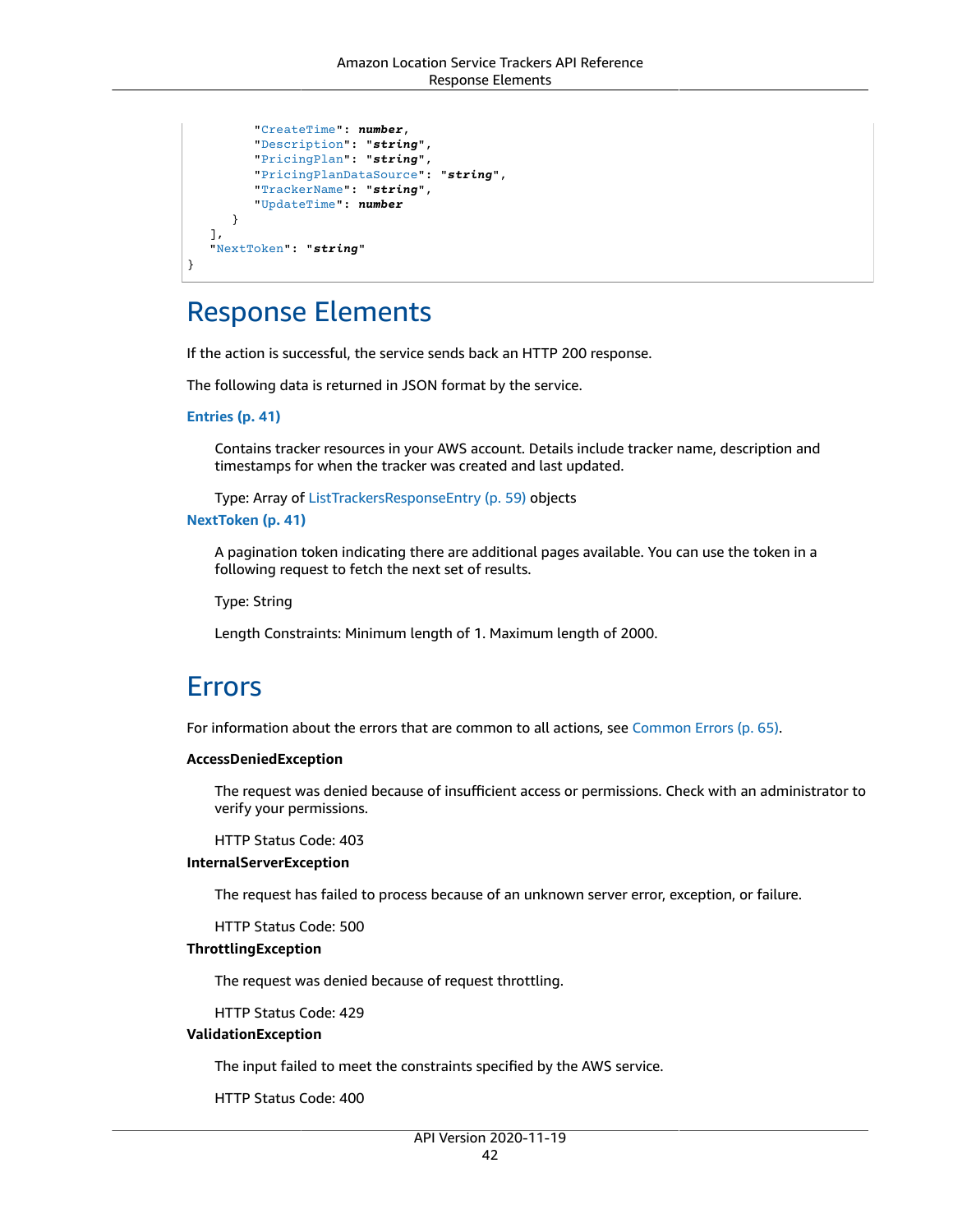# <span id="page-47-0"></span>See Also

- AWS [Command](https://docs.aws.amazon.com/goto/aws-cli/waypointtracking-2020-11-19/ListTrackers) Line Interface
- [AWS](https://docs.aws.amazon.com/goto/DotNetSDKV3/waypointtracking-2020-11-19/ListTrackers) SDK for .NET
- [AWS](https://docs.aws.amazon.com/goto/SdkForCpp/waypointtracking-2020-11-19/ListTrackers) SDK for C++
- [AWS](https://docs.aws.amazon.com/goto/SdkForGoV1/waypointtracking-2020-11-19/ListTrackers) SDK for Go
- [AWS](https://docs.aws.amazon.com/goto/SdkForJavaV2/waypointtracking-2020-11-19/ListTrackers) SDK for Java V2
- AWS SDK for [JavaScript](https://docs.aws.amazon.com/goto/AWSJavaScriptSDK/waypointtracking-2020-11-19/ListTrackers)
- [AWS](https://docs.aws.amazon.com/goto/SdkForPHPV3/waypointtracking-2020-11-19/ListTrackers) SDK for PHP V3
- AWS SDK for [Python](https://docs.aws.amazon.com/goto/boto3/waypointtracking-2020-11-19/ListTrackers)
- AWS SDK for [Ruby](https://docs.aws.amazon.com/goto/SdkForRubyV3/waypointtracking-2020-11-19/ListTrackers) V3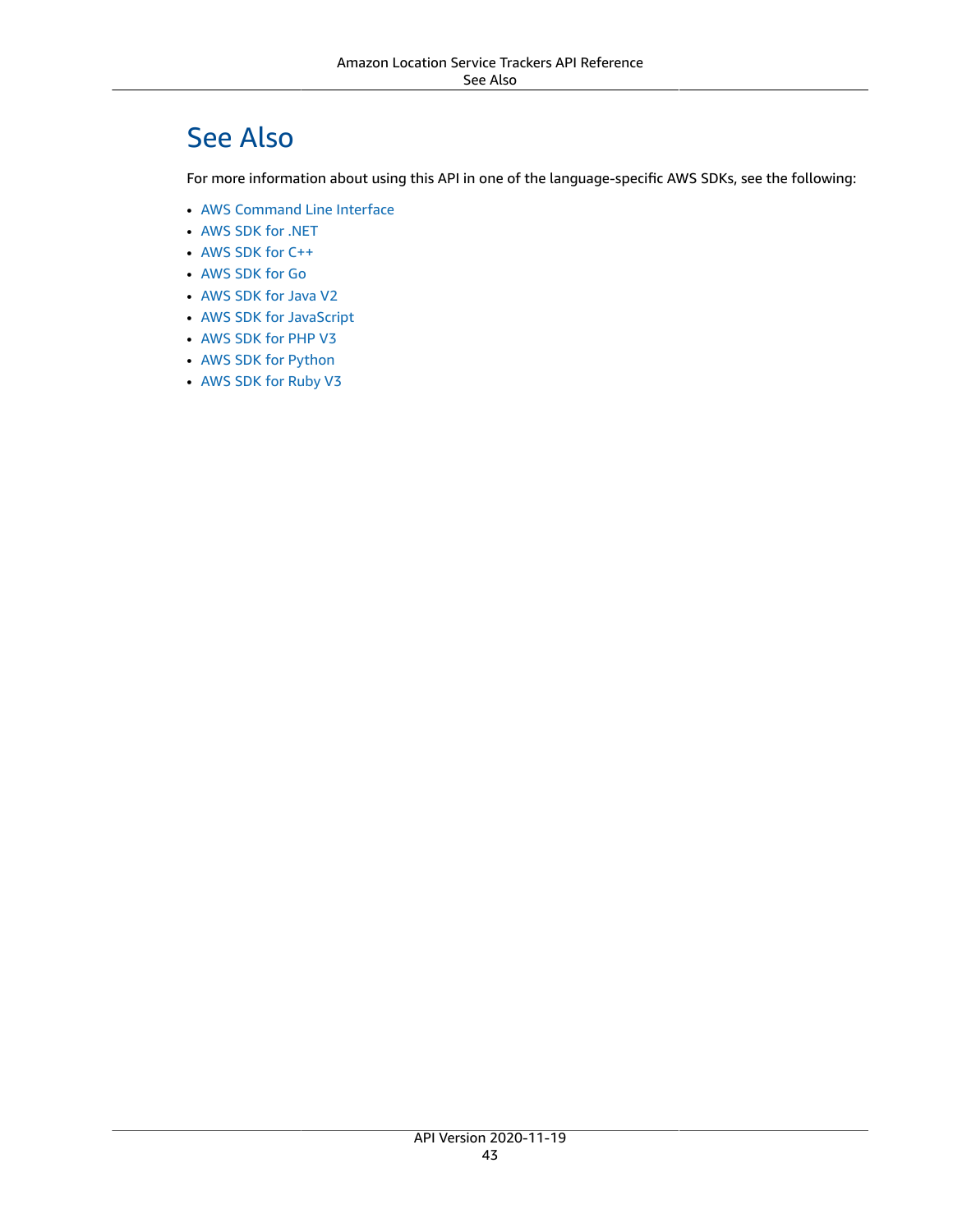# <span id="page-48-1"></span><span id="page-48-0"></span>**UpdateTracker**

Updates the specified properties of a given tracker resource.

# Request Syntax

```
PATCH /tracking/v0/trackers/TrackerName HTTP/1.1
Content-type: application/json
{
   "Description": "string",
   "PositionFiltering": "string",
    "PricingPlan": "string",
    "PricingPlanDataSource": "string"
}
```
### <span id="page-48-2"></span>URI Request Parameters

The request uses the following URI parameters.

#### **[TrackerName \(p. 44\)](#page-48-1)**

The name of the tracker resource to update.

Length Constraints: Minimum length of 1. Maximum length of 100.

```
Pattern: \wedge[-. \w]+$
```
Required: Yes

### <span id="page-48-3"></span>Request Body

The request accepts the following data in JSON format.

#### <span id="page-48-4"></span>**[Description \(p. 44\)](#page-48-1)**

Updates the description for the tracker resource.

Type: String

Length Constraints: Minimum length of 0. Maximum length of 1000.

Required: No

#### <span id="page-48-5"></span>**[PositionFiltering \(p. 44\)](#page-48-1)**

Updates the position filtering for the tracker resource.

Valid values:

- TimeBased Location updates are evaluated against linked geofence collections, but not every location update is stored. If your update frequency is more often than 30 seconds, only one update per 30 seconds is stored for each unique device ID.
- DistanceBased If the device has moved less than 30 m (98.4 ft), location updates are ignored. Location updates within this distance are neither evaluated against linked geofence collections, nor stored. This helps control costs by reducing the number of geofence evaluations and historical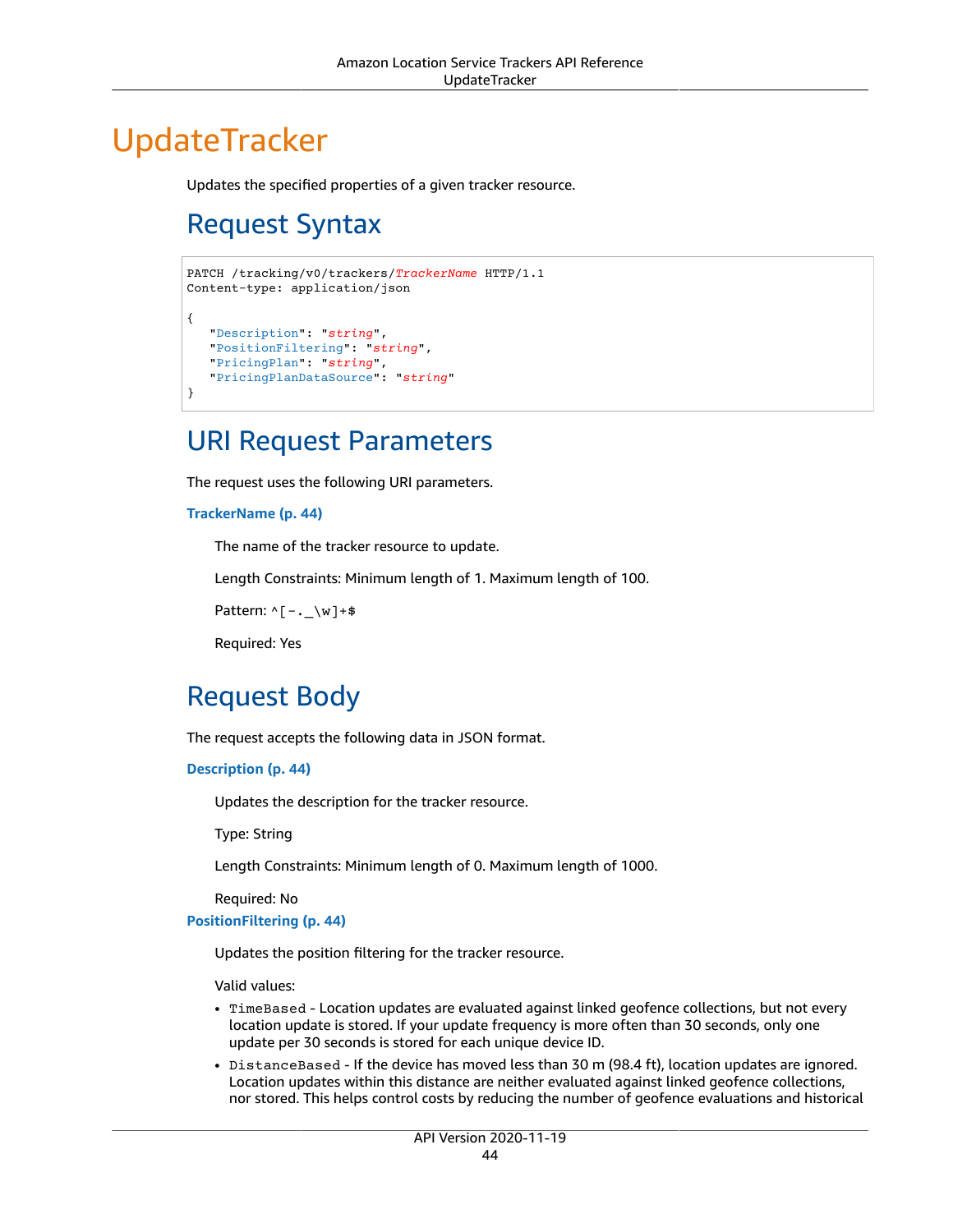device positions to paginate through. Distance-based filtering can also reduce the effects of GPS noise when displaying device trajectories on a map.

• AccuracyBased - If the device has moved less than the measured accuracy, location updates are ignored. For example, if two consecutive updates from a device have a horizontal accuracy of 5 m and 10 m, the second update is ignored if the device has moved less than 15 m. Ignored location updates are neither evaluated against linked geofence collections, nor stored. This helps educe the effects of GPS noise when displaying device trajectories on a map, and can help control costs by reducing the number of geofence evaluations.

Type: String

Valid Values: TimeBased | DistanceBased | AccuracyBased

Required: No

<span id="page-49-2"></span>**[PricingPlan \(p. 44\)](#page-48-1)**

*This parameter has been deprecated.*

No longer used. If included, the only allowed value is RequestBasedUsage.

Type: String

Valid Values: RequestBasedUsage | MobileAssetTracking | MobileAssetManagement

Required: No

#### <span id="page-49-3"></span>**[PricingPlanDataSource \(p. 44\)](#page-48-1)**

*This parameter has been deprecated.*

This parameter is no longer used.

Type: String

Required: No

### <span id="page-49-0"></span>Response Syntax

```
HTTP/1.1 200
Content-type: application/json
{
    "TrackerArn": "string",
    "TrackerName": "string",
    "UpdateTime": number
}
```
### <span id="page-49-1"></span>Response Elements

If the action is successful, the service sends back an HTTP 200 response.

The following data is returned in JSON format by the service.

#### <span id="page-49-4"></span>**[TrackerArn \(p. 45\)](#page-49-0)**

The Amazon Resource Name (ARN) of the updated tracker resource. Used to specify a resource across AWS.

• Format example: arn:aws:geo:region:account-id:tracker/ExampleTracker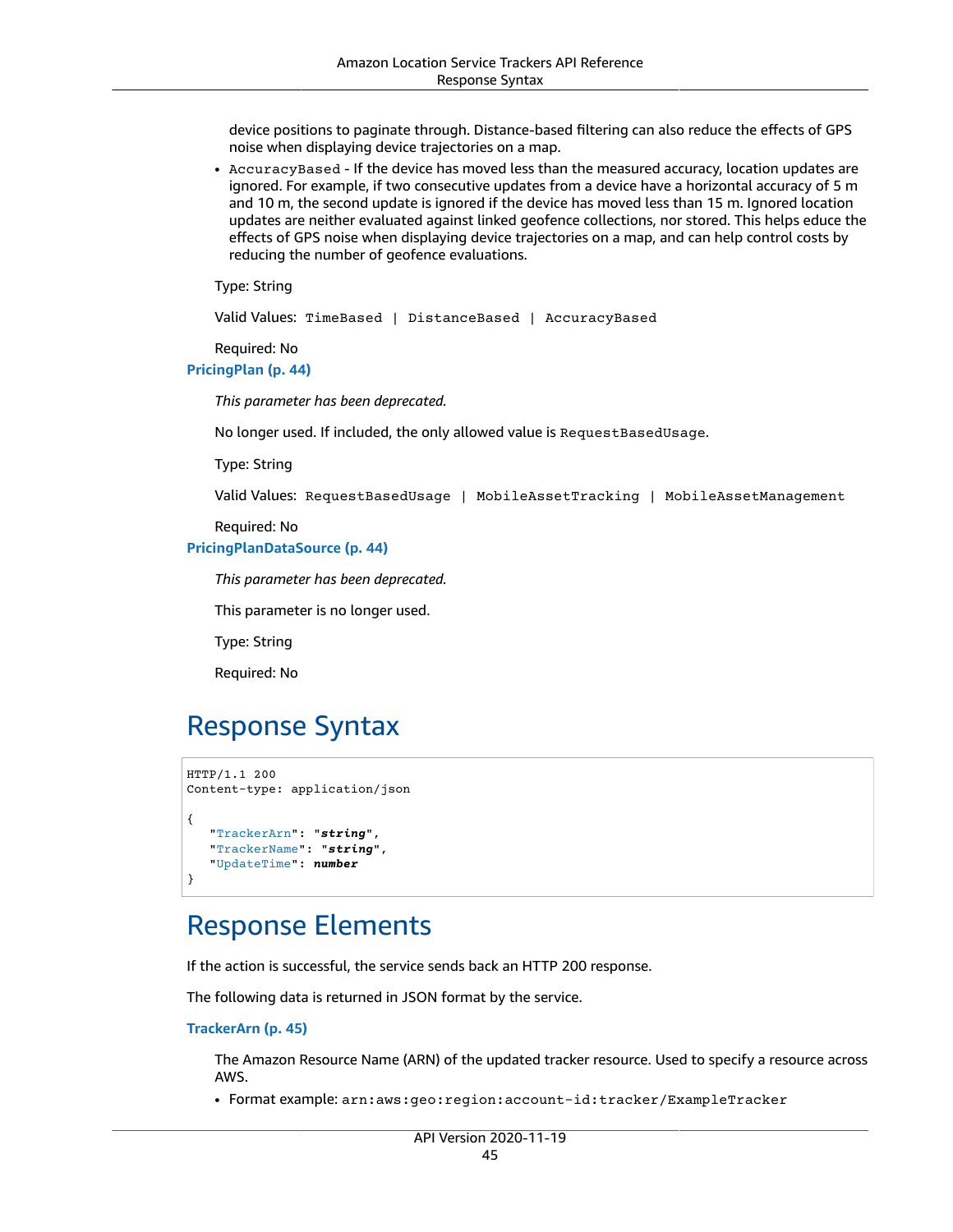Type: String

Length Constraints: Minimum length of 0. Maximum length of 1600.

```
Pattern: ^arn(:[a-z0-9]+([.-][a-z0-9]+)*){2}(:([a-z0-9]+([.-][a-z0-9]+)*)?)
   {2}:([^/].*)?$
TrackerName (p. 45)
```
The name of the updated tracker resource.

Type: String

Length Constraints: Minimum length of 1. Maximum length of 100.

```
Pattern: ^([-,-\wedge w]+\$
```
<span id="page-50-3"></span>**[UpdateTime \(p. 45\)](#page-49-0)**

The timestamp for when the tracker resource was last updated in ISO [8601](https://www.iso.org/iso-8601-date-and-time-format.html) format: YYYY-MM-DDThh:mm:ss.sssZ.

Type: Timestamp

### <span id="page-50-0"></span>Errors

For information about the errors that are common to all actions, see [Common](#page-69-0) Error[s \(p. 65\).](#page-69-0)

#### **AccessDeniedException**

The request was denied because of insufficient access or permissions. Check with an administrator to verify your permissions.

HTTP Status Code: 403

#### **InternalServerException**

The request has failed to process because of an unknown server error, exception, or failure.

HTTP Status Code: 500

#### **ResourceNotFoundException**

The resource that you've entered was not found in your AWS account.

HTTP Status Code: 404

#### **ThrottlingException**

The request was denied because of request throttling.

HTTP Status Code: 429

#### **ValidationException**

The input failed to meet the constraints specified by the AWS service.

HTTP Status Code: 400

### <span id="page-50-1"></span>See Also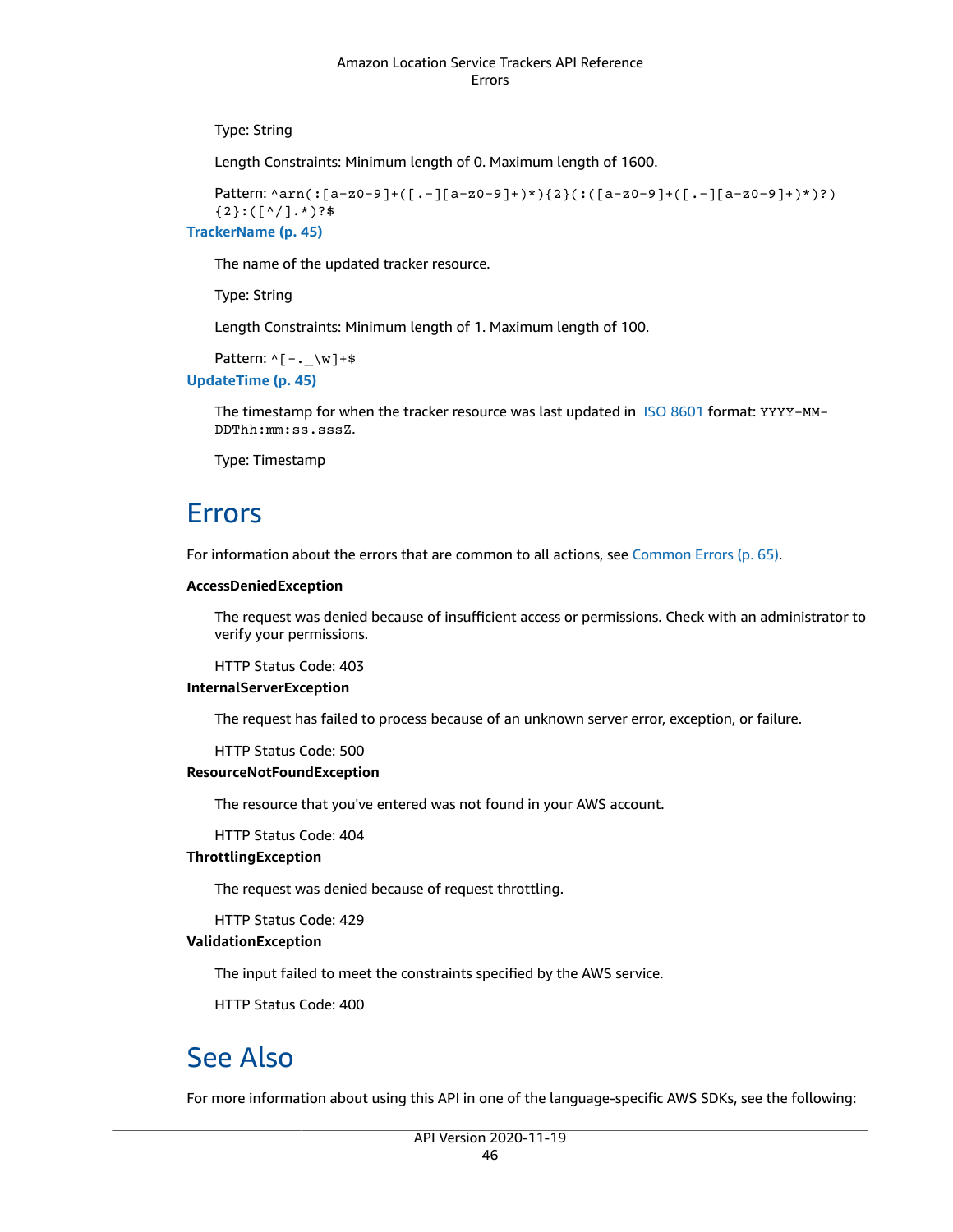- AWS [Command](https://docs.aws.amazon.com/goto/aws-cli/waypointtracking-2020-11-19/UpdateTracker) Line Interface
- [AWS](https://docs.aws.amazon.com/goto/DotNetSDKV3/waypointtracking-2020-11-19/UpdateTracker) SDK for .NET
- [AWS](https://docs.aws.amazon.com/goto/SdkForCpp/waypointtracking-2020-11-19/UpdateTracker) SDK for C++
- [AWS](https://docs.aws.amazon.com/goto/SdkForGoV1/waypointtracking-2020-11-19/UpdateTracker) SDK for Go
- [AWS](https://docs.aws.amazon.com/goto/SdkForJavaV2/waypointtracking-2020-11-19/UpdateTracker) SDK for Java V2
- AWS SDK for [JavaScript](https://docs.aws.amazon.com/goto/AWSJavaScriptSDK/waypointtracking-2020-11-19/UpdateTracker)
- [AWS](https://docs.aws.amazon.com/goto/SdkForPHPV3/waypointtracking-2020-11-19/UpdateTracker) SDK for PHP V3
- AWS SDK for [Python](https://docs.aws.amazon.com/goto/boto3/waypointtracking-2020-11-19/UpdateTracker)
- AWS SDK for [Ruby](https://docs.aws.amazon.com/goto/SdkForRubyV3/waypointtracking-2020-11-19/UpdateTracker) V3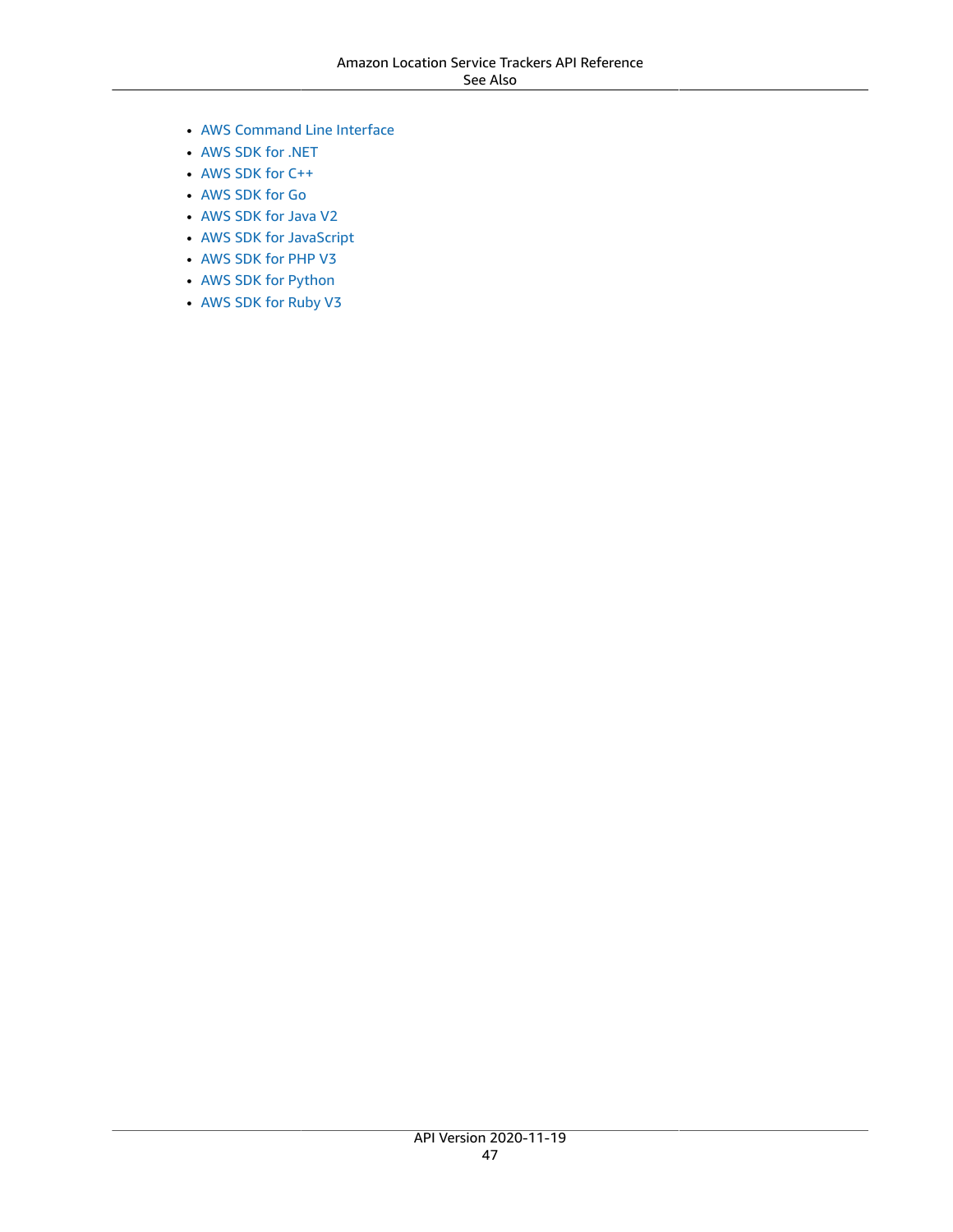# <span id="page-52-0"></span>Data Types

The Amazon Location Service Trackers API contains several data types that various actions use. This section describes each data type in detail.

#### **Note**

The order of each element in a data type structure is not guaranteed. Applications should not assume a particular order.

The following data types are supported:

- [BatchDeleteDevicePositionHistoryError \(p. 49\)](#page-53-0)
- [BatchGetDevicePositionError \(p. 50\)](#page-54-0)
- [BatchItemError \(p. 51\)](#page-55-0)
- [BatchUpdateDevicePositionError \(p. 52\)](#page-56-0)
- [DevicePosition \(p. 53\)](#page-57-0)
- [DevicePositionUpdate \(p. 55\)](#page-59-0)
- [ListDevicePositionsResponseEntry \(p. 57\)](#page-61-0)
- [ListTrackersResponseEntry \(p. 59\)](#page-63-0)
- [PositionalAccuracy \(p. 61\)](#page-65-0)
- [ValidationExceptionField \(p. 62\)](#page-66-0)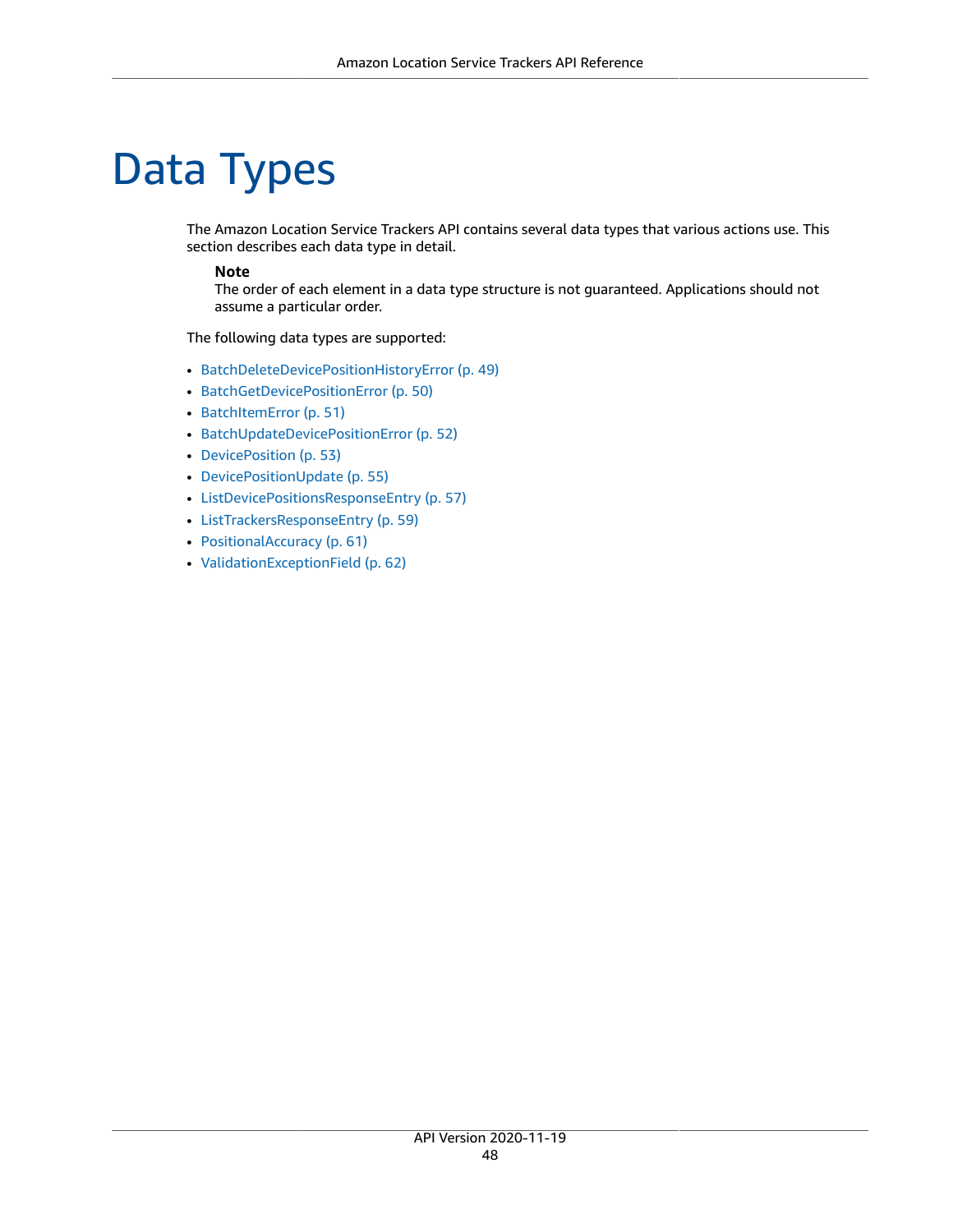# <span id="page-53-1"></span><span id="page-53-0"></span>BatchDeleteDevicePositionHistoryError

Contains the tracker resource details.

### **Contents**

#### <span id="page-53-3"></span>**DeviceId**

The ID of the device for this position.

Type: String

Length Constraints: Minimum length of 1. Maximum length of 100.

```
Pattern: ^(-,-\p4\text{L}\p6\
```
Required: Yes

#### <span id="page-53-4"></span>**Error**

Contains the batch request error details associated with the request.

Type: [BatchItemError \(p. 51\)](#page-55-0) object

Required: Yes

## <span id="page-53-2"></span>See Also

- [AWS](https://docs.aws.amazon.com/goto/SdkForCpp/waypointtracking-2020-11-19/BatchDeleteDevicePositionHistoryError) SDK for C++
- [AWS](https://docs.aws.amazon.com/goto/SdkForGoV1/waypointtracking-2020-11-19/BatchDeleteDevicePositionHistoryError) SDK for Go
- [AWS](https://docs.aws.amazon.com/goto/SdkForJavaV2/waypointtracking-2020-11-19/BatchDeleteDevicePositionHistoryError) SDK for Java V2
- AWS SDK for [Ruby](https://docs.aws.amazon.com/goto/SdkForRubyV3/waypointtracking-2020-11-19/BatchDeleteDevicePositionHistoryError) V3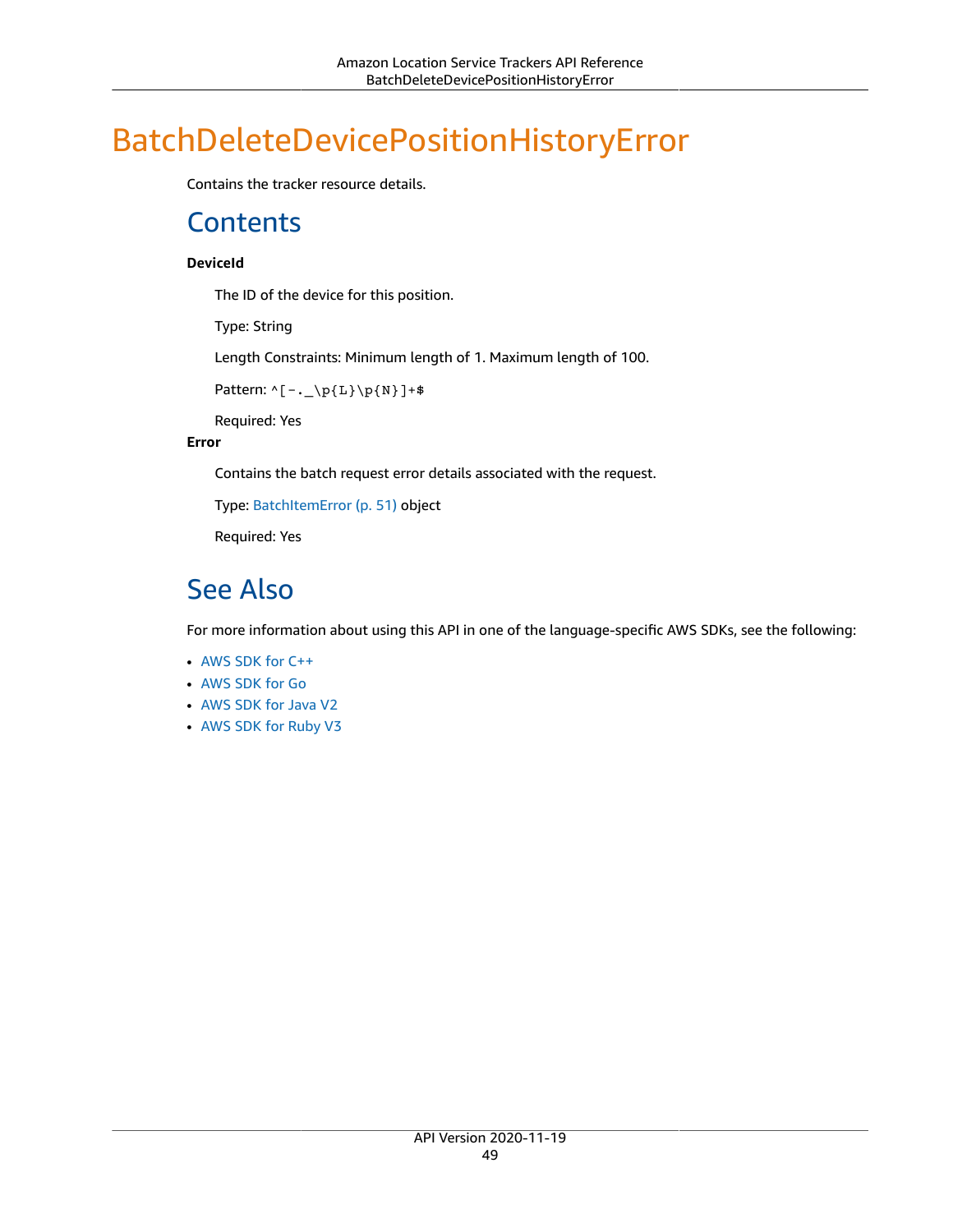# <span id="page-54-1"></span><span id="page-54-0"></span>BatchGetDevicePositionError

Contains error details for each device that didn't return a position.

### **Contents**

#### <span id="page-54-3"></span>**DeviceId**

The ID of the device that didn't return a position.

Type: String

Length Constraints: Minimum length of 1. Maximum length of 100.

```
Pattern: ^(-,-\p4\text{L}\p6\
```
Required: Yes

#### <span id="page-54-4"></span>**Error**

Contains details related to the error code.

Type: [BatchItemError \(p. 51\)](#page-55-0) object

Required: Yes

### <span id="page-54-2"></span>See Also

- [AWS](https://docs.aws.amazon.com/goto/SdkForCpp/waypointtracking-2020-11-19/BatchGetDevicePositionError) SDK for C++
- [AWS](https://docs.aws.amazon.com/goto/SdkForGoV1/waypointtracking-2020-11-19/BatchGetDevicePositionError) SDK for Go
- [AWS](https://docs.aws.amazon.com/goto/SdkForJavaV2/waypointtracking-2020-11-19/BatchGetDevicePositionError) SDK for Java V2
- AWS SDK for [Ruby](https://docs.aws.amazon.com/goto/SdkForRubyV3/waypointtracking-2020-11-19/BatchGetDevicePositionError) V3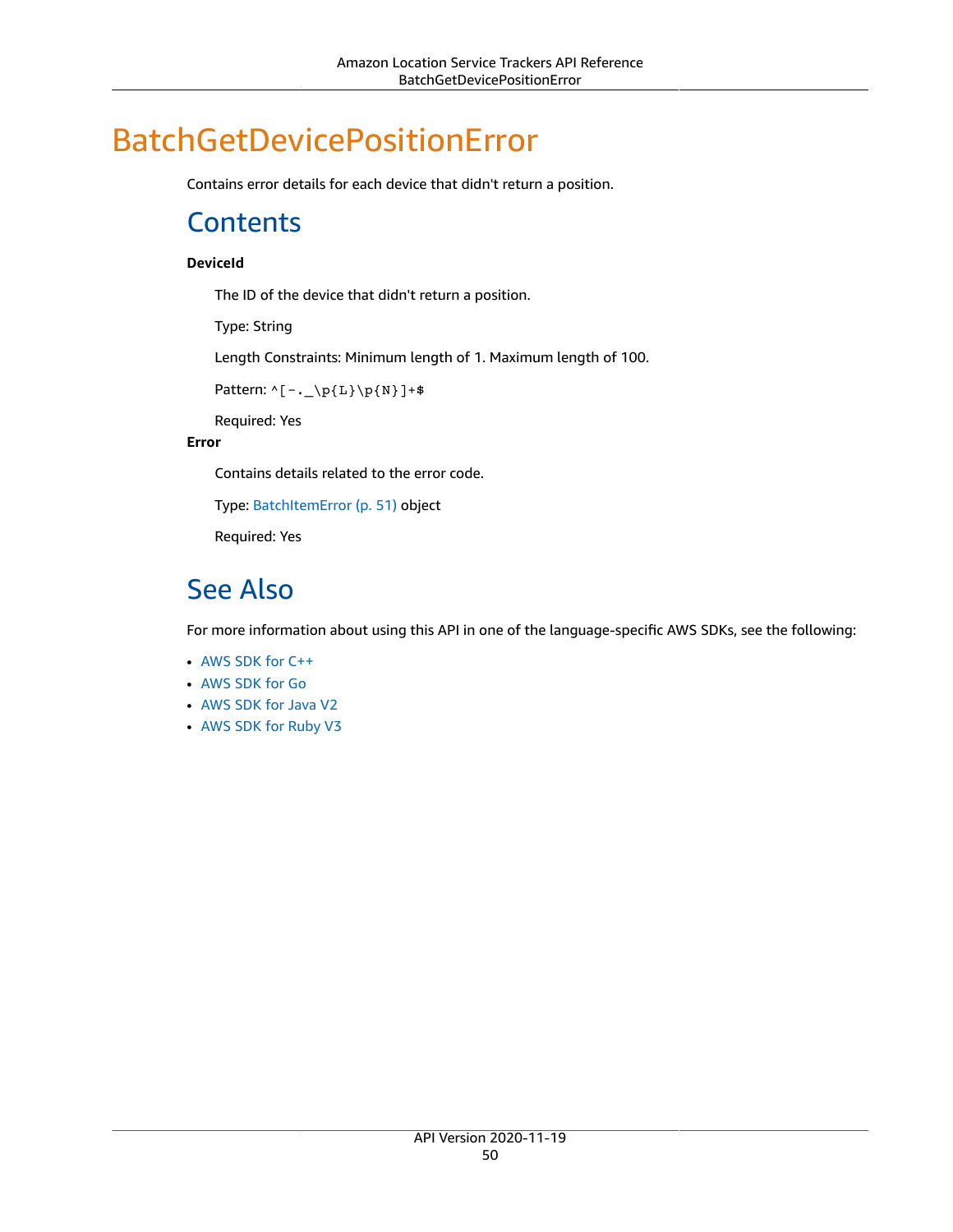# <span id="page-55-1"></span><span id="page-55-0"></span>BatchItemError

Contains the batch request error details associated with the request.

### **Contents**

#### <span id="page-55-3"></span>**Code**

The error code associated with the batch request error.

Type: String

```
Valid Values: AccessDeniedError | ConflictError | InternalServerError |
ResourceNotFoundError | ThrottlingError | ValidationError
```
Required: No

#### <span id="page-55-4"></span>**Message**

A message with the reason for the batch request error.

Type: String

Required: No

# <span id="page-55-2"></span>See Also

- [AWS](https://docs.aws.amazon.com/goto/SdkForCpp/waypointtracking-2020-11-19/BatchItemError) SDK for C++
- [AWS](https://docs.aws.amazon.com/goto/SdkForGoV1/waypointtracking-2020-11-19/BatchItemError) SDK for Go
- [AWS](https://docs.aws.amazon.com/goto/SdkForJavaV2/waypointtracking-2020-11-19/BatchItemError) SDK for Java V2
- AWS SDK for [Ruby](https://docs.aws.amazon.com/goto/SdkForRubyV3/waypointtracking-2020-11-19/BatchItemError) V3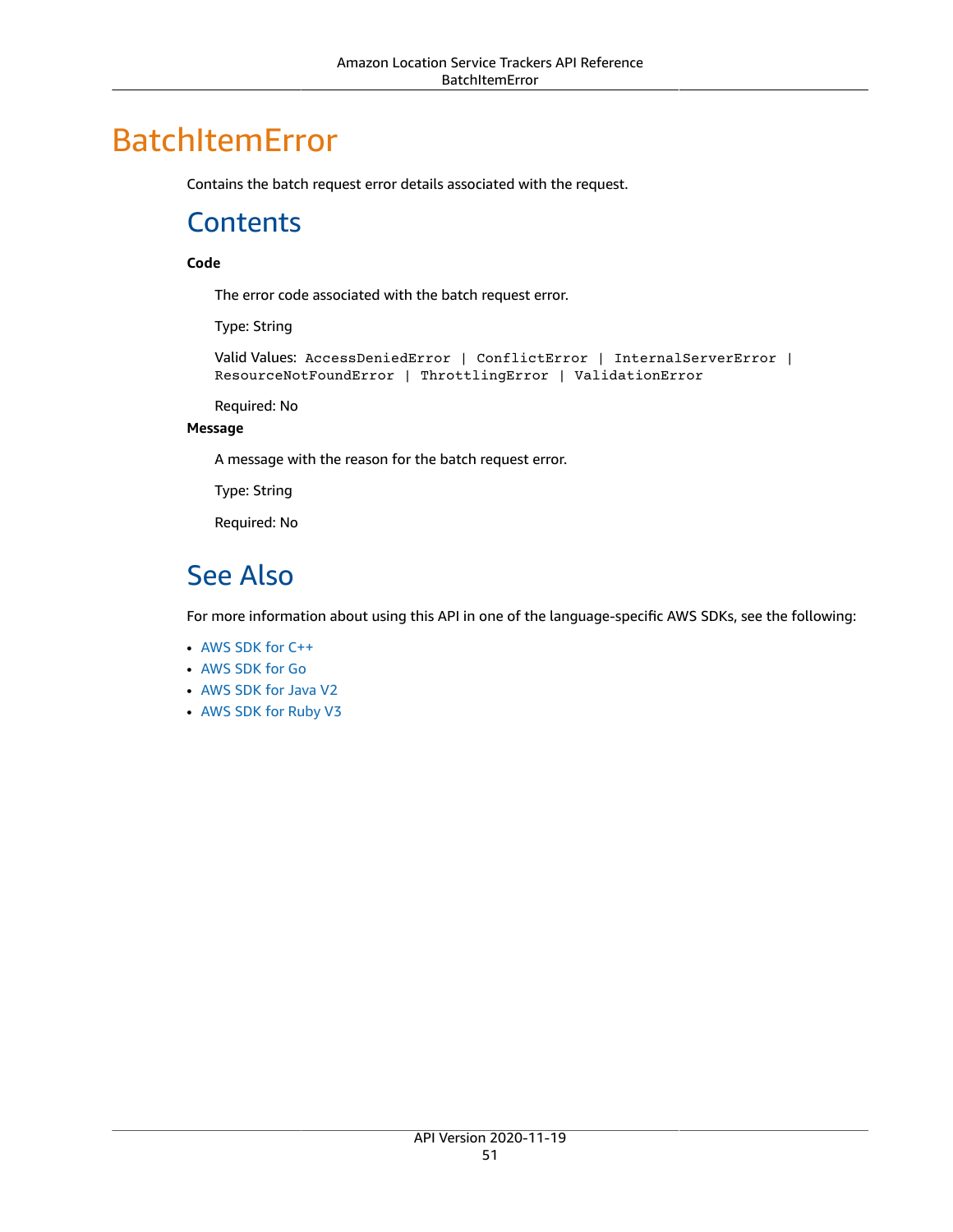# <span id="page-56-1"></span><span id="page-56-0"></span>BatchUpdateDevicePositionError

Contains error details for each device that failed to update its position.

### **Contents**

#### <span id="page-56-3"></span>**DeviceId**

The device associated with the failed location update.

Type: String

Length Constraints: Minimum length of 1. Maximum length of 100.

Pattern:  $^(-,-\p4\text{L}\p6\$ 

Required: Yes

#### <span id="page-56-4"></span>**Error**

Contains details related to the error code such as the error code and error message.

Type: [BatchItemError \(p. 51\)](#page-55-0) object

Required: Yes

#### <span id="page-56-5"></span>**SampleTime**

The timestamp at which the device position was determined. Uses ISO [8601](https://www.iso.org/iso-8601-date-and-time-format.html) format: YYYY-MM-DDThh:mm:ss.sssZ.

Type: Timestamp

Required: Yes

## <span id="page-56-2"></span>See Also

- [AWS](https://docs.aws.amazon.com/goto/SdkForCpp/waypointtracking-2020-11-19/BatchUpdateDevicePositionError) SDK for C++
- [AWS](https://docs.aws.amazon.com/goto/SdkForGoV1/waypointtracking-2020-11-19/BatchUpdateDevicePositionError) SDK for Go
- [AWS](https://docs.aws.amazon.com/goto/SdkForJavaV2/waypointtracking-2020-11-19/BatchUpdateDevicePositionError) SDK for Java V2
- AWS SDK for [Ruby](https://docs.aws.amazon.com/goto/SdkForRubyV3/waypointtracking-2020-11-19/BatchUpdateDevicePositionError) V3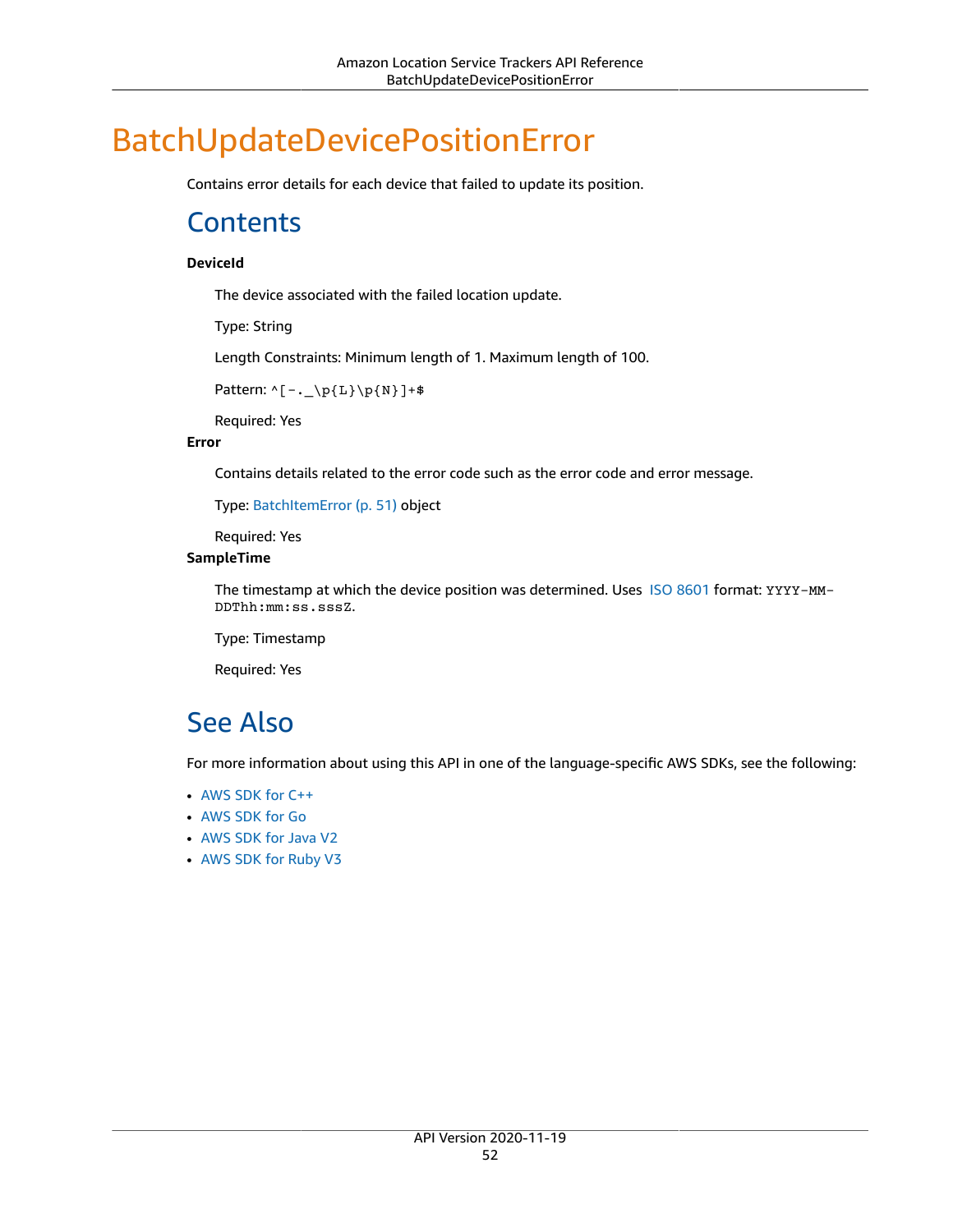# <span id="page-57-1"></span><span id="page-57-0"></span>**DevicePosition**

Contains the device position details.

### **Contents**

#### <span id="page-57-2"></span>**Accuracy**

The accuracy of the device position.

Type: [PositionalAccuracy \(p. 61\)](#page-65-0) object

Required: No

#### <span id="page-57-3"></span>**DeviceId**

The device whose position you retrieved.

Type: String

Length Constraints: Minimum length of 1. Maximum length of 100.

Pattern: ^[-.\_\p{L}\p{N}]+\$

Required: No

#### <span id="page-57-4"></span>**Position**

The last known device position.

Type: Array of doubles

Array Members: Fixed number of 2 items.

Required: Yes

#### <span id="page-57-5"></span>**PositionProperties**

The properties associated with the position.

Type: String to string map

Map Entries: Minimum number of 0 items. Maximum number of 3 items.

Key Length Constraints: Minimum length of 1. Maximum length of 20.

Value Length Constraints: Minimum length of 1. Maximum length of 40.

Required: No

#### <span id="page-57-6"></span>**ReceivedTime**

The timestamp for when the tracker resource received the device position in ISO [8601](https://www.iso.org/iso-8601-date-and-time-format.html) format: YYYY-MM-DDThh:mm:ss.sssZ.

Type: Timestamp

Required: Yes

#### <span id="page-57-7"></span>**SampleTime**

The timestamp at which the device's position was determined. Uses ISO [8601](https://www.iso.org/iso-8601-date-and-time-format.html) format: YYYY-MM-DDThh:mm:ss.sssZ.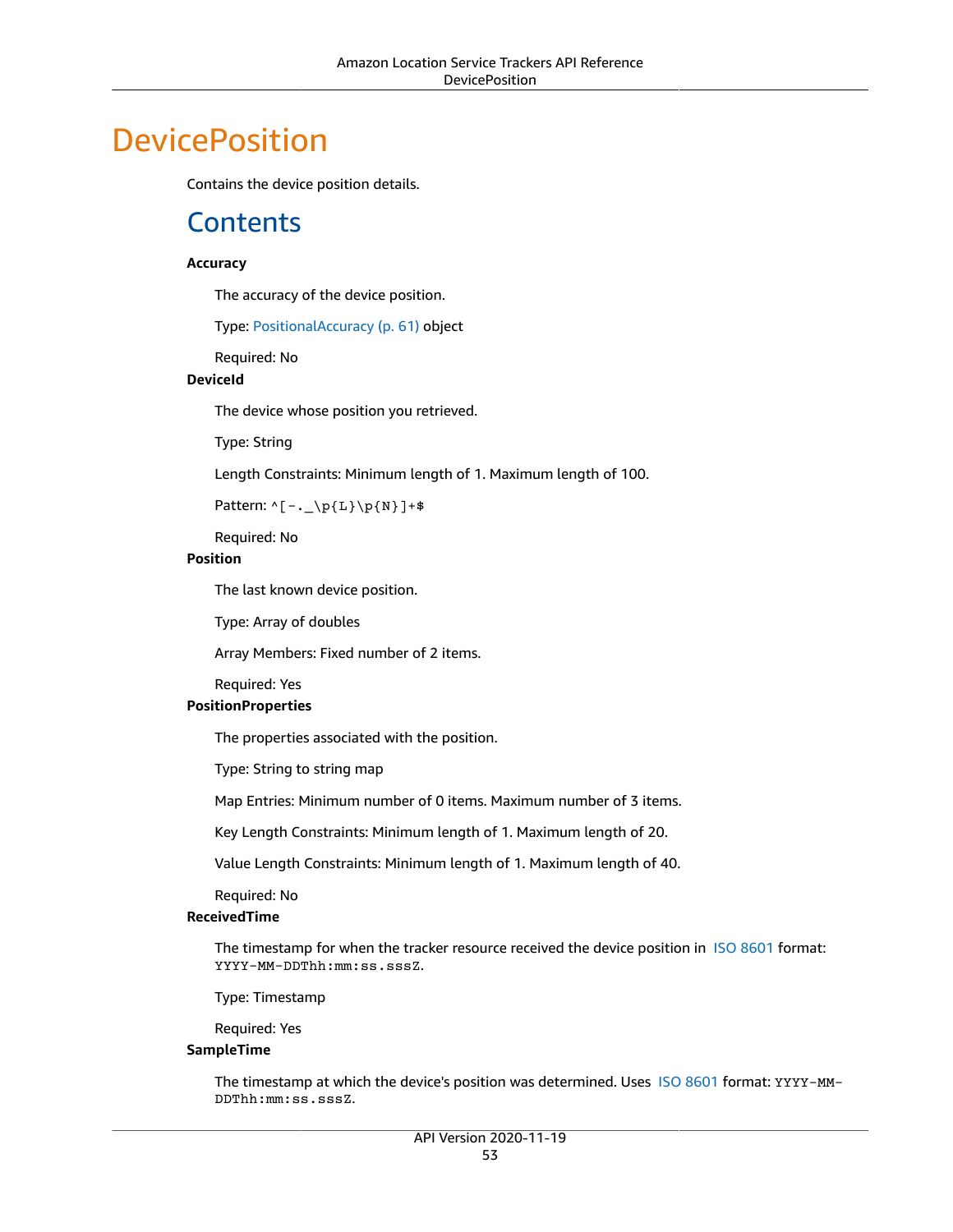Type: Timestamp

Required: Yes

### <span id="page-58-0"></span>See Also

- [AWS](https://docs.aws.amazon.com/goto/SdkForCpp/waypointtracking-2020-11-19/DevicePosition) SDK for C++
- [AWS](https://docs.aws.amazon.com/goto/SdkForGoV1/waypointtracking-2020-11-19/DevicePosition) SDK for Go
- [AWS](https://docs.aws.amazon.com/goto/SdkForJavaV2/waypointtracking-2020-11-19/DevicePosition) SDK for Java V2
- AWS SDK for [Ruby](https://docs.aws.amazon.com/goto/SdkForRubyV3/waypointtracking-2020-11-19/DevicePosition) V3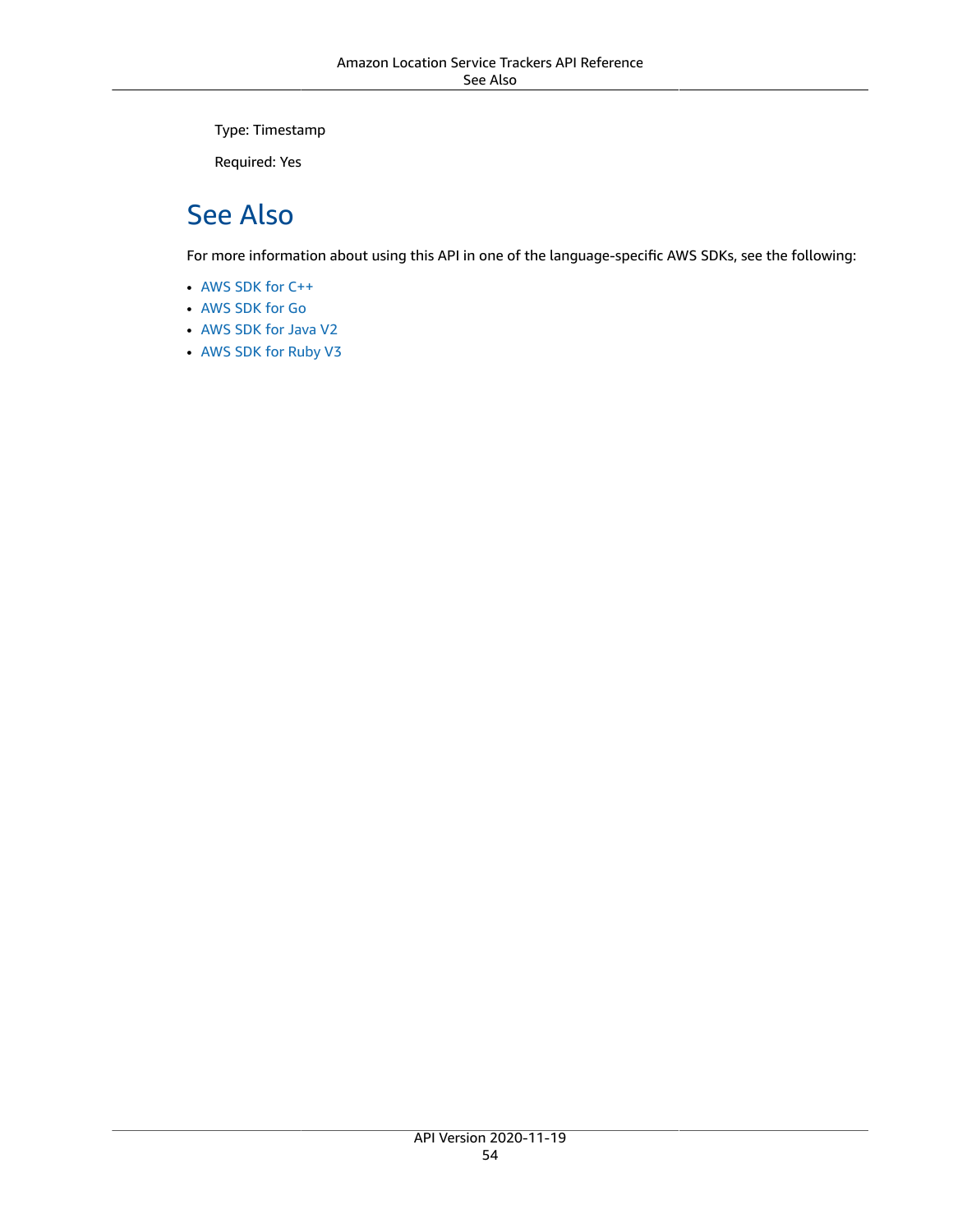# <span id="page-59-1"></span><span id="page-59-0"></span>DevicePositionUpdate

Contains the position update details for a device.

### **Contents**

#### <span id="page-59-2"></span>**Accuracy**

The accuracy of the device position.

Type: [PositionalAccuracy \(p. 61\)](#page-65-0) object

Required: No

#### <span id="page-59-3"></span>**DeviceId**

The device associated to the position update.

Type: String

Length Constraints: Minimum length of 1. Maximum length of 100.

Pattern:  $^(-,-\p4\text{L}\p6\$ 

Required: Yes

#### <span id="page-59-4"></span>**Position**

The latest device position defined in [WGS](https://earth-info.nga.mil/index.php?dir=wgs84&action=wgs84) 84 format:  $[x \text{ or } \text{longitude}, x \text{ or } \text{ latitude}].$ 

Type: Array of doubles

Array Members: Fixed number of 2 items.

Required: Yes

#### <span id="page-59-5"></span>**PositionProperties**

Associates one of more properties with the position update. A property is a key-value pair stored with the position update and added to any geofence event the update may trigger.

Format: "key" : "value"

Type: String to string map

Map Entries: Minimum number of 0 items. Maximum number of 3 items.

Key Length Constraints: Minimum length of 1. Maximum length of 20.

Value Length Constraints: Minimum length of 1. Maximum length of 40.

Required: No

#### <span id="page-59-6"></span>**SampleTime**

The timestamp at which the device's position was determined. Uses ISO [8601](https://www.iso.org/iso-8601-date-and-time-format.html) format: YYYY-MM-DDThh:mm:ss.sssZ

Type: Timestamp

Required: Yes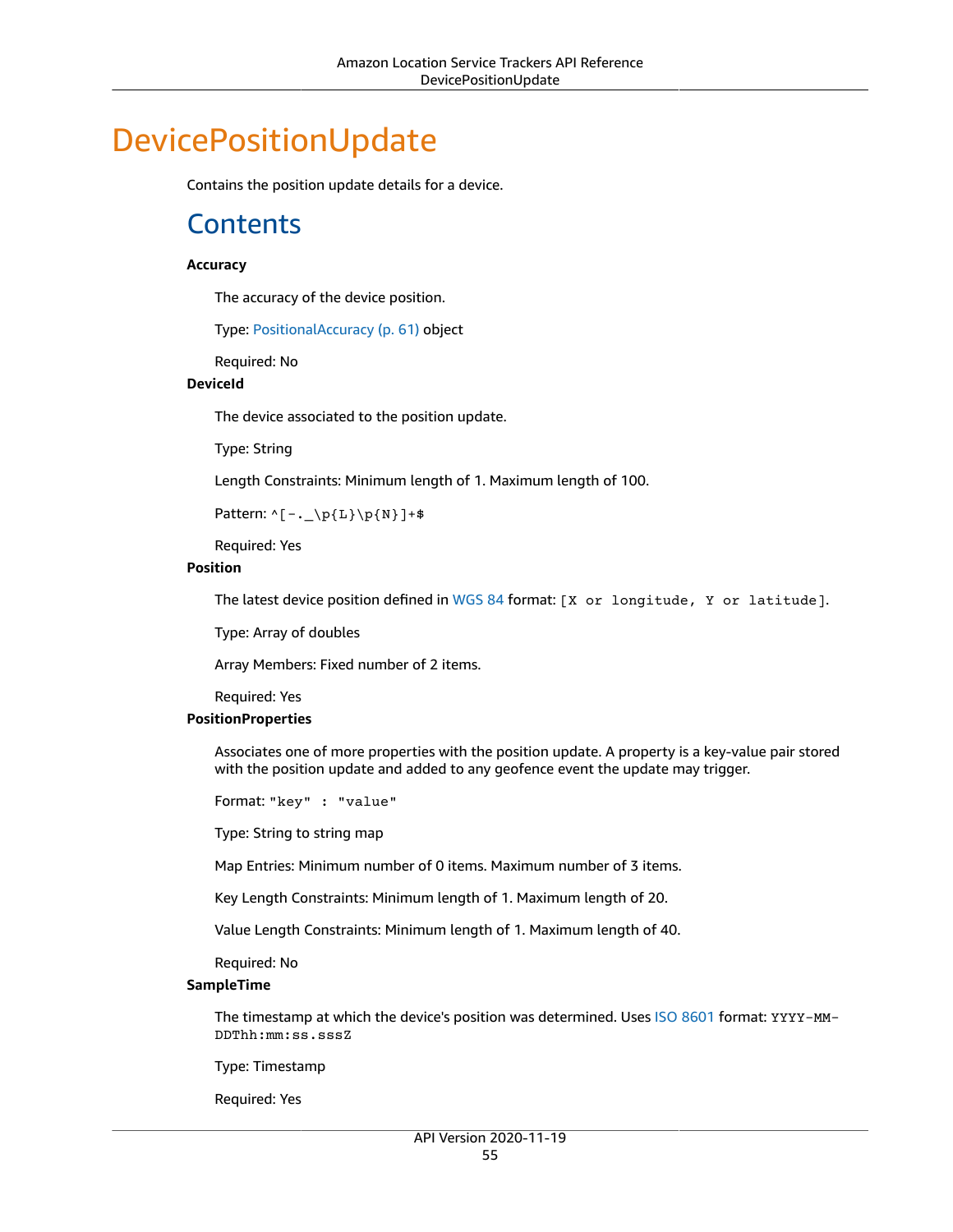## <span id="page-60-0"></span>See Also

- [AWS](https://docs.aws.amazon.com/goto/SdkForCpp/waypointtracking-2020-11-19/DevicePositionUpdate) SDK for C++
- [AWS](https://docs.aws.amazon.com/goto/SdkForGoV1/waypointtracking-2020-11-19/DevicePositionUpdate) SDK for Go
- [AWS](https://docs.aws.amazon.com/goto/SdkForJavaV2/waypointtracking-2020-11-19/DevicePositionUpdate) SDK for Java V2
- AWS SDK for [Ruby](https://docs.aws.amazon.com/goto/SdkForRubyV3/waypointtracking-2020-11-19/DevicePositionUpdate) V3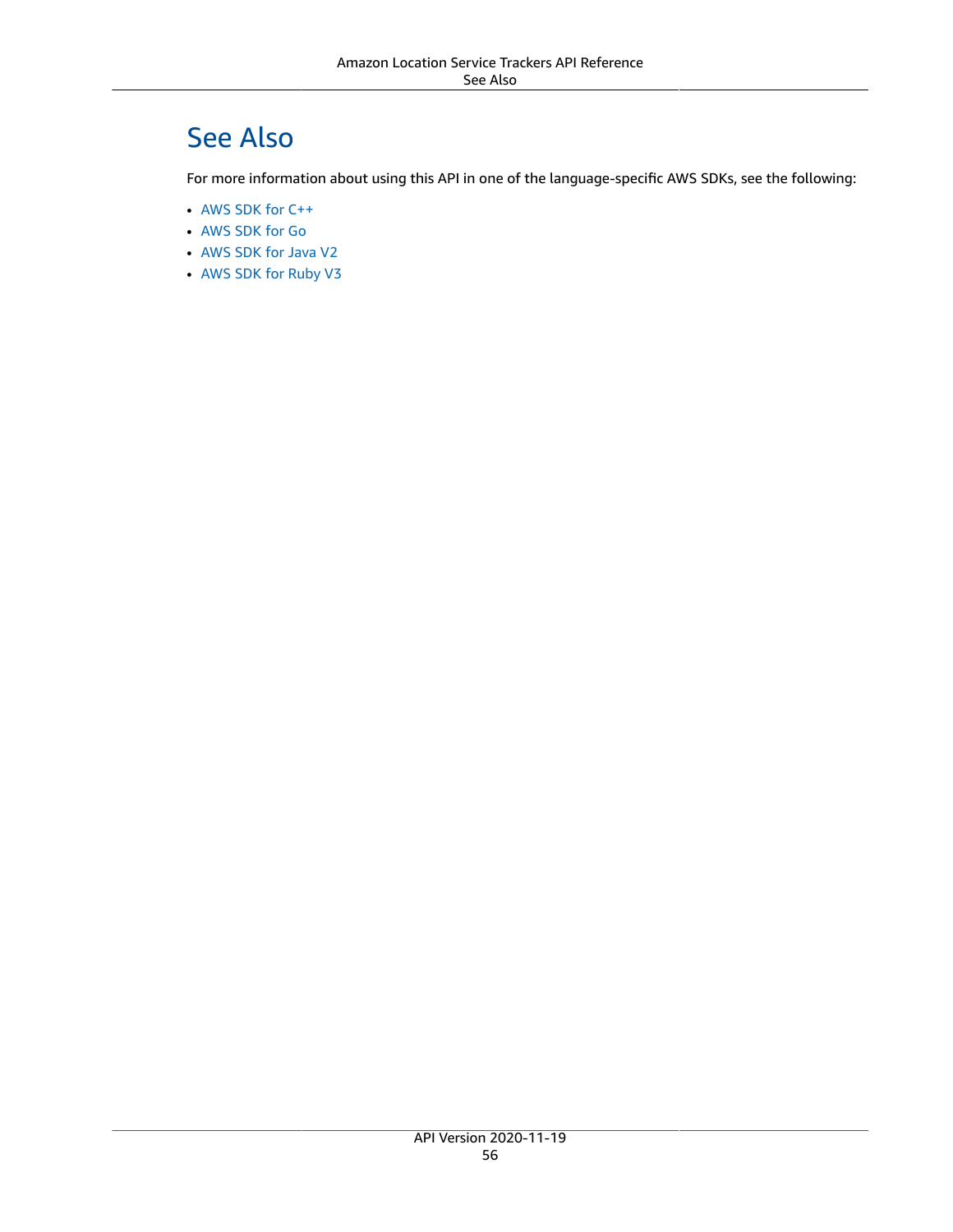# <span id="page-61-1"></span><span id="page-61-0"></span>ListDevicePositionsResponseEntry

Contains the tracker resource details.

### **Contents**

#### <span id="page-61-3"></span>**Accuracy**

The accuracy of the device position.

Type: [PositionalAccuracy \(p. 61\)](#page-65-0) object

Required: No

#### <span id="page-61-4"></span>**DeviceId**

The ID of the device for this position.

Type: String

Length Constraints: Minimum length of 1. Maximum length of 100.

Pattern:  $^(-,-\p{L}\p{L}\p{N}]$ +\$

Required: Yes

#### <span id="page-61-5"></span>**Position**

The last known device position. Empty if no positions currently stored.

Type: Array of doubles

Array Members: Fixed number of 2 items.

Required: Yes

#### <span id="page-61-6"></span>**PositionProperties**

The properties associated with the position.

Type: String to string map

Map Entries: Minimum number of 0 items. Maximum number of 3 items.

Key Length Constraints: Minimum length of 1. Maximum length of 20.

Value Length Constraints: Minimum length of 1. Maximum length of 40.

Required: No

#### <span id="page-61-7"></span>**SampleTime**

The timestamp at which the device position was determined. Uses ISO [8601](https://www.iso.org/iso-8601-date-and-time-format.html) format: YYYY-MM-DDThh:mm:ss.sssZ.

Type: Timestamp

Required: Yes

### <span id="page-61-2"></span>See Also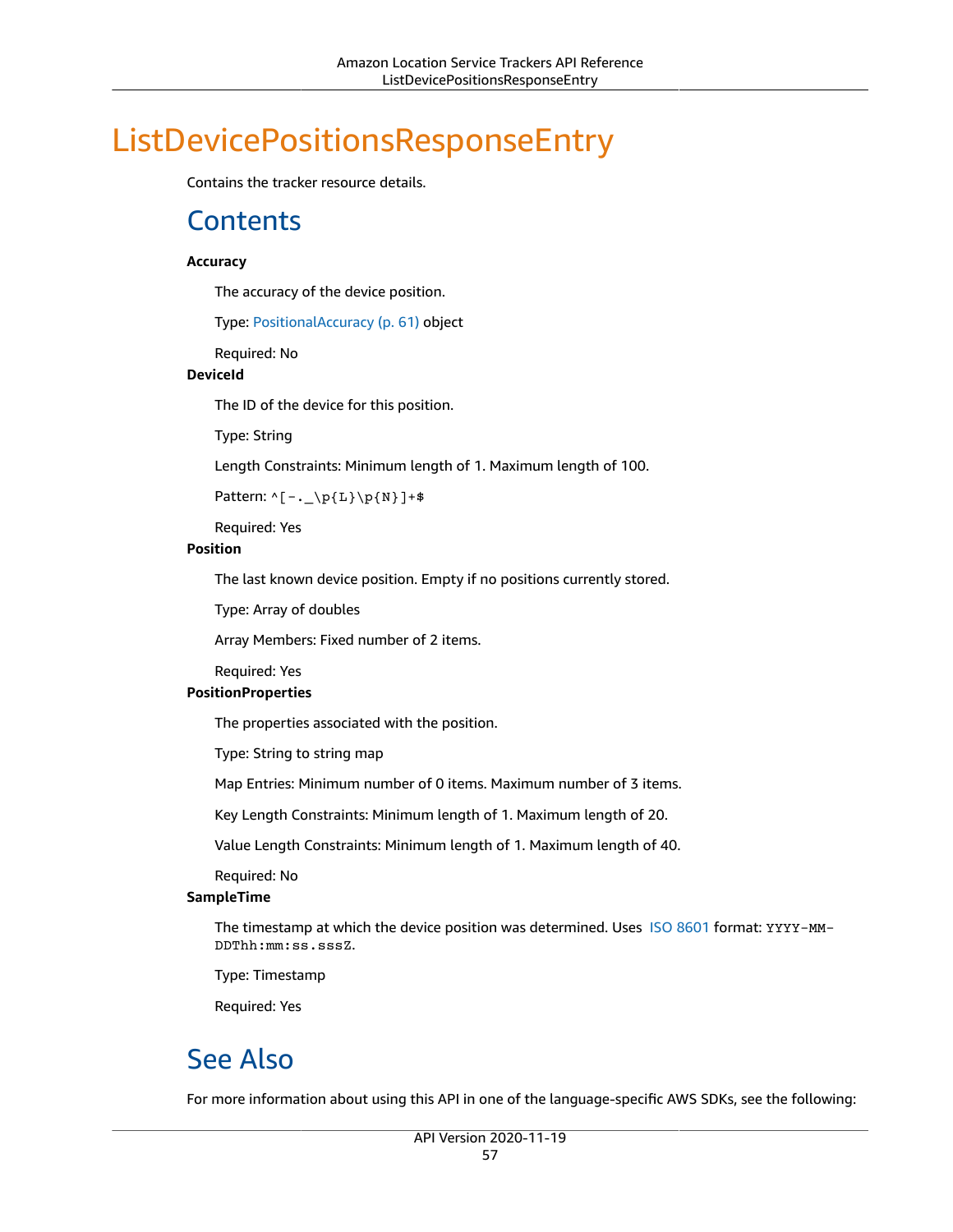- [AWS](https://docs.aws.amazon.com/goto/SdkForCpp/waypointtracking-2020-11-19/ListDevicePositionsResponseEntry) SDK for C++
- [AWS](https://docs.aws.amazon.com/goto/SdkForGoV1/waypointtracking-2020-11-19/ListDevicePositionsResponseEntry) SDK for Go
- [AWS](https://docs.aws.amazon.com/goto/SdkForJavaV2/waypointtracking-2020-11-19/ListDevicePositionsResponseEntry) SDK for Java V2
- AWS SDK for [Ruby](https://docs.aws.amazon.com/goto/SdkForRubyV3/waypointtracking-2020-11-19/ListDevicePositionsResponseEntry) V3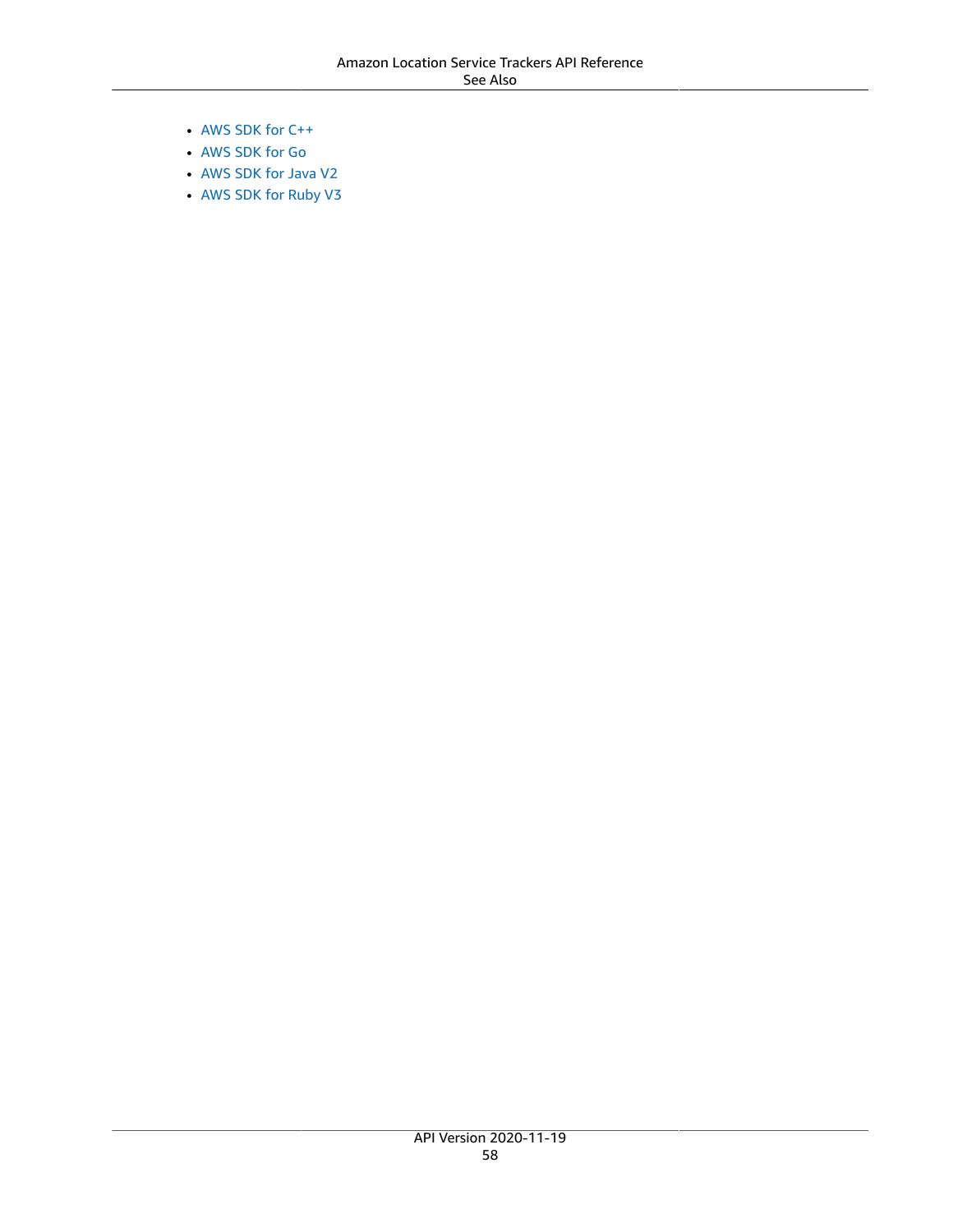# <span id="page-63-1"></span><span id="page-63-0"></span>ListTrackersResponseEntry

Contains the tracker resource details.

### **Contents**

#### <span id="page-63-2"></span>**CreateTime**

The timestamp for when the tracker resource was created in ISO [8601](https://www.iso.org/iso-8601-date-and-time-format.html) format: YYYY-MM-DDThh:mm:ss.sssZ.

Type: Timestamp

Required: Yes

#### <span id="page-63-3"></span>**Description**

The description for the tracker resource.

Type: String

Length Constraints: Minimum length of 0. Maximum length of 1000.

Required: Yes

#### <span id="page-63-4"></span>**PricingPlan**

*This member has been deprecated.*

Always returns RequestBasedUsage.

Type: String

Valid Values: RequestBasedUsage | MobileAssetTracking | MobileAssetManagement

#### Required: No

#### <span id="page-63-5"></span>**PricingPlanDataSource**

*This member has been deprecated.*

No longer used. Always returns an empty string.

Type: String

Required: No

#### <span id="page-63-6"></span>**TrackerName**

The name of the tracker resource.

Type: String

Length Constraints: Minimum length of 1. Maximum length of 100.

Pattern:  $^(-,-\wedge w]+$ \$

Required: Yes

#### <span id="page-63-7"></span>**UpdateTime**

The timestamp at which the device's position was determined. Uses ISO [8601](https://www.iso.org/iso-8601-date-and-time-format.html) format: YYYY-MM-DDThh:mm:ss.sssZ.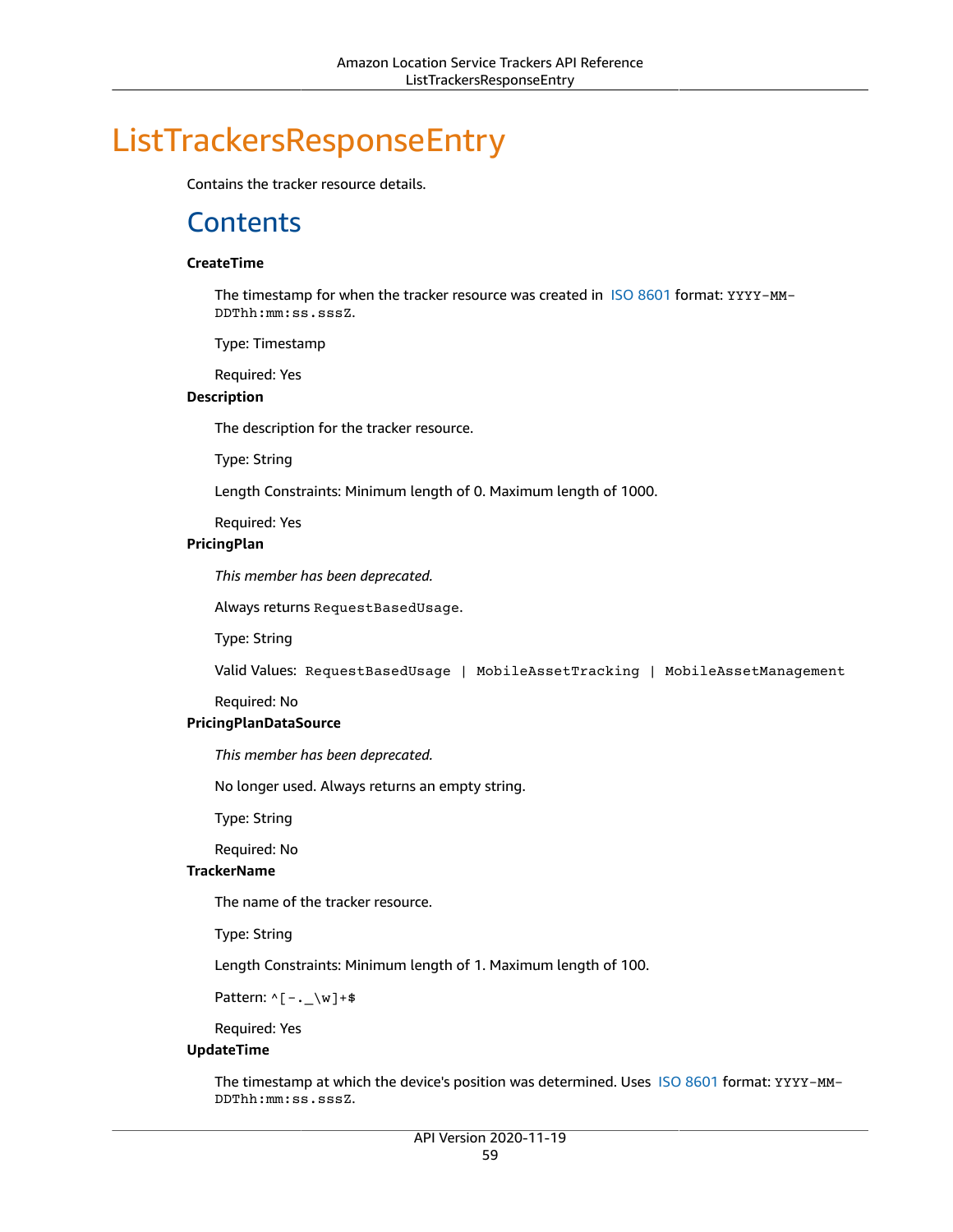Type: Timestamp

Required: Yes

### <span id="page-64-0"></span>See Also

- [AWS](https://docs.aws.amazon.com/goto/SdkForCpp/waypointtracking-2020-11-19/ListTrackersResponseEntry) SDK for C++
- [AWS](https://docs.aws.amazon.com/goto/SdkForGoV1/waypointtracking-2020-11-19/ListTrackersResponseEntry) SDK for Go
- [AWS](https://docs.aws.amazon.com/goto/SdkForJavaV2/waypointtracking-2020-11-19/ListTrackersResponseEntry) SDK for Java V2
- AWS SDK for [Ruby](https://docs.aws.amazon.com/goto/SdkForRubyV3/waypointtracking-2020-11-19/ListTrackersResponseEntry) V3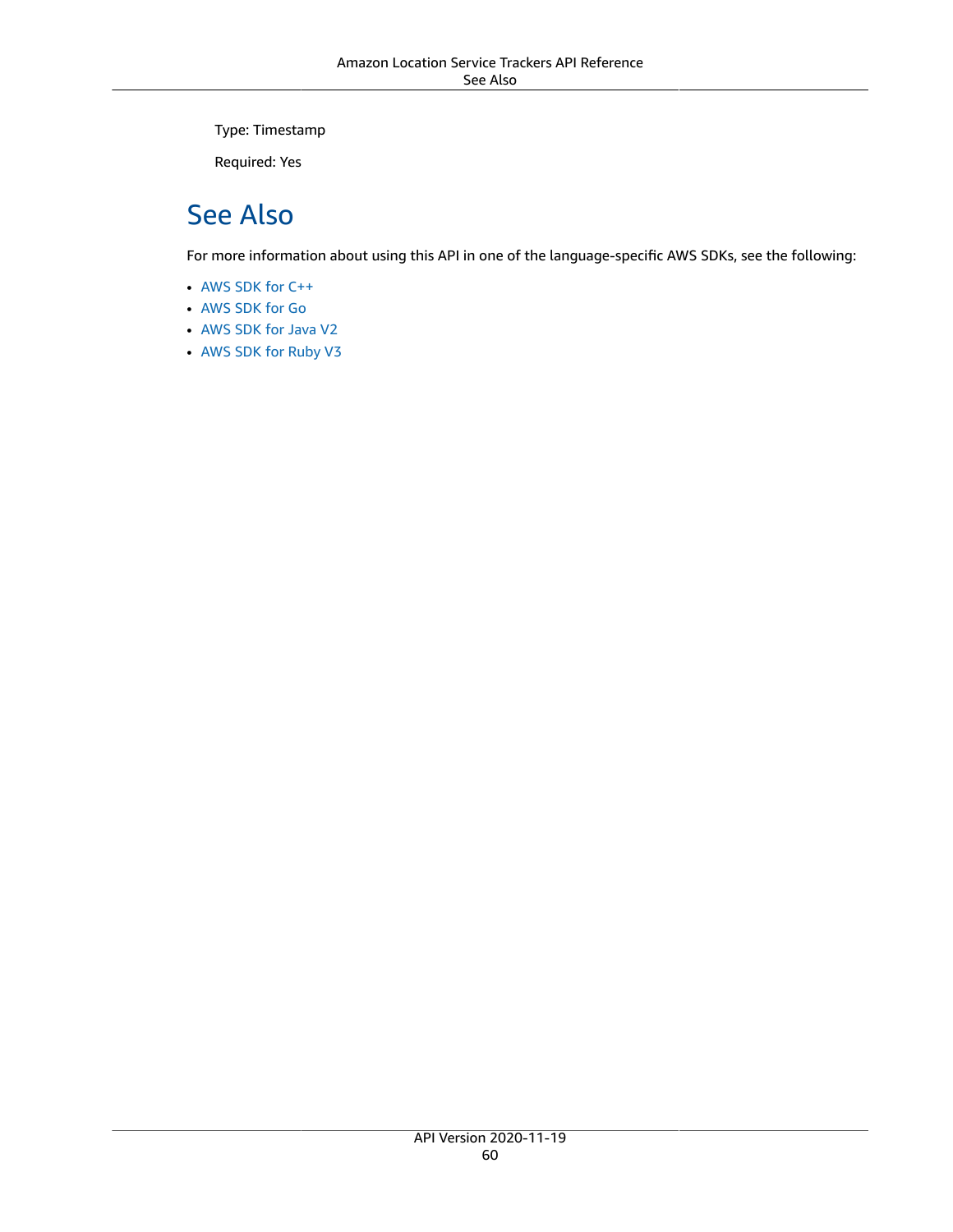# <span id="page-65-1"></span><span id="page-65-0"></span>PositionalAccuracy

Defines the level of certainty of the position.

### **Contents**

#### <span id="page-65-3"></span>**Horizontal**

Estimated maximum distance, in meters, between the measured position and the true position of a device, along the Earth's surface.

Type: Double

Valid Range: Minimum value of 0. Maximum value of 10000.

Required: Yes

### <span id="page-65-2"></span>See Also

- [AWS](https://docs.aws.amazon.com/goto/SdkForCpp/waypointtracking-2020-11-19/PositionalAccuracy) SDK for C++
- [AWS](https://docs.aws.amazon.com/goto/SdkForGoV1/waypointtracking-2020-11-19/PositionalAccuracy) SDK for Go
- [AWS](https://docs.aws.amazon.com/goto/SdkForJavaV2/waypointtracking-2020-11-19/PositionalAccuracy) SDK for Java V2
- AWS SDK for [Ruby](https://docs.aws.amazon.com/goto/SdkForRubyV3/waypointtracking-2020-11-19/PositionalAccuracy) V3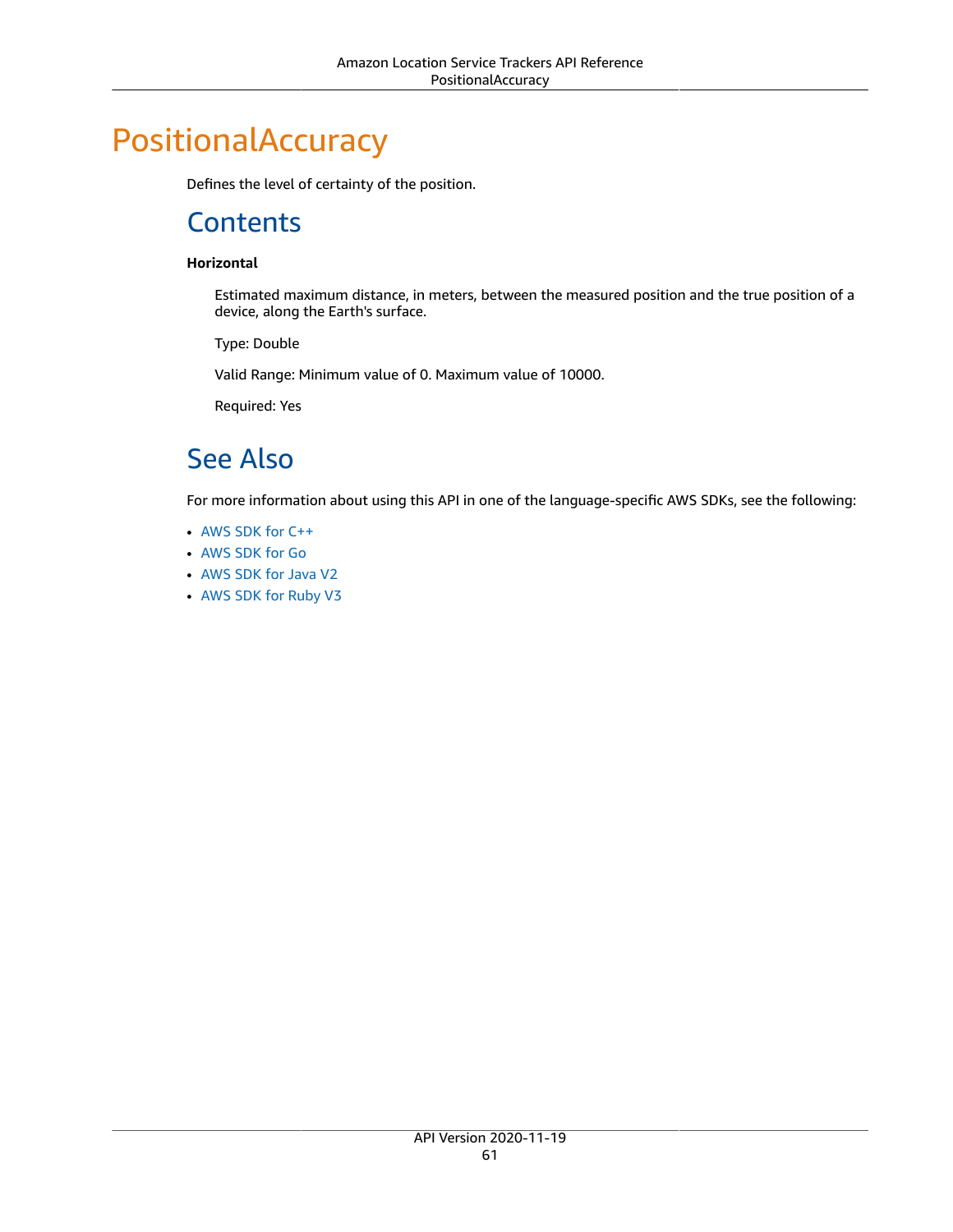# <span id="page-66-1"></span><span id="page-66-0"></span>ValidationExceptionField

The input failed to meet the constraints specified by the AWS service in a specified field.

### **Contents**

#### **message**

A message with the reason for the validation exception error.

Type: String

Required: Yes

#### **name**

The field name where the invalid entry was detected.

Type: String

Required: Yes

### <span id="page-66-2"></span>See Also

- [AWS](https://docs.aws.amazon.com/goto/SdkForCpp/waypointtracking-2020-11-19/ValidationExceptionField) SDK for C++
- [AWS](https://docs.aws.amazon.com/goto/SdkForGoV1/waypointtracking-2020-11-19/ValidationExceptionField) SDK for Go
- [AWS](https://docs.aws.amazon.com/goto/SdkForJavaV2/waypointtracking-2020-11-19/ValidationExceptionField) SDK for Java V2
- AWS SDK for [Ruby](https://docs.aws.amazon.com/goto/SdkForRubyV3/waypointtracking-2020-11-19/ValidationExceptionField) V3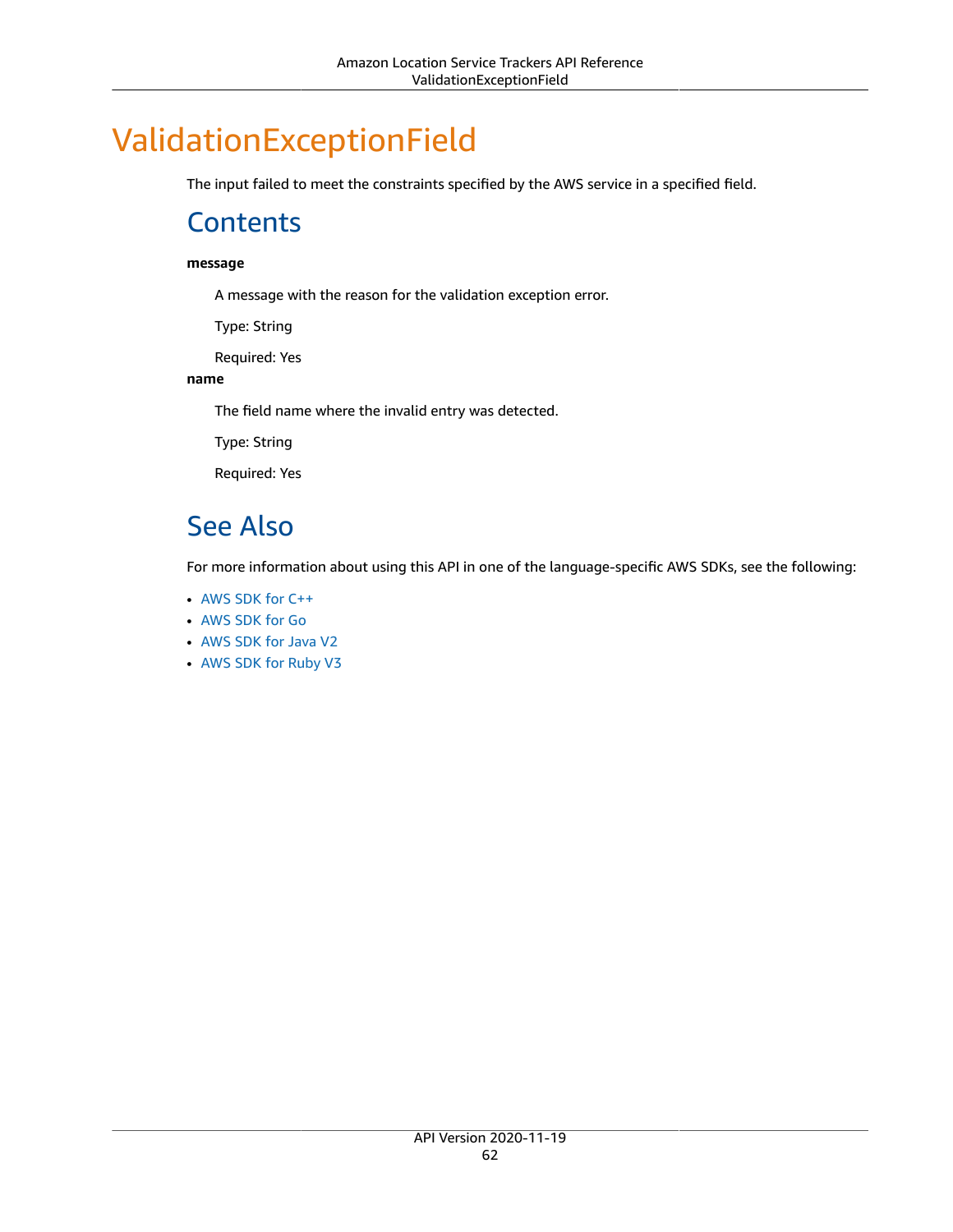# <span id="page-67-0"></span>Common Parameters

The following list contains the parameters that all actions use for signing Signature Version 4 requests with a query string. Any action-specific parameters are listed in the topic for that action. For more information about Signature Version 4, see [Signature](http://docs.aws.amazon.com/general/latest/gr/signature-version-4.html) Version 4 Signing Process in the *Amazon Web Services General Reference*.

#### **Action**

The action to be performed.

Type: string

Required: Yes

#### **Version**

The API version that the request is written for, expressed in the format YYYY-MM-DD.

Type: string

Required: Yes

#### **X-Amz-Algorithm**

The hash algorithm that you used to create the request signature.

Condition: Specify this parameter when you include authentication information in a query string instead of in the HTTP authorization header.

Type: string

Valid Values: AWS4-HMAC-SHA256

Required: Conditional

#### **X-Amz-Credential**

The credential scope value, which is a string that includes your access key, the date, the region you are targeting, the service you are requesting, and a termination string ("aws4\_request"). The value is expressed in the following format: *access\_key*/*YYYYMMDD*/*region*/*service*/aws4\_request.

For more information, see Task 2: Create a String to Sign for [Signature](http://docs.aws.amazon.com/general/latest/gr/sigv4-create-string-to-sign.html) Version 4 in the *Amazon Web Services General Reference*.

Condition: Specify this parameter when you include authentication information in a query string instead of in the HTTP authorization header.

Type: string

Required: Conditional

#### **X-Amz-Date**

The date that is used to create the signature. The format must be ISO 8601 basic format (YYYYMMDD'T'HHMMSS'Z'). For example, the following date time is a valid X-Amz-Date value: 20120325T120000Z.

Condition: X-Amz-Date is optional for all requests; it can be used to override the date used for signing requests. If the Date header is specified in the ISO 8601 basic format, X-Amz-Date is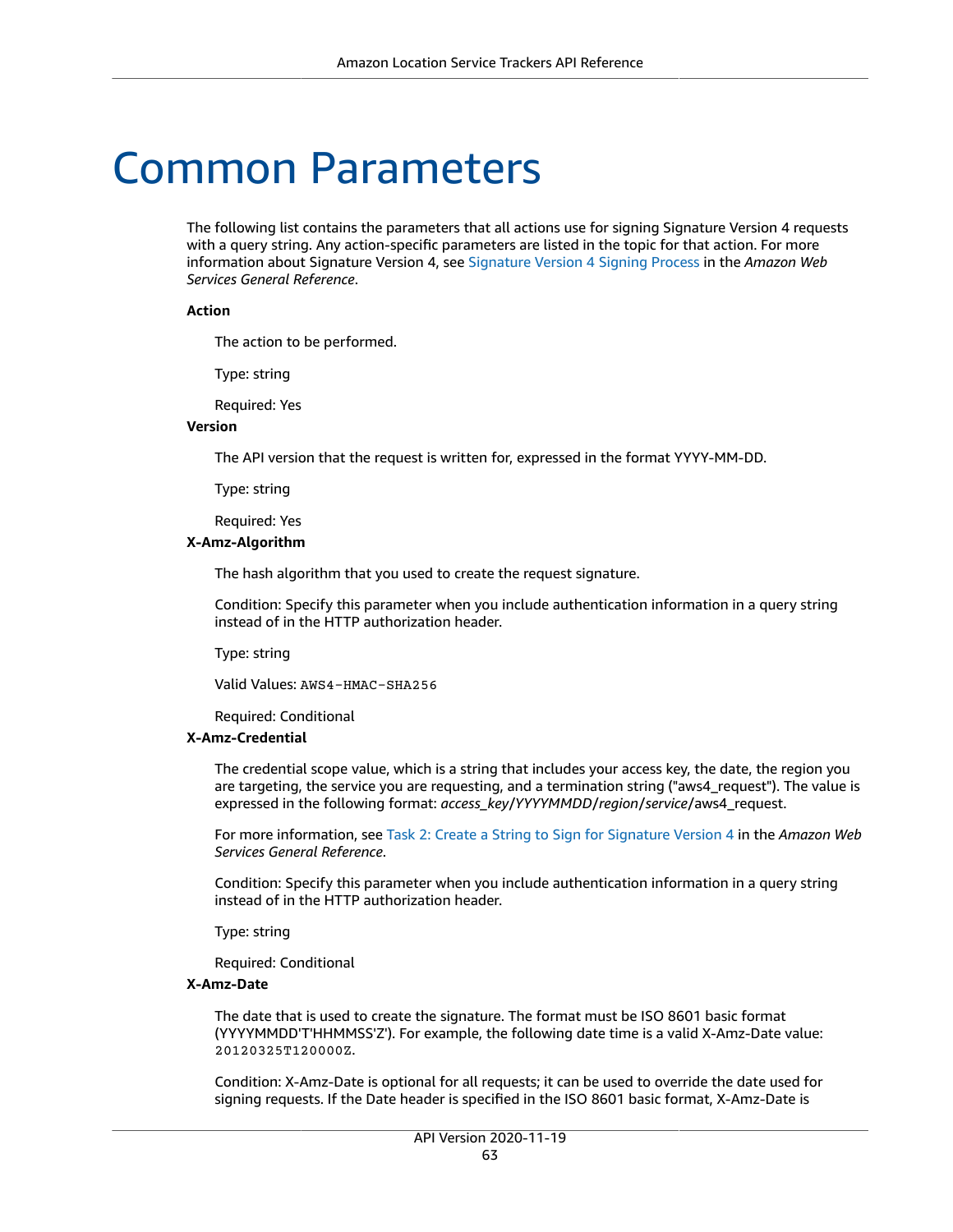not required. When X-Amz-Date is used, it always overrides the value of the Date header. For more information, see Handling Dates in [Signature](http://docs.aws.amazon.com/general/latest/gr/sigv4-date-handling.html) Version 4 in the *Amazon Web Services General Reference*.

Type: string

Required: Conditional

#### **X-Amz-Security-Token**

The temporary security token that was obtained through a call to AWS Security Token Service (AWS STS). For a list of services that support temporary security credentials from AWS Security Token Service, go to AWS [Services](http://docs.aws.amazon.com/IAM/latest/UserGuide/reference_aws-services-that-work-with-iam.html) That Work with IAM in the *IAM User Guide*.

Condition: If you're using temporary security credentials from the AWS Security Token Service, you must include the security token.

Type: string

Required: Conditional

#### **X-Amz-Signature**

Specifies the hex-encoded signature that was calculated from the string to sign and the derived signing key.

Condition: Specify this parameter when you include authentication information in a query string instead of in the HTTP authorization header.

Type: string

Required: Conditional

#### **X-Amz-SignedHeaders**

Specifies all the HTTP headers that were included as part of the canonical request. For more information about specifying signed headers, see Task 1: Create a [Canonical](http://docs.aws.amazon.com/general/latest/gr/sigv4-create-canonical-request.html) Request For Signature [Version](http://docs.aws.amazon.com/general/latest/gr/sigv4-create-canonical-request.html) 4 in the *Amazon Web Services General Reference*.

Condition: Specify this parameter when you include authentication information in a query string instead of in the HTTP authorization header.

Type: string

Required: Conditional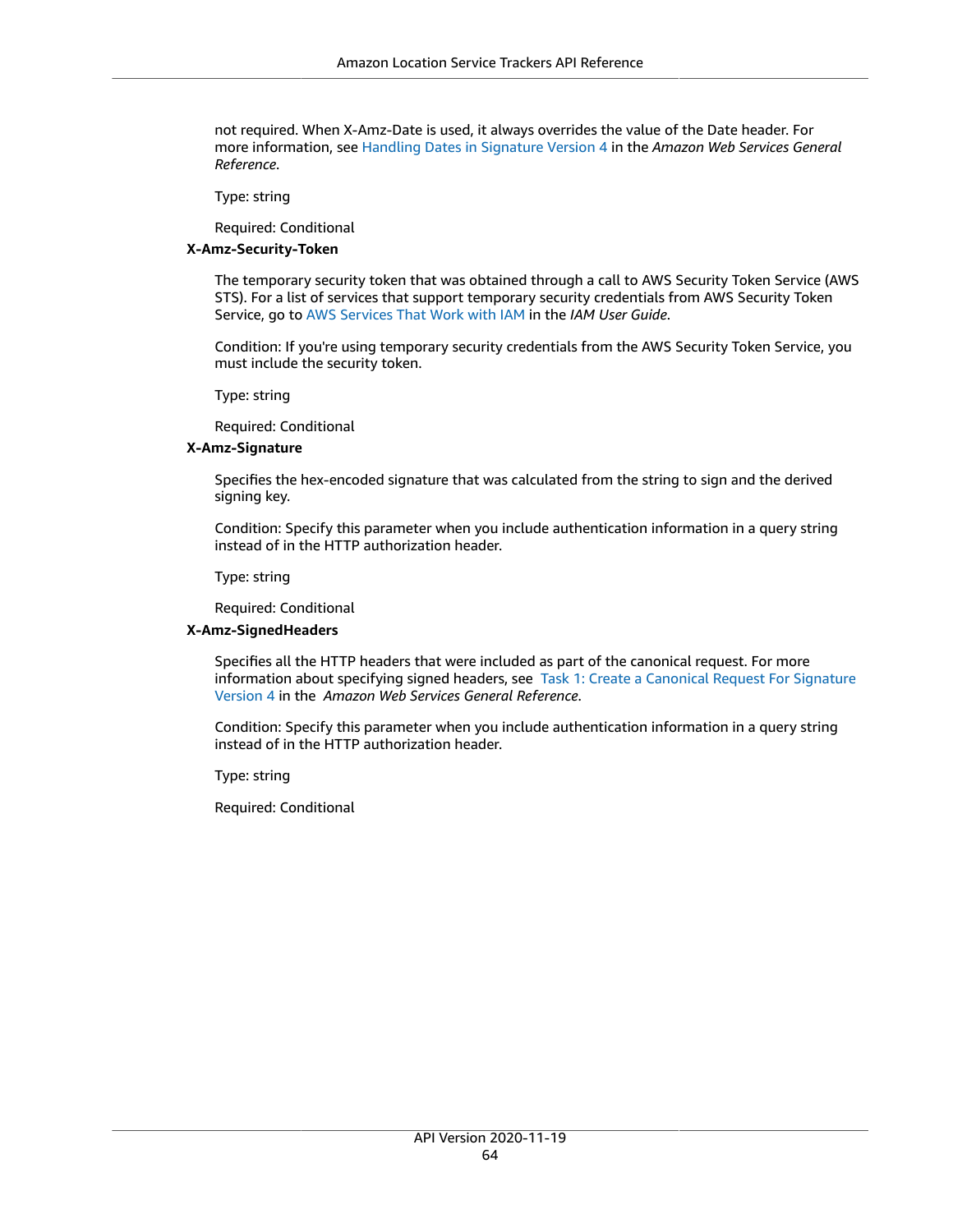# <span id="page-69-0"></span>Common Errors

This section lists the errors common to the API actions of all AWS services. For errors specific to an API action for this service, see the topic for that API action.

#### **AccessDeniedException**

You do not have sufficient access to perform this action.

HTTP Status Code: 400

#### **IncompleteSignature**

The request signature does not conform to AWS standards.

HTTP Status Code: 400

#### **InternalFailure**

The request processing has failed because of an unknown error, exception or failure.

HTTP Status Code: 500

#### **InvalidAction**

The action or operation requested is invalid. Verify that the action is typed correctly.

HTTP Status Code: 400

#### **InvalidClientTokenId**

The X.509 certificate or AWS access key ID provided does not exist in our records.

HTTP Status Code: 403

#### **InvalidParameterCombination**

Parameters that must not be used together were used together.

HTTP Status Code: 400

#### **InvalidParameterValue**

An invalid or out-of-range value was supplied for the input parameter.

#### HTTP Status Code: 400

#### **InvalidQueryParameter**

The AWS query string is malformed or does not adhere to AWS standards.

HTTP Status Code: 400

#### **MalformedQueryString**

The query string contains a syntax error.

HTTP Status Code: 404

#### **MissingAction**

The request is missing an action or a required parameter.

HTTP Status Code: 400